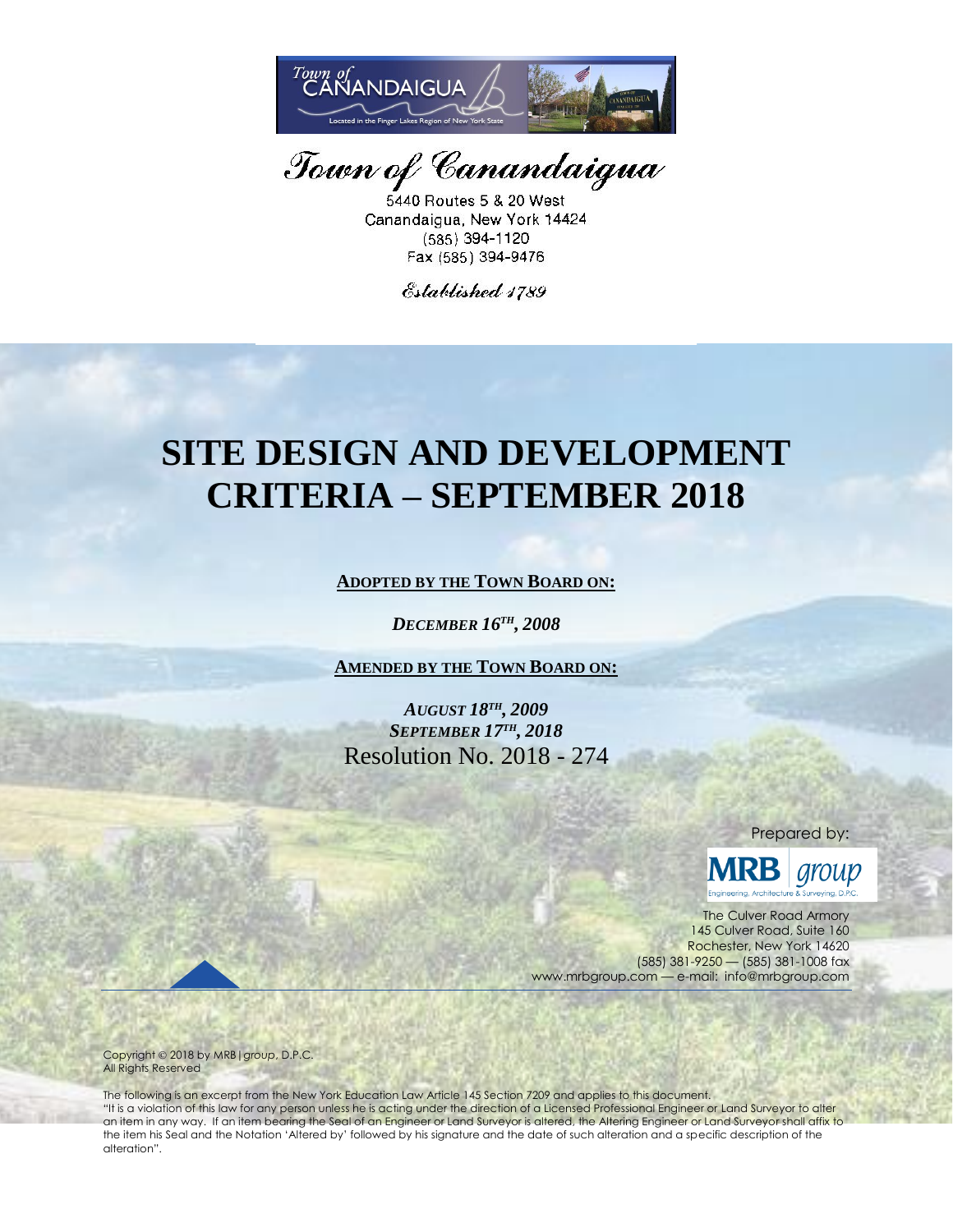# **Amendment Record**

| <b>Date</b> | Section No. / Page No.   | <b>Description of Change</b>                                                       |
|-------------|--------------------------|------------------------------------------------------------------------------------|
| 9/17/18     | See notes                |                                                                                    |
| 12/19/18    | Article III, pages 28-29 | General revisions throughout manual<br>Revisions to roadway compaction and testing |
|             |                          |                                                                                    |
|             |                          |                                                                                    |
|             |                          |                                                                                    |
|             |                          |                                                                                    |
|             |                          |                                                                                    |
|             |                          |                                                                                    |
|             |                          |                                                                                    |
|             |                          |                                                                                    |
|             |                          |                                                                                    |
|             |                          |                                                                                    |
|             |                          |                                                                                    |
|             |                          |                                                                                    |
|             |                          |                                                                                    |
|             |                          |                                                                                    |
|             |                          |                                                                                    |
|             |                          |                                                                                    |
|             |                          |                                                                                    |
|             |                          |                                                                                    |
|             |                          |                                                                                    |
|             |                          |                                                                                    |
|             |                          |                                                                                    |
|             |                          |                                                                                    |
|             |                          |                                                                                    |
|             |                          |                                                                                    |
|             |                          |                                                                                    |
|             |                          |                                                                                    |
|             |                          |                                                                                    |
|             |                          |                                                                                    |
|             |                          |                                                                                    |
|             |                          |                                                                                    |
|             |                          |                                                                                    |
|             |                          |                                                                                    |
|             |                          |                                                                                    |
|             |                          |                                                                                    |
|             |                          |                                                                                    |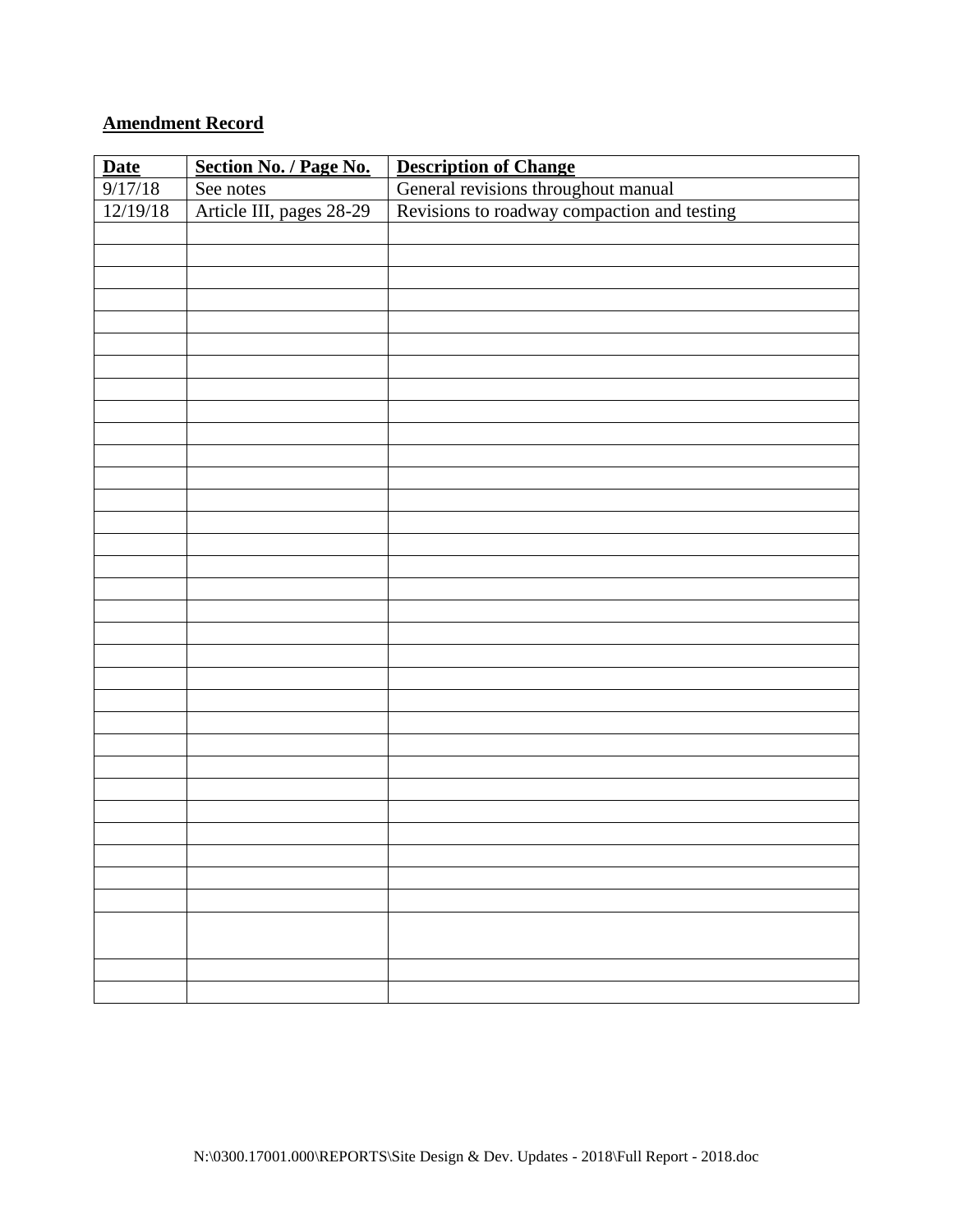| $\sim$ TABLE OF CONTENTS $\sim$ |                                                       | $\sim PAGE \sim$ |  |  |
|---------------------------------|-------------------------------------------------------|------------------|--|--|
| <b>Article I</b>                | <b>General Information</b>                            |                  |  |  |
| Article II                      | <b>Design Standards</b>                               | $\mathbf{2}$     |  |  |
| <b>Article III</b>              | <b>Watermain Improvements</b>                         | 8                |  |  |
|                                 | <b>Design Criteria</b><br>٠                           |                  |  |  |
|                                 | <b>Material Specifications</b>                        |                  |  |  |
|                                 | <b>Installation of Improvements</b><br>$\bullet$      |                  |  |  |
| <b>Article IV</b>               | <b>Highway/Roadway Improvements</b>                   | 17               |  |  |
|                                 | <b>Design Criteria</b><br>$\bullet$                   |                  |  |  |
|                                 | <b>Material Specifications</b><br>٠                   |                  |  |  |
|                                 | <b>Installation of Improvements</b><br>$\bullet$      |                  |  |  |
| <b>Article V</b>                | <b>Drainage Improvements</b>                          | 34               |  |  |
|                                 | <b>General</b><br>٠                                   |                  |  |  |
|                                 | <b>House &amp; Lot Storm Drainage</b><br>٠            |                  |  |  |
|                                 | <b>Stormwater Management Areas</b><br>٠               |                  |  |  |
|                                 | <b>Water Quality &amp; Quantity Requirements</b>      |                  |  |  |
|                                 | <b>Conveyance Requirements</b>                        |                  |  |  |
| <b>Article VI</b>               | <b>Erosion &amp; Sediment Control</b>                 | 44               |  |  |
|                                 | <b>Design Considerations</b>                          |                  |  |  |
| <b>Article VII</b>              | <b>Sanitary Sewer Improvements</b>                    | 46               |  |  |
|                                 | <b>General Requirements/ Provisions</b><br>$\bullet$  |                  |  |  |
|                                 | <b>Individual Onsite Wastewater Treatment Systems</b> |                  |  |  |
|                                 | <b>Public Sanitary Sewers</b>                         |                  |  |  |
|                                 | <b>Article VIII Construction Requirements</b>         | 48               |  |  |
|                                 | <b>General Information</b>                            |                  |  |  |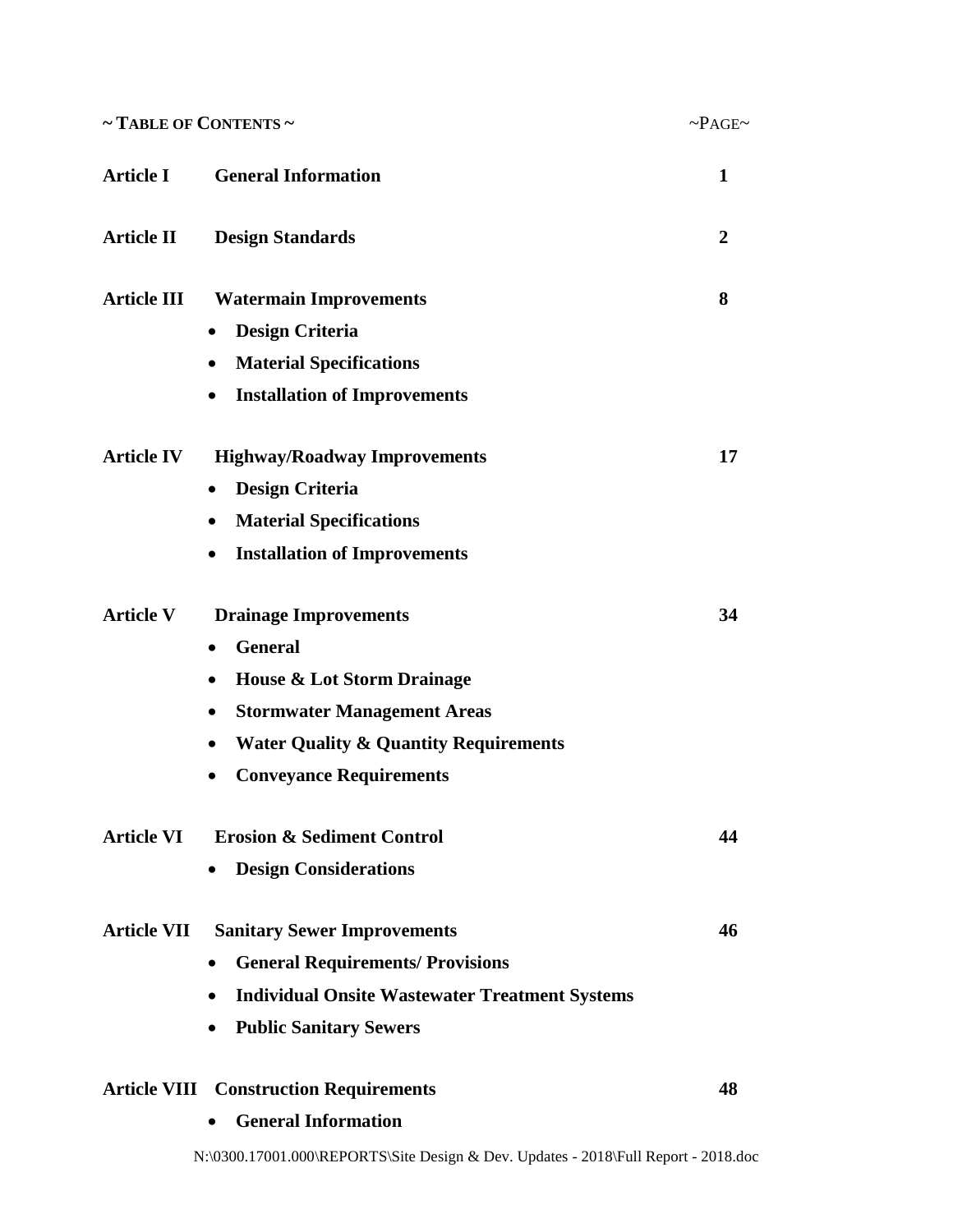| $\sim$ TABLE OF CONTENTS $\sim$ | $\sim PAGE\sim$                                           |    |
|---------------------------------|-----------------------------------------------------------|----|
|                                 | <b>Article VIII Construction Requirements (Continued)</b> | 48 |
|                                 | <b>Surety Requirements</b>                                |    |
|                                 | <b>Easements &amp; Agreements</b>                         |    |
|                                 | <b>Observation Requirements</b>                           |    |
| <b>Article IX</b>               | <b>Requirements for Dedication</b>                        | 55 |
|                                 | <b>General</b><br>$\bullet$                               |    |
|                                 | <b>Record Drawings/ GIS</b>                               |    |
|                                 | <b>Maintenance Guarantee</b><br>٠                         |    |
|                                 | <b>Dedication Process</b>                                 |    |
|                                 | <b>Final Release of Surety</b><br>$\bullet$               |    |
| <b>Article X</b>                | <b>Guidelines &amp; Requirements</b>                      | 60 |
|                                 | <b>Ridgeline Development Guidelines</b><br>$\bullet$      |    |
|                                 | <b>Shoreline Development Guidelines</b>                   |    |
|                                 | <b>Steep Slope Protection</b>                             |    |
|                                 |                                                           |    |

#### **APPENDICES**

- **Steep Slope Plans**
- **General Details (G)**
- **Highway Details (H)**
- **MS4/ Storm Details (ST)**
- **Water Details (W)**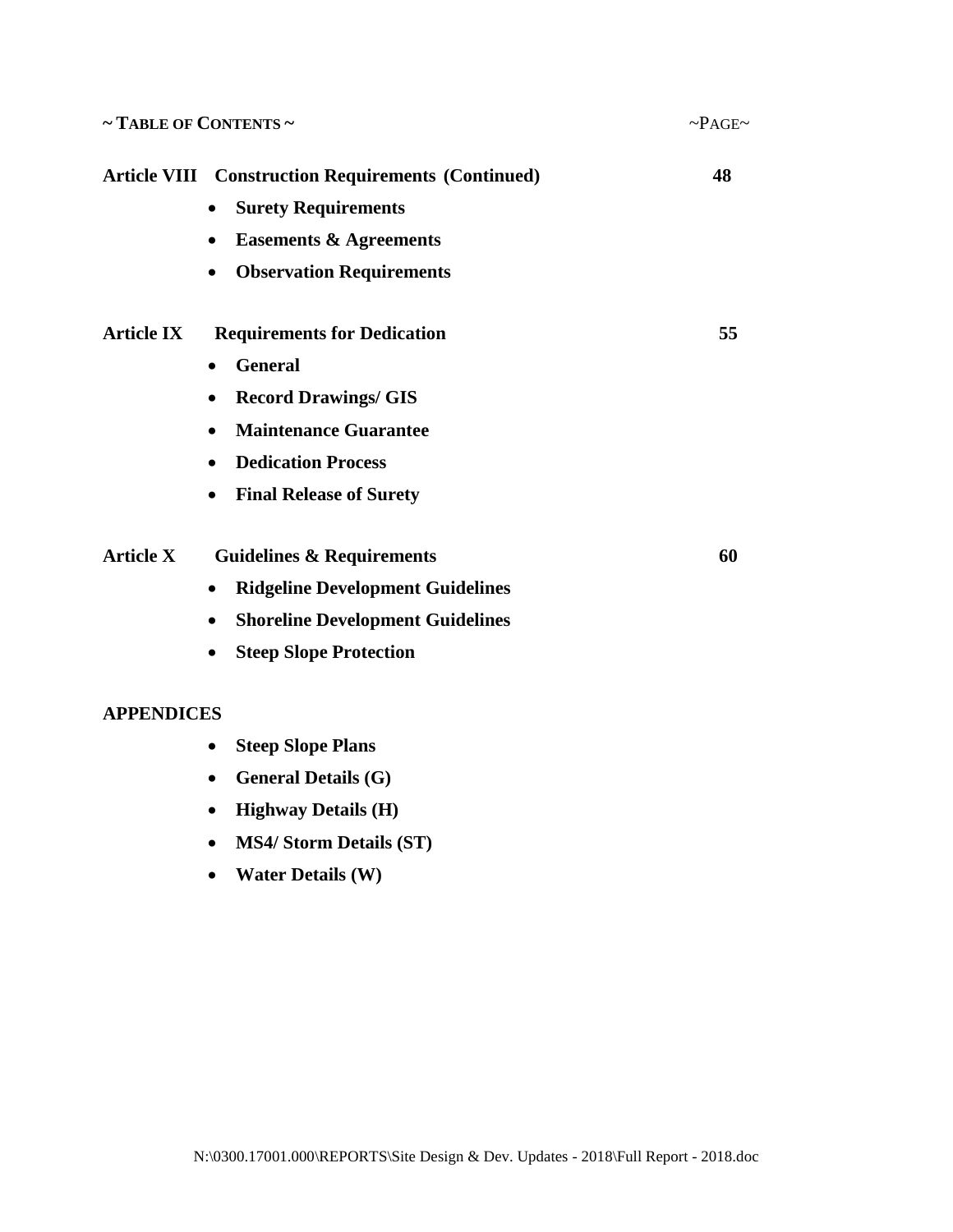## **ARTICLE I – GENERAL INFORMATION**

#### **1.0 GENERAL PURPOSE**

The purpose of these specifications is to provide minimum criteria for the design and construction of improvements within the Municipality, which, upon the satisfactory completion thereof, may be offered for dedication to the Town of Canandaigua for perpetual operation and maintenance. The information contained in this document is to be used in conjunction with the subdivision and site plan regulations provided in the Town of Canandaigua Code*.*

The criteria established is intended to provide minimum standards, which may be upgraded to serve the best interests of the municipality. The information in this booklet is provided to aid in the submission of material in a uniform manner and attempt to expedite the various review and approval procedures.

The Town of Canandaigua has been designated by the [U.S. Environmental Protection](http://www.epa.gov/)  [Agency](http://www.epa.gov/) (EPA) as a small Municipal Separate Storm Sewer System (MS4). All projects within the Town of Canandaigua are, therefore, subject to the MS4's requirements. When required, the MS4 shall review the SWPPP to determine if all design considerations have been met. The MS4 is required to follow the same principles in the review of the SWPPP to ensure the equivalency of the design specification to the erosion and sediment control practices and performance criteria and the sizing criteria of post construction practices.

These criteria shall govern in all areas of private, public, industrial and commercial development and/or areas that will involve the connections to existing municipal systems.

It should be noted that the Town of Canandaigua currently has inter-municipal agreements with Ontario County, the City of Canandaigua, Town of Farmington, Town of Hopewell and the Town of Bristol regarding sanitary sewer and/or water installations and districts, which are required to be complied with as well.

The requirements contained herein may be waived or modified by the Planning Board if it is found that strict application of the requirement is not needed to meet the purposes of this manual, or that such modification or waiving of requirements would provide an upgrade over what would otherwise be required. The Planning Board shall consult with the Town Highway and Water Superintendent and others as appropriate.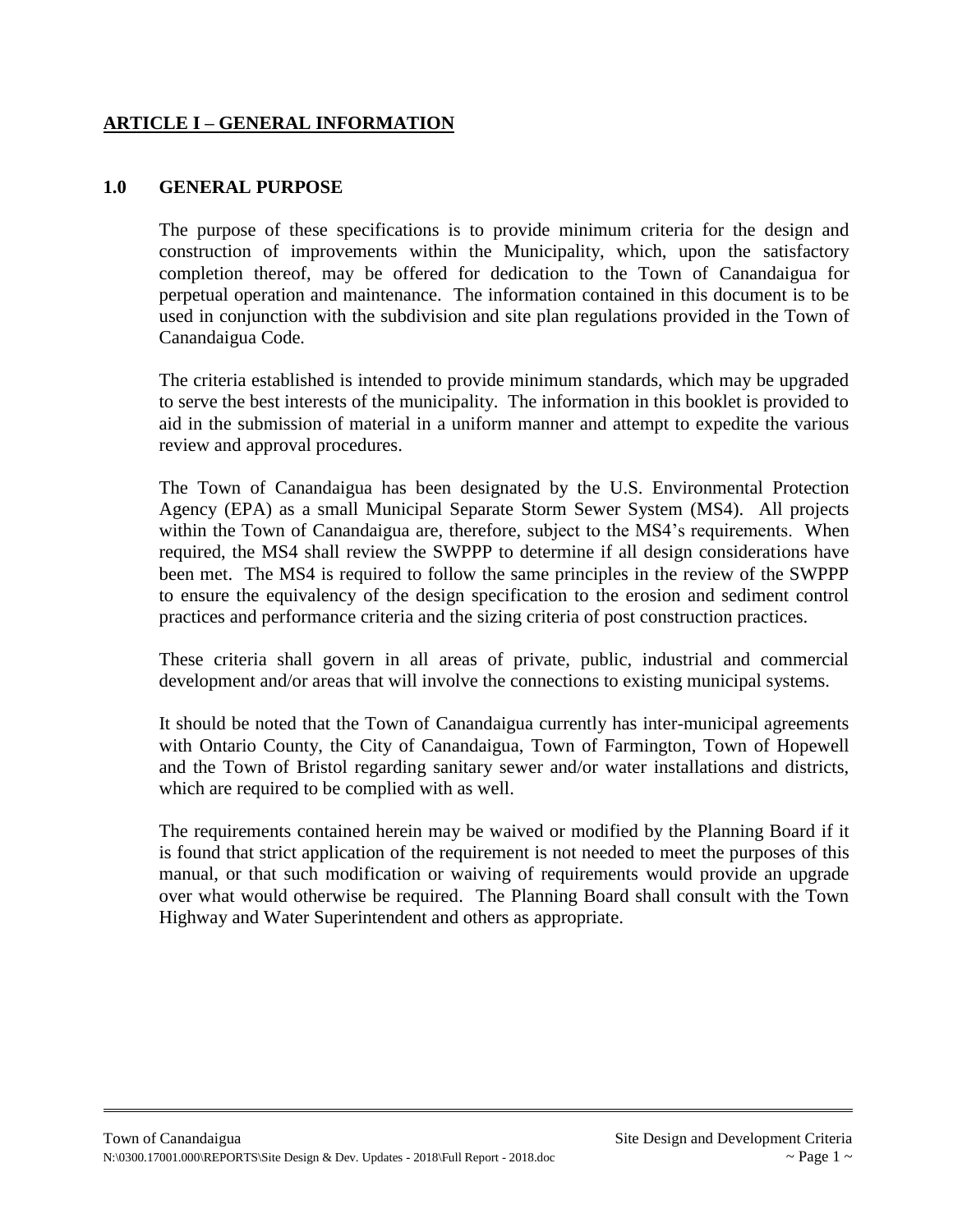# **ARTICLE II – DESIGN STANDARDS**

#### **2.0 GENERAL**

- A. Proposed plans for development shall conform to the Town's Comprehensive Plan as adopted by the Town Board.
- B. The developer shall strive to comply with standards of good planning and adhere to the codes and ordinances of the Town as well as the rules of any agencies having jurisdiction over other aspects and phases of the project.
- C. The Developer of a parcel of land shall make improvements to the parcel in accordance with the approved plans or the minimum standards required in these regulations as applicable to a specific project.
- D. Where certain standards of development are not set forth, they shall be established by the Planning Board, following their review of the particular situation.
- E. Additional or higher design standards of improvements may be required in specific cases where the Planning Board believes it necessary to create conditions essential to the health, safety, and general welfare of the citizens of the Town.

## **2.1 STREET LAYOUT**

- A. Reasonable access shall be provided to all developed areas in a given tract of land. Under no circumstances shall a "Land Locked" parcel be created as part of land subdivision. A right-of-way must be provided at the time of the subdivision and reasonable access to existing streets provided.
- B. Streets shall be logically oriented, related to the existing topography and meet acceptable planning/engineering criteria, which will produce buildable lots and reasonable road grades.
- C. Minor streets shall be planned so as to discourage through traffic, but provide for excellent access to "connector" roadways with higher use classifications.
- D. Where a subdivision abuts or contains a major traffic street, the Planning Board may require that intermediate access streets, reverse-frontage lots or other treatments that will provide a reduction in the number of intersections with the major street and reasonable separation of local and through traffic.
- E. New, half or partial streets will not be permitted except where essential for reasonable subdivision of a tract in conformance with the other requirements and standards contained herein, and where, in addition, satisfactory assurance for dedication of the remaining part of the street can be secured.
- F. Wherever a tract to be subdivided borders on an existing half or partial street, the other part of the street shall be plotted within such tract.
- G. Dead-end streets shall be prohibited, except as stubs to permit future street extension into adjoining tracts or when designed as a cul-de-sac.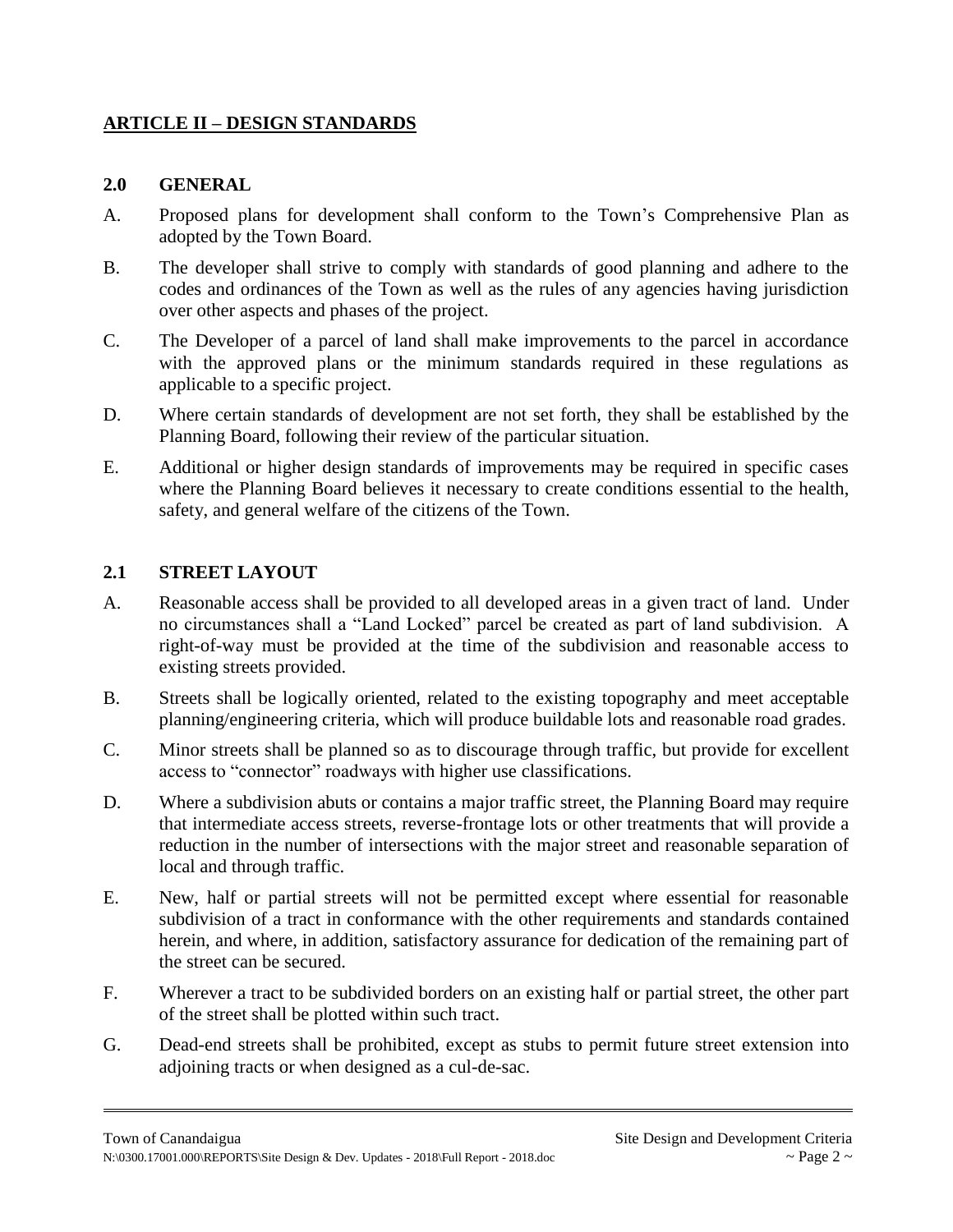- H. Reserve strips that limit access to right-of-way or utility easements are prohibited. Reservations which encourage the extension of right-of-way and utilities may be required by the Town.
- I. Street names shall be submitted for approval to the County Planning Department, Postal Service and others designated by the Town Board to avoid duplications or use of similarly sounding or spelled names. A street, which is a continuation of an existing one, shall retain the same name.
- J. Further information regarding the design and development of streets is presented in Article IV Highway/Roadway Improvements and Appendices H of this manual.

## **2.2 STREET INTERSECTIONS**

- A. Streets shall be laid out to intersect as nearly as possible at right angles. No street shall intersect another at an angle of less than 75 degrees.
- B. Multiple intersections involving a junction of more than two streets shall be avoided.
- C. Streets entering opposite sides of another street shall be laid out either directly opposite one another or with a minimum off-set of 250 feet between their center lines.
- D. Where a subdivision abuts or contains an existing street of inadequate right-of-way width, additional right-of-way width will be required.

## **2.3 HAUL ROADS**

Haul roads may be required by the Planning Board, when applicable upon review with the Town Highway Superintendent, Town Board and Town Engineer.

## **2.4 EASEMENTS**

- A. Easements shall be provided for all utilities and/or sidewalks of a width necessary for installation, repair and/or replacement of said utility and/or sidewalks. The depth, type, size and location of a utility in addition to soil conditions will be considered when establishing an easement width.
- B. To the fullest extent possible, all easements shall be centered on or adjacent to rear or side lot lines.
- C. Where a development is traversed by a watercourse, the applicant may be required to provide to the Town at no cost a drainage easement or right-of-way conforming substantially with the line of such watercourse and of such width as will be adequate to preserve natural drainage and maintain the same.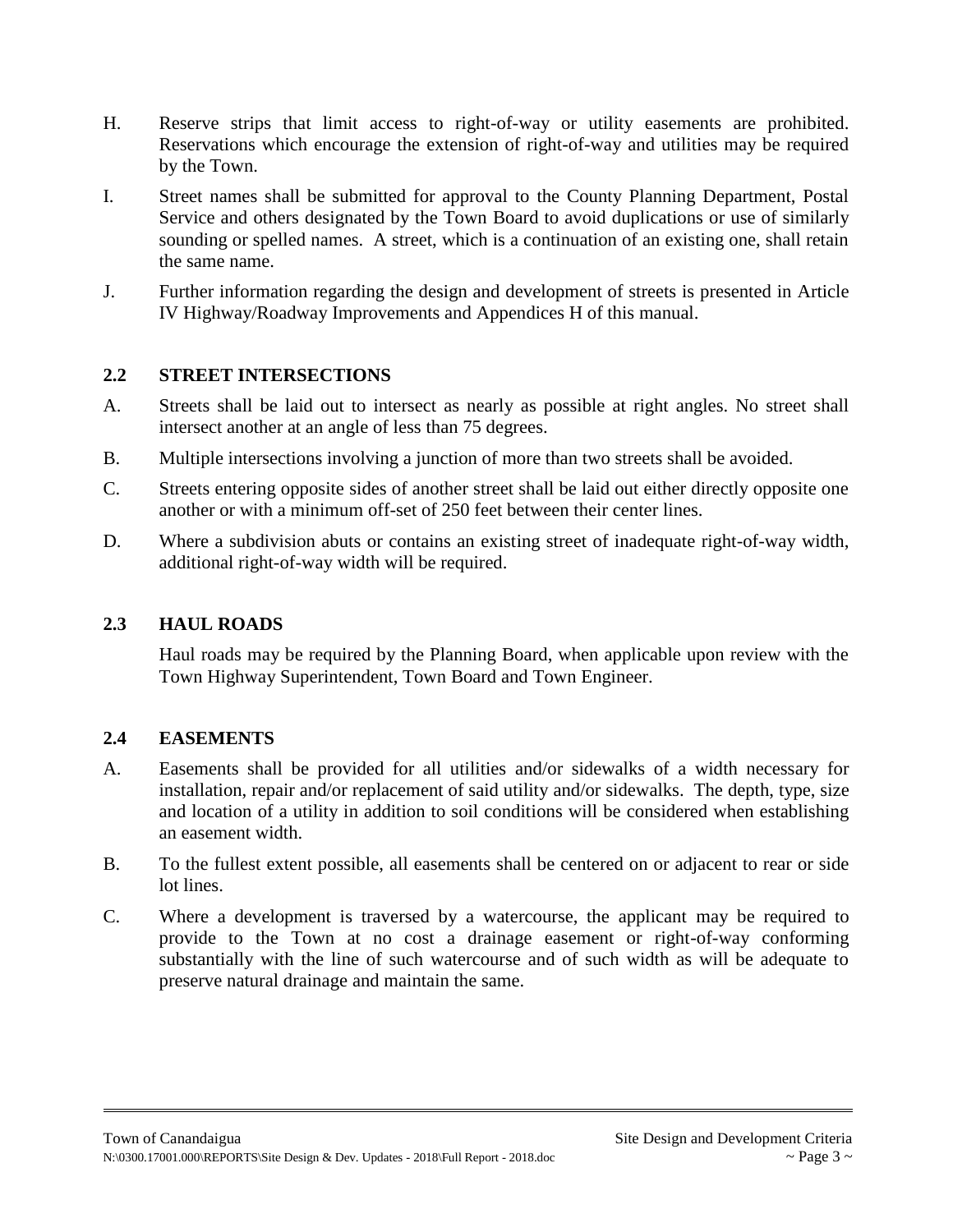## **2.5 ALLEYS**

Alleys are prohibited in residential developments. In commercial or industrial districts, alleys shall be a minimum width of 26 feet. Where such alleys dead-end, they shall be provided with a turnaround having an outside roadway diameter to allow emergency vehicle access.

## **2.6 RESERVATION AND DEDICATION OF LANDS FOR PUBLIC USE**

All applicants for subdivision or site development should also be aware that the Town of Canandaigua's code regarding "Reservation of Parkland" contained in both the Town's subdivision and zoning regulations shall apply.

## **2.7 EROSION SEDIMENT CONTROL**

## A. General

- 1. It is the Town's intent to control soil movement by employing effective erosion and sediment control measures before, during and after site disturbance.
- 2. Erosion and sediment control measures, both temporary and permanent, must be installed in conformance with the approved plan prior to any soil disturbance. A site inspection to verify compliance may be required prior to issuance of the Site Development Permit.
- 3. The Planning Board, Town Engineer, Town CEO, and/or Canandaigua Lake Watershed Council will evaluate submitted erosion and sediment control design plans against the most current edition of "New York Guidelines for Urban Erosion and Sediment Control" manual as prepared by the USDA - Soil Conservation Service. The Board, Town Engineer, Town CEO, and/or Canandaigua Lake Watershed Council may require additional controls and details not specifically outlined in the aforementioned manual.
- B. Vegetative Controls
	- 1. To attain the Town's goals, vegetative measures should be used in a site design to control surface water runoff, provide soil stabilization methods and entrap soil sediments generated from the forces of erosion.
	- 2. Site slopes shall be graded to be stable and provide control of any surface or subsurface water prior to vegetative plantings. All slopes greater than 3H: 1V are to be stabilized with a jute mesh erosion mat or equal.
	- 3. Site disturbance, especially in sensitive areas, shall be kept at a minimum. Designs shall limit the removal of existing trees, hedgerows and indigenous plant cover.
	- 4. Physiographic features such as drumlins, wetlands and forested areas shall be retained in their natural form whenever possible.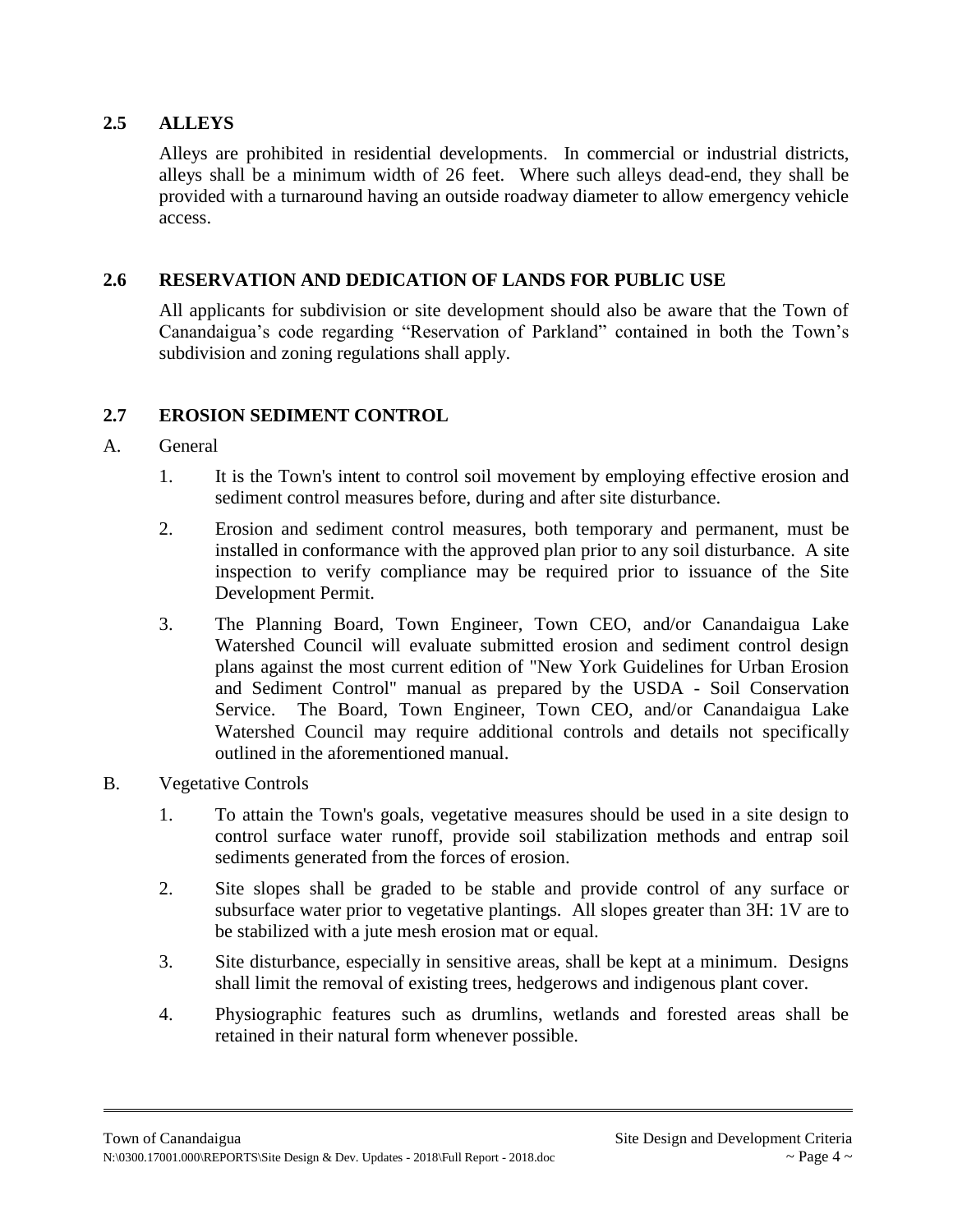- 5. The Site Developer shall take whatever action is necessary to establish a stabilized vigorous stand of vegetative cover on all disturbed site soils immediately following the completion of the bulk earth movement.
- 6. If phasing is necessary to meet these conditions, the Developer shall present such in the development plans and the Stormwater Pollution Prevention Plan (SWPPP) for Town review.
- C. Structural Controls
	- 1. Some projects may require erosion and sediment controls that will be permanent in nature. If these measures are required to be constructed, they must be fully functional before upland site disturbance. Such structures may include but are not limited to siltation traps, storm check dams, stormwater management facilities, diversion swales and dikes.
	- 2. All structural sediment controls including swales, berms, rip rap, etc. identified on the project plans shall be submitted with the supporting design of those controls to the Town for review.
- D. Maintenance Measures
	- 1, It is imperative that both the vegetative and structural components that are constructed be periodically reviewed and maintained for optimum erosion and sediment control before, during and after site disturbance.
	- 2. Facilities must be cleaned, repaired and/or replaced as necessary to meet the original design criteria established in the project approval.
- E. Erosion Control Guarantee
	- 1. All projects must comply with the erosion control guidelines of this section. All projects are subject to an Erosion Control Bond, Letter of Credit or similar instrument of deposit and subsequent inspection at the developer/Owner's expense.
	- 2. If the project under consideration involves possible dedication of constructed facilities to the Town, the Developer/Owner must provide a maintenance bond in the amount and for the duration as noted in Article of these criteria. Periodic stormwater inspections in excess/addition to those required by General SPDES Permit may be required by the Planning Board and/or Town CEO at the expense of the developer/Owner.

# **2.8 TRAILS/ SIDEWALKS**

Walking trails and sidewalks when proposed or required, shall be designed (where possible) to connect with existing trail networks and sidewalks in the Town of Canandaigua or in conformance with the Town of Canandaigua Parks & Recreation Master Plan of 2018, and shall be subject to the approval of the Town. See Appendix H.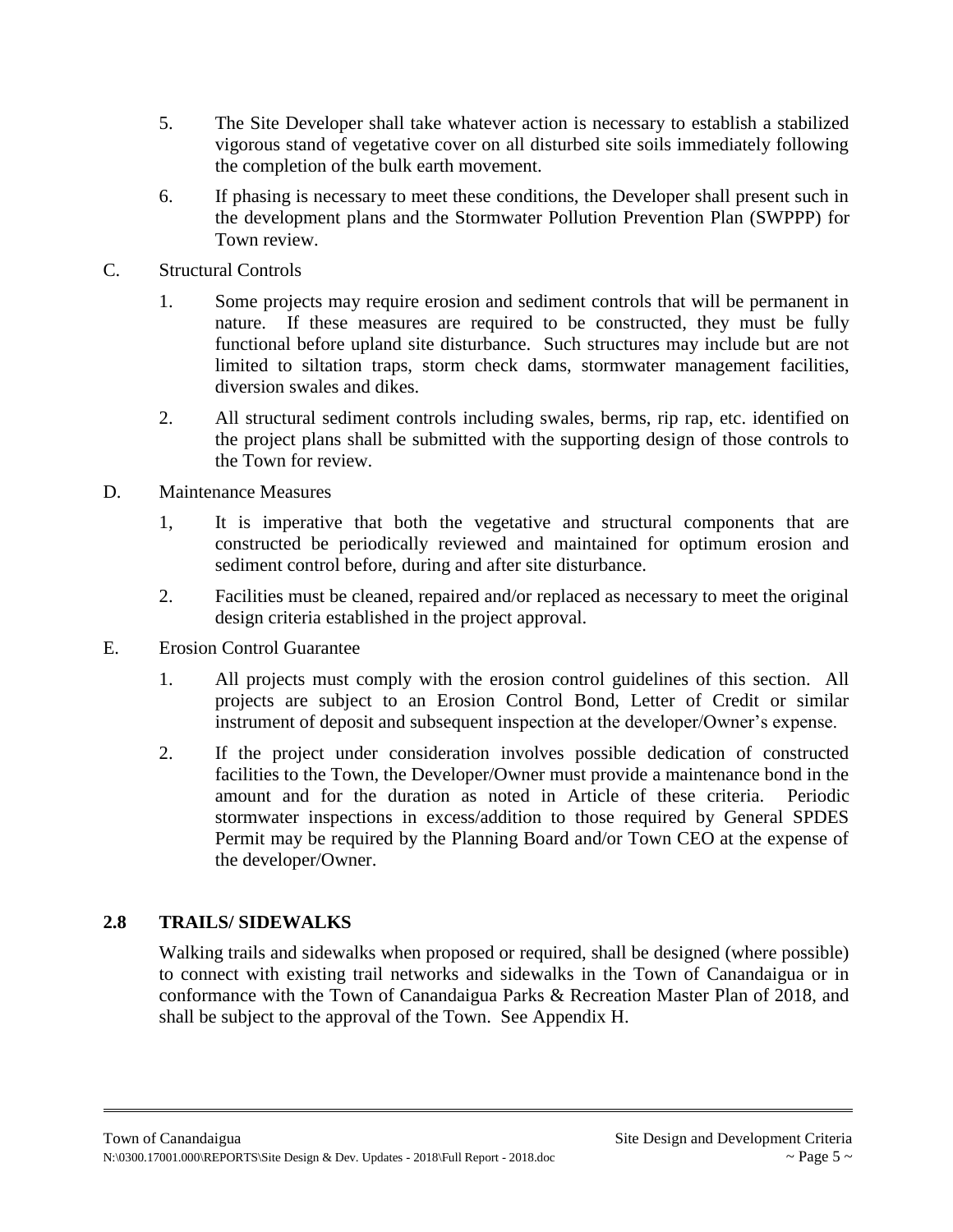## **2.9 LANDSCAPING**

Adequate site landscaping may be required of the developer/owner on any lands developed in the Town of Canandaigua. If required, a landscape plan will need to designate plant species and locations on the plans. See Appendix G for Tree/Shrub Planting Details.

A landscaping plan shall include the following:

- 1. Be designed to conform to the standards and techniques set forth in the Town Code.
- 2. Visual impacts shall be considered for planting within sight distances.
- 3. Trees are to be planted a minimum of 5 feet from the edge of any easement.
- 4. There shall be no underground utilities within 10 feet of any proposed tree.
- 5. All tree plantings shall be a minimum of  $2\frac{1}{2}$  caliper or as specified in the Town Code.

## **2.10 STREET LIGHTING**

- A. Lighting facilities may be required along all new subdivision streets. Light spacing, fixtures, and underground conduit shall meet with the requirements set forth by the Town Code, Planning Board and Electric Corporation having jurisdiction in the service area. All lighting is required to be LED.
- B. The Planning Board may also require additional site lighting to be installed. All nonresidential sites will be independently reviewed in regard to lighting systems and may be required to submit an illumination plan. Such a system shall be coordinated with the electrical utility system and designed to keep light from illuminating areas outside of the developed site per the Town Code.

# **2.11 SITE LIGHTING**

All proposed lighting systems on the parcel intended for development should be designed and installed in conformance with the Town Code.

# **2.12 ELECTRIC, TELEPHONE, CABLE TV OR OTHER BURIED CABLE UTILITY**

In every development, provisions shall be made for service from the private utility supply systems. All utilities serving a subdivision and a street lighting system shall be underground, rather than on poles, standard or towers. Underground conduit and cables shall be installed per the regulations of the Public Service Commission and a minimum of 2 feet below any drainage way.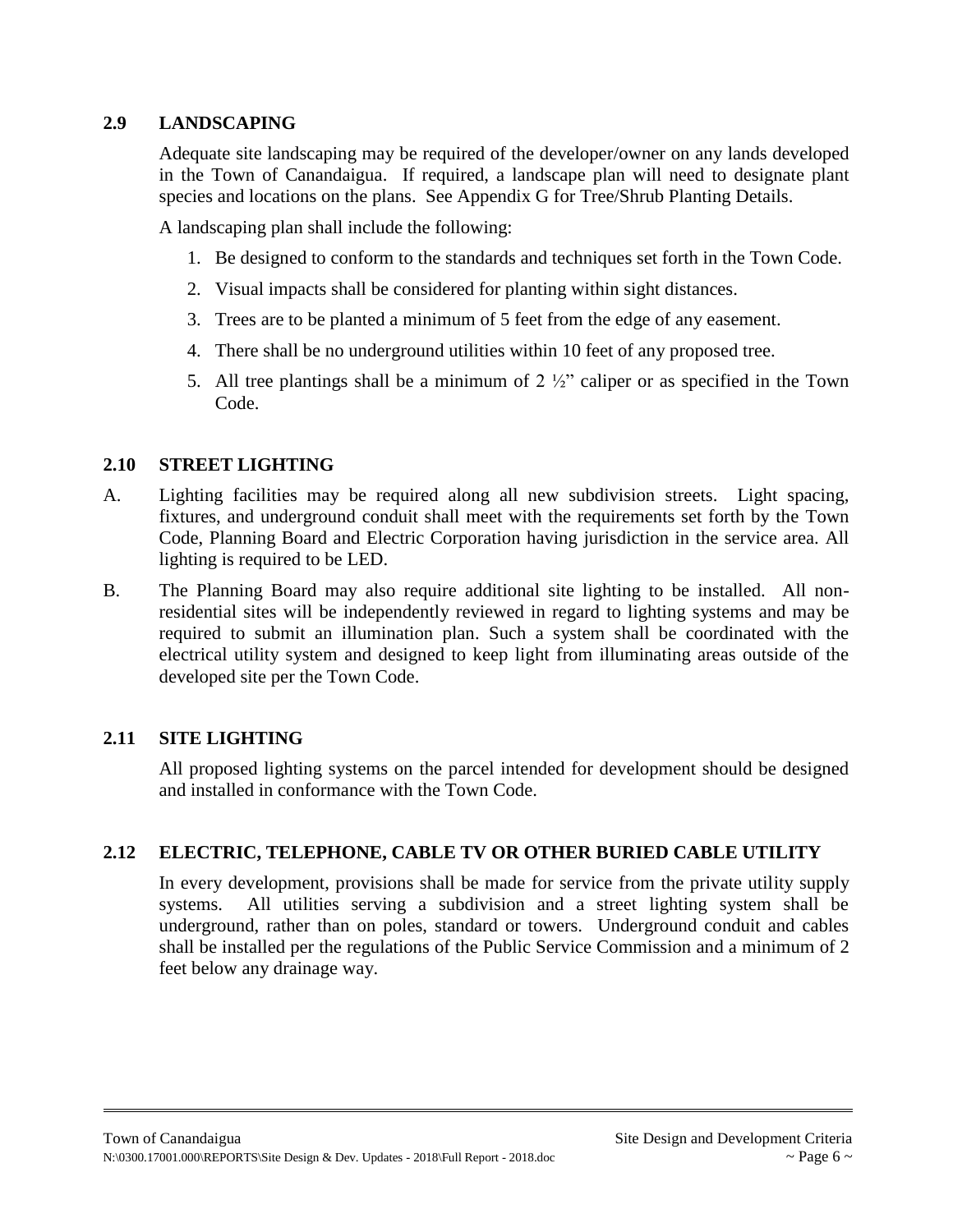#### **2.13 GENERAL SITE CONSIDERATION**

General site considerations should include pedestrian and vehicular access and circulation, as well as provisions for handicapped access. Location, arrangement, size, architectural features, and design of buildings, lighting and signs, protection of adjacent properties and general public against noise, glare and unsightliness, or other objectionable features will also be considered by the Board.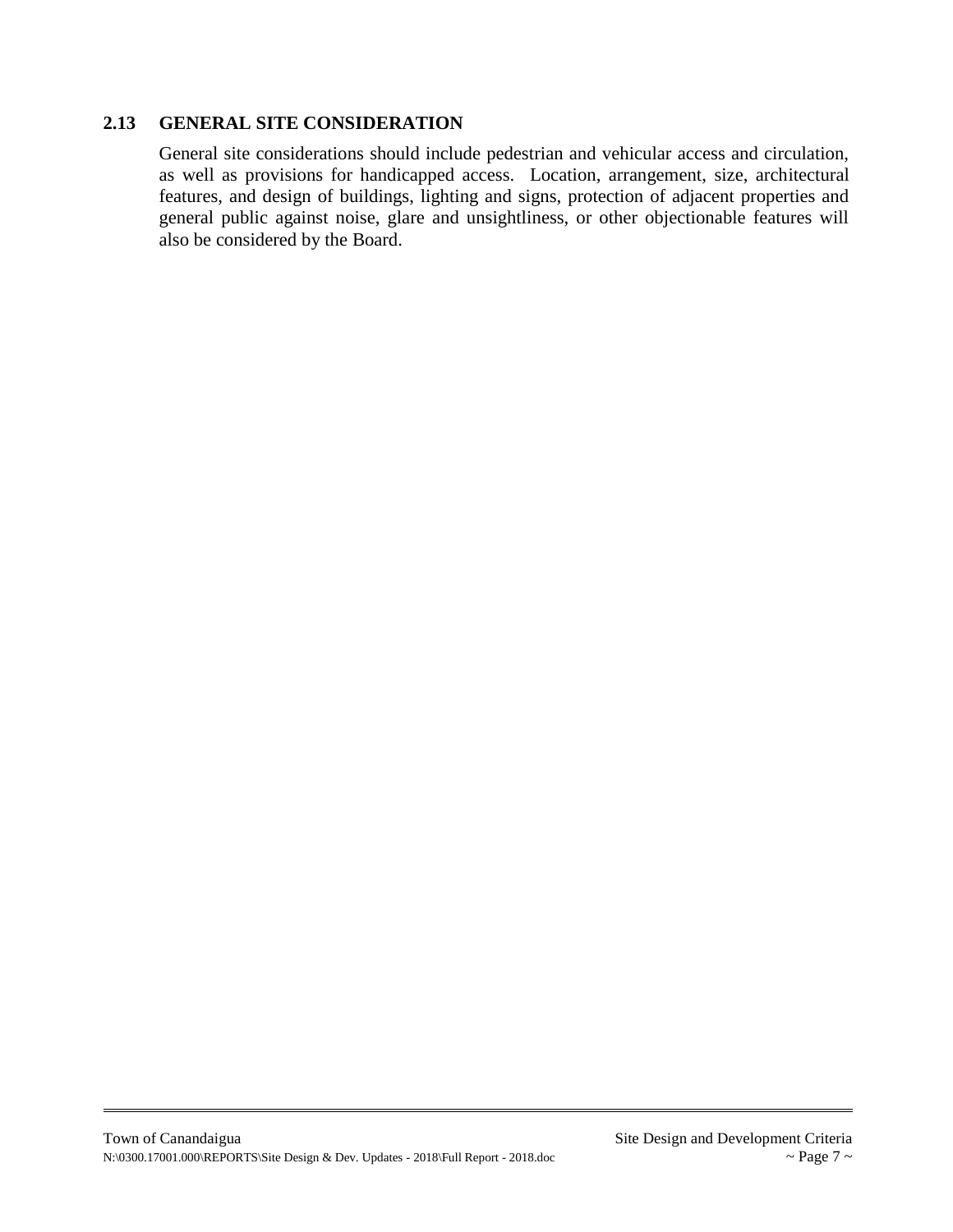## **ARTICLE III – WATERMAIN IMPROVEMENTS**

## **3.0 DESIGN CRITERIA**

#### A. GENERAL

- 1. Where public water supply, in the opinion of the Planning Board, is reasonably accessible, the developer shall provide and dedicate to the Town a complete water distribution system. The design and installation of said system shall be subject to the approval of the Planning Board and jurisdictional agencies.
- 2. Where public water supply is not within reasonable distance, an alternate supply, developed under the guidelines of the State Department of Health, shall be required. The Town does not guarantee or assume any liability for an individual water supply as shown on development plans.
- 3. If a private on-site system is to be used as a water supply for a development:
	- a) The individual source must have a minimum sustained flow of five gallons per minute of potable water.
	- b) There must be a minimum flow pressure of 20 pounds per square inch (PSI) at all fixtures in the proposed unit.
	- c) A certificate of water quantity from a New York State approved testing laboratory must be submitted to the Building Department before a building permit is issued.
	- d) The Town does not allow any interconnections between the municipal supply and an individual water supply system.
- 4. Water supply systems shall be designed (as a minimum) to conform with the latest edition of Ten States Standards.
- 5. Water supply system shall be designed to provide adequate domestic (average day and maximum day) usage and fire protection, while maintaining acceptable system pressures. Where public water supply is not accessible, an alternate private supply shall be furnished, which conforms to the New York State Health Department regulations (Subpart 5).
- 6. The Design Engineer shall submit an Engineers Report including calculations supporting all watermain and service sizes.
- 7. All watermains shall be a minimum of 8 inches, unless approved by the Water Superintendent.
- 8. See Appendix W for water related typical details.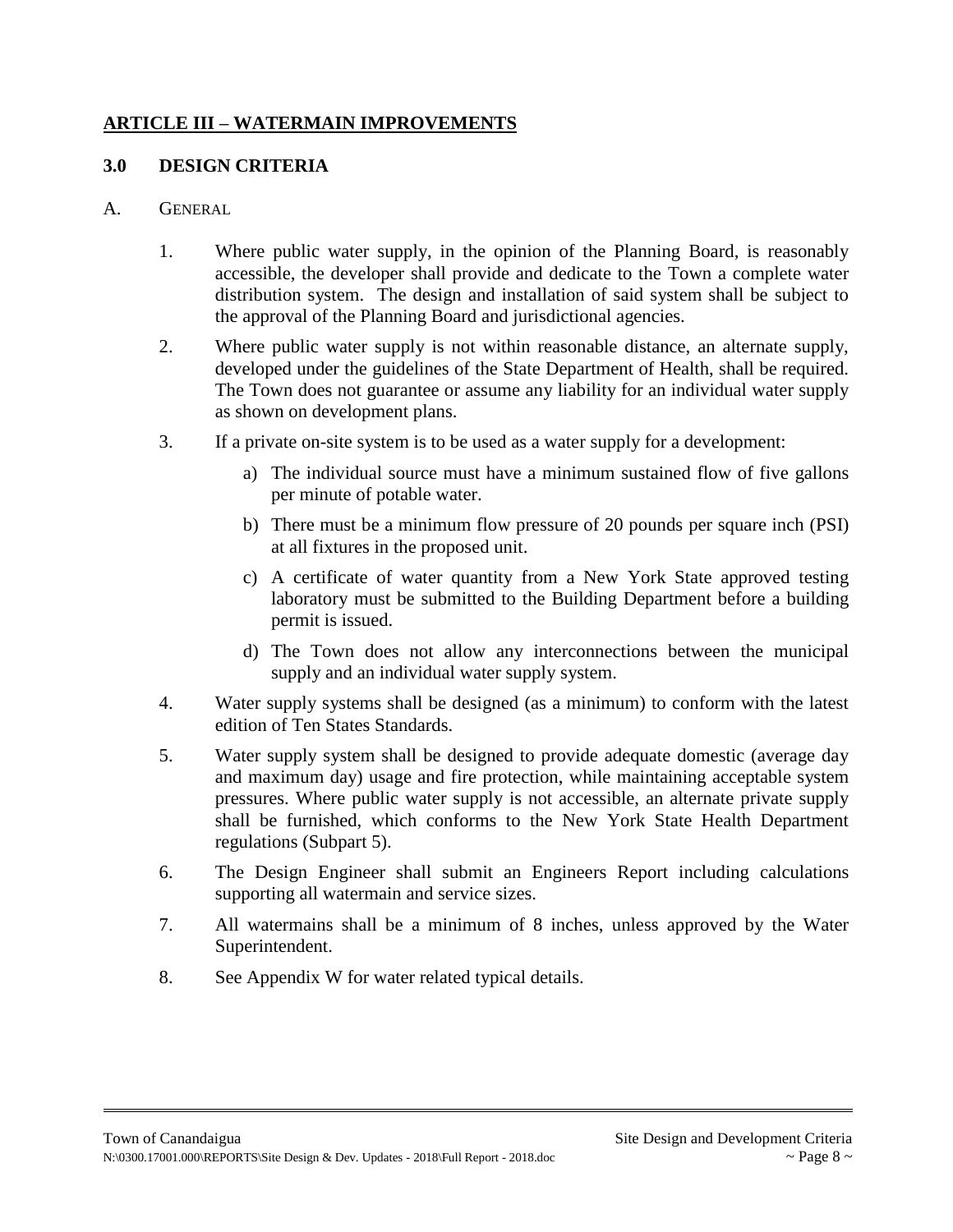## B. HYDRANTS

- 1. Hydrants shall be spaced to comply with ISO and New York State Building Code requirements with a maximum 500-foot interval in subdivisions and 600-foot intervals in open spaces. See Appendix W.
- 2. Hydrants are to be placed close enough to all commercial buildings to meet New York State Fire Code of 300 feet which is measured from the furthest point of the building from the nearest fire hydrant.
- 3. Hydrants should be placed at all intersections where feasible.

## C. VALVES

- 1. Valves shall be located such that no more than 30 dwelling units and no more than two hydrants need be out of service for repair of a watermain. Valves shall be provided at intersections and be no more than 800-feet apart along the watermain.
- 2. Additional valves may be required at creek and/or railroad crossings depending on network configuration and permit requirements.
- 3. Air release valves shall be provided at critical high points along the watermain.
- 4. Pressure reducing valves (PRVs) shall be designed and installed per Town of Canandaigua Specifications.

## D. DEAD END MAINS

- 1. Dead end mains are discouraged within the Town.
- 2. Where they are unavoidable, a flushing hydrant (blow-off) shall be provided. Also, an auto-flushing hydrant may be required by the Town Water Superintendent in some locations.

## E. WATER SERVICES

- 1. Provide minimum of 1-inch water service or as approved by the Town of Canandaigua Water Superintendent. Services shall be extended to the right-of-way line of all individual lots. Where an easement is provided, the service shall extend to the easement line, (or across utility easement). See Appendix W or Typical Service Plan.
- 2. All services shall be Type K copper without line couplings or 200-psi polyethylene pipe. Tracer wire is to be provided as per the detail (Appendix W). Meters shall be installed for each individual service and are to be purchased from the Town.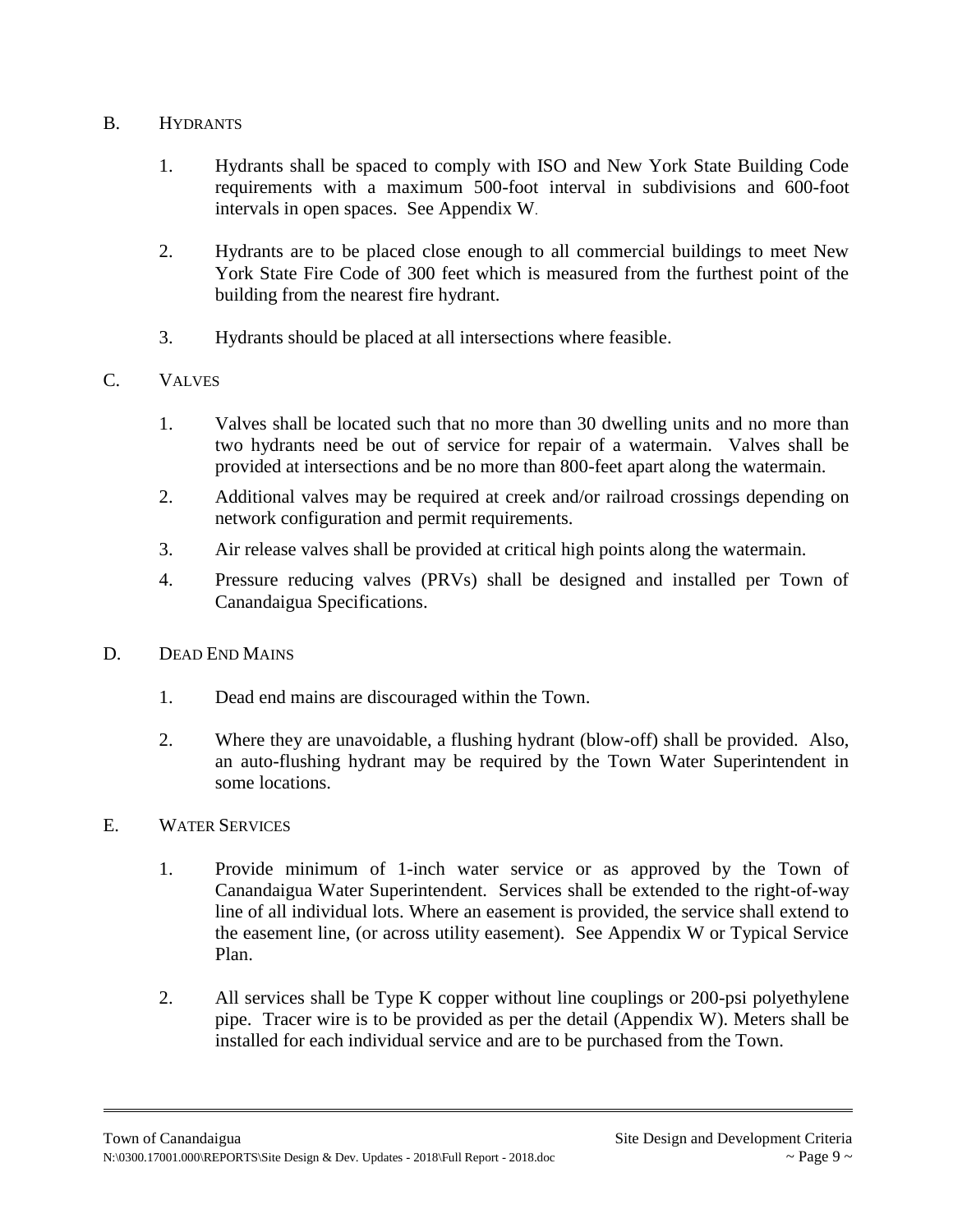3. If the distance from the Right-of-Way to the house is over 500-feet, the owner or developer will be required to purchase a meter pit from the Town. Specific applications may be subject for review by the Town of Canandaigua Highway  $\&$ Water Superintendent for a determination of need for an individual meter pit (see Appendix W).

# **3.1 MATERIAL SPECIFICATIONS**

#### A. GENERAL

The materials intended to establish the degree of excellence are herein included are deemed to be of satisfactory quality for installation within the Town. When alternative materials may be made available, their use may be permitted in limited test sections with the restriction that should these materials prove unsatisfactory through the test period as established by the Town, they shall be removed and replaced with those herein called for at no expense to the Town.

#### B. WATERMAINS

## 1. Ductile Iron Pipe(DIP)

DIP shall conform to AWWA C-151, minimum allowable thickness shall be Class 52. Pipe shall be cement lined in accordance with AWWA C-104 and shall have rubber gasket push-on joint in accordance with AWWA C-111. If soil conditions warrant, as a result of DIPRA Testing, polyethylene wrap shall be required.

## 2. Polyvinyl Chloride (PVC)

Shall conform to AWWA C-900, minimum Class 200 (DR14) with elastomeric gasket joints, integral bell and rubber rings locked in place, minimum depth 5'-0" with a minimum of six (6) inches of full sand encasement.

PVC pipe installation shall include either:

- a) Six (6) inch wide metallic tape placed over the center of the pipe on top of the 24-inch safety cover as manufactured by Line Guard III, Inc;
- b) Continuous #10 gauge copper wire attached to the pipe at 5-foot intervals with plastic ties with a minimum of 150 lbs tensile strength. Wire shall be attached to all cast fittings, hydrants and valve boxes to make a continuous traceable system.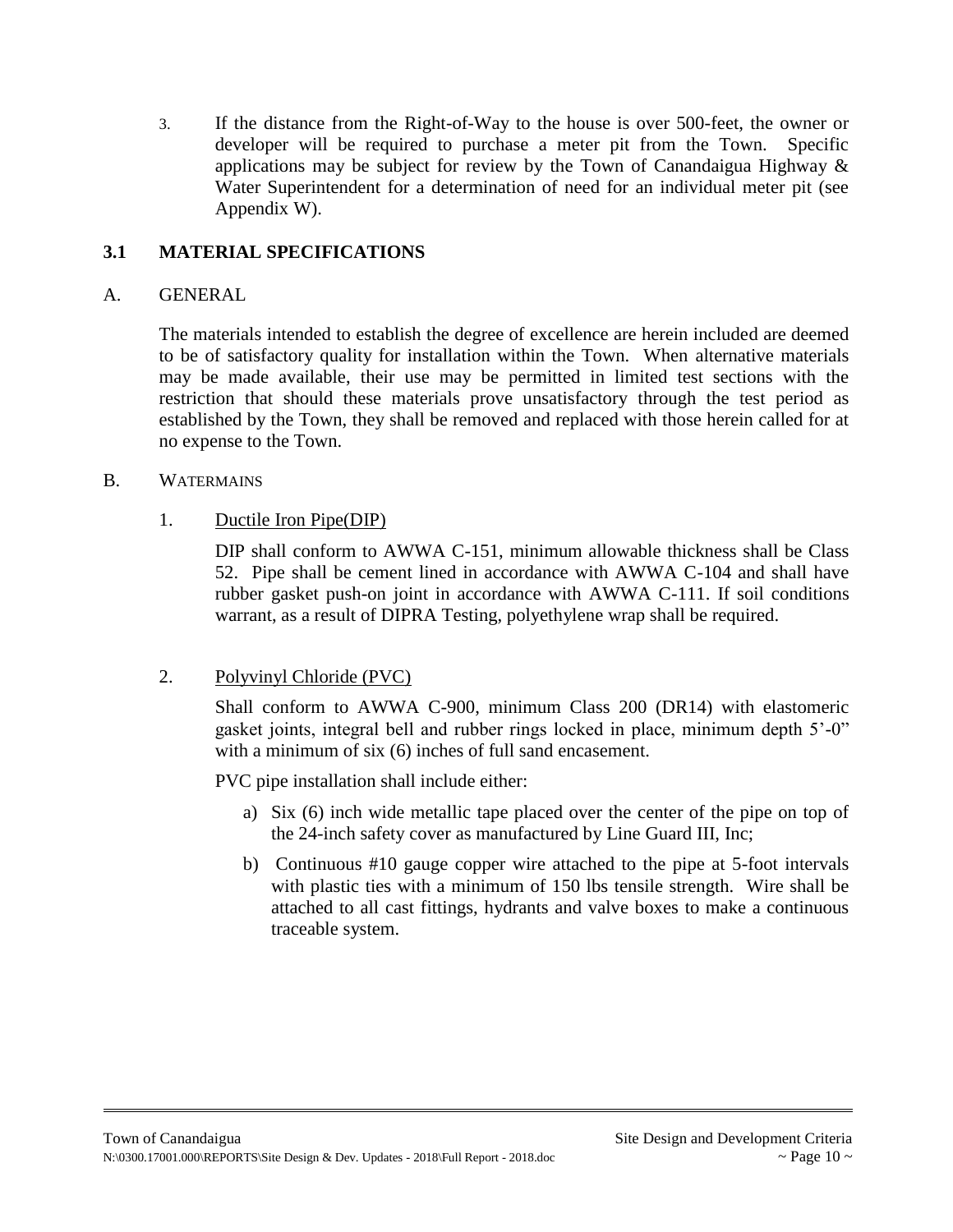## 3. High-Density Polyethylene (HDPE) Pipe

Upon review and discussion with the Town, may be considered for possible use in special circumstances, i.e. road  $\&$  stream crossings. Shall be SDR-11 design shall be forwarded to the Town Water Superintendent for review and approval.

#### C. FITTINGS

Ductile iron shall meet AWWA C-153-11 Specifications, minimum Class 350, with mechanical or push-on joint, except for hydrant branches which shall be mechanical joint. Fittings shall be cement lined in accordance with AWWA C-104-13. Bolts and nuts shall be fluoropolymer coated "blue bolts".(Ass Tyler Union Fitting) All joints shall conform to the requirements of AWWA C-111.

PVC shall meet specifications of AWWA C-905 made from PVC Compound 12454-B (ASTM D1784) with gasket joints meeting ASTM D3139.

#### D. HYDRANTS

Shall be manufactured in accordance with AWWA C-502.

Hydrants shall be Mueller manufactured for 5 foot bury with breakaway flange construction and 6-inch mechanical joint inlet. Shoe and inlet shall be epoxy coated.

They shall open left, with a one and one-half inch  $(1-1/2)$ " pentagon-operating nut.

All hydrants shall be painted red with bonnets painted as per the AWWA Hydrant Color Code as listed below:

| <b>Bonnet Color</b> | Flow Range (GPM) |  |
|---------------------|------------------|--|
| Blue                | >1500            |  |
| Green               | 1000-1499        |  |
| Orange              | 500-999          |  |
| Red                 | < 500            |  |

All valve box covers shall be painted blue.

Hydrants shall be three-way with two  $(2)$  2-1/2 inch hose nozzles and one  $(1)$  4-1/2 inch pumper connection (quick disconnect), all with National Standard threads. Main valve openings shall be 5-1/4 inch with the total unit consisting of the tee, guard valve, hydrant and adaptors. (See Appendix W).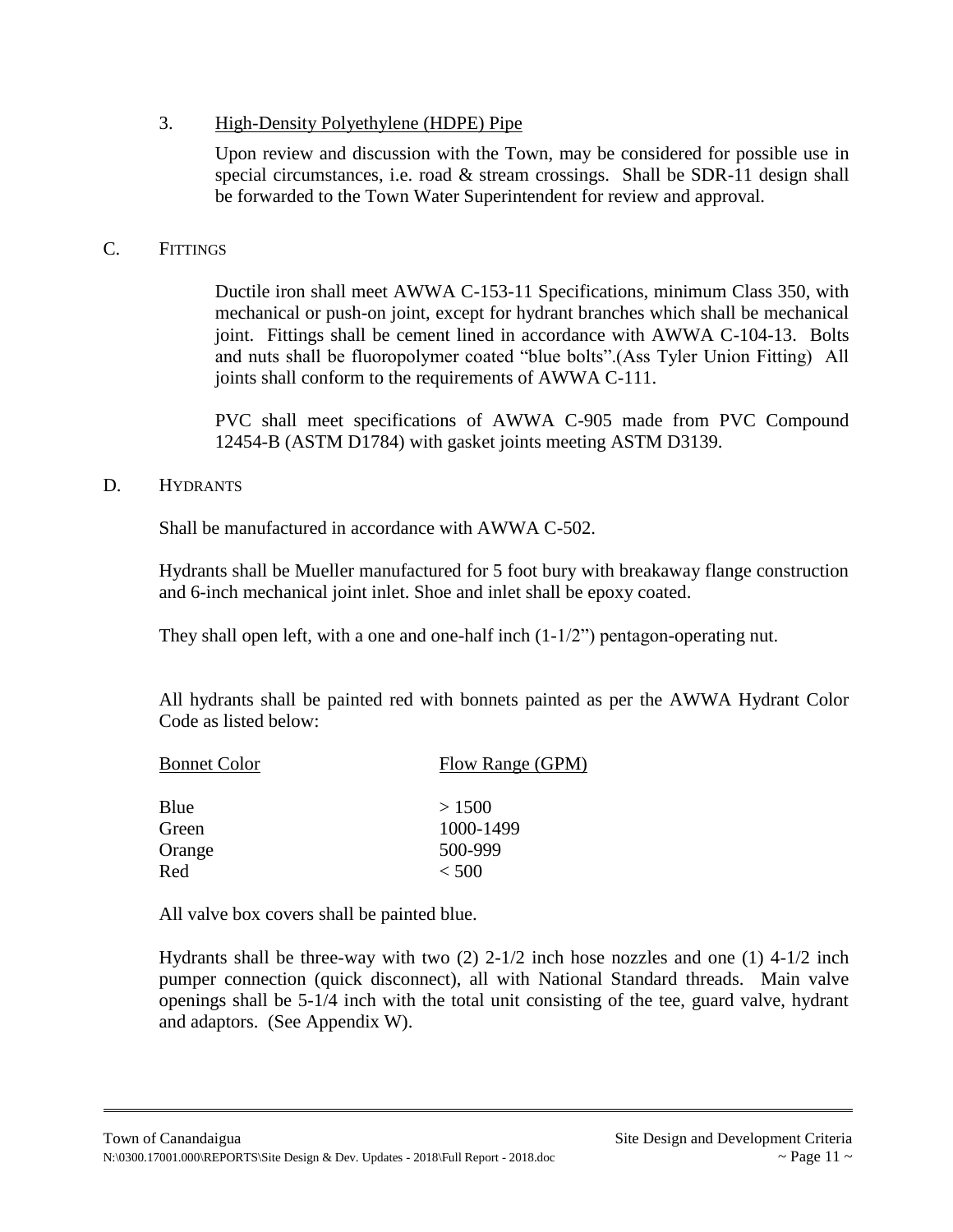- 1. The main valve seat ring shall be bronze and screw into the bronze drain ring.
- 2. Stainless steel fasteners shall be used for all connections on hydrants and valves and fluoropolymer coated "blue bolts" for fittings.

## E. FLUSHING HYDRANT – BLOWOFF

Shall be 2 inch self-draining, non-freezing with 5 foot bury, with all bronze parts designed to connect to a 2 inch main line outlet as manufactured by GIL Industries, Inc., Model Slim Line 2.

## F. GATE VALVE AND BOX

- 1. All valves 12" or less shall be gate valves.
- 2. Gate valves shall conform to AWWA C-509 or latest revision, Resilient-seated wedge type epoxy coated gate valves with a non-rising stem; "o" ring packing, and open left. They shall be of the 350 psi test class with a minimum working pressure of 250 psi. Valves shall be manufactured by, Mueller Co., Model 2360, with MJ ends, a 2" square operating nut. Stainless steel bolts and nuts shall be utilized.
- 3. The valve ends shall depend on the type of pipe used and the particular use intended.
- 4. Valve boxes shall be Bibby-Ste-Croix model number VB3000 series, or approved equal, two-piece screw-type, cast-iron construction, valve box, with a 5-1/4 inch inside diameter and covers marked "WATER".
- 5. If the valves are buried deep they must have an extension stem that can be reached with a 6 foot valve box key.

## G. TAPPING SLEEVE AND VALVE

All valves shall have mechanical joint ends and be furnished with sufficient quantities of accessories. Valves shall open left and be manufactured by Mueller with epoxy coating.

## H. ANCHORING FITTINGS

Anchoring pipe in accordance with ANSI-A21.4, or latest revision, shall be employed to anchor all hydrants to gate valves. The anchoring pipe shall be epoxy coated cement lined and provided with a rotating gland. There should be a minimum 18 inches between hydrant and gate valve. These anchoring pipes shall be Tyler 5-198 or proposed equal.

## I. BUTTERFLY VALVES

All valves greater than 16" in diameter shall be butterfly type. All butterfly valves shall conform to AWWA C-504, or latest revision.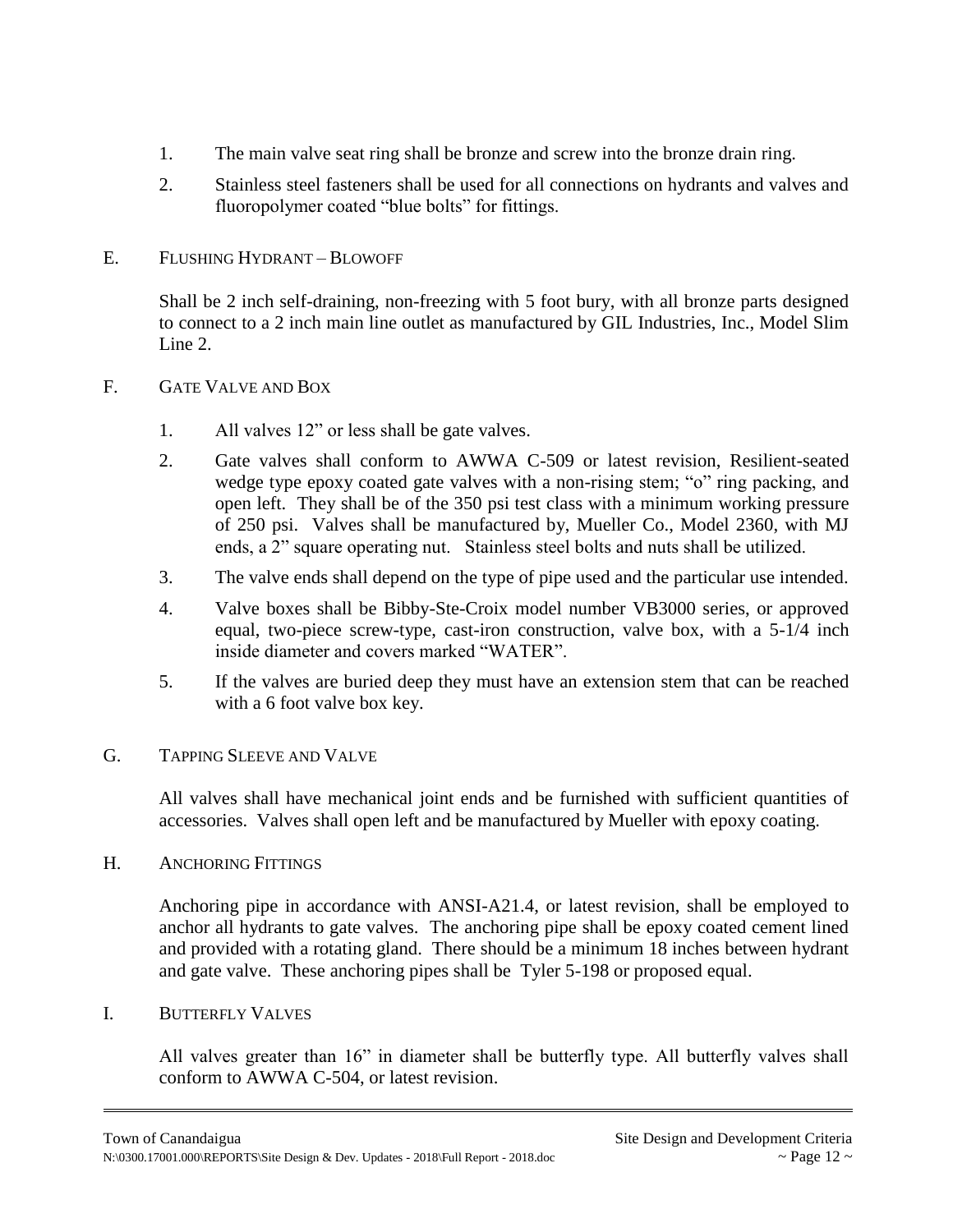## J. RESTRAINERS

Shall be manufactured of high strength ductile iron pipe and incorporate a full 360 degree support around the pipe. They shall be as manufactured by Megalug or Uni-Flange series 1500, 1300, 1350, or 1390 depending on the specific use.

#### K. WATER SERVICE MATERIAL

- 1. Corporations stop shall be Mueller H-15008 compression type.
- 2. Curb stops shall be Mueller H-15209 Mark II compression type.
- 3. Curb boxes shall be Mueller H-10334, 5 feet long with stainless steel rods and stainless steel keys. Curb boxes shall not be located within driveways.
- 4. Copper services shall be Type "K" ASTM B88
- 5. Plastic services shall be copper tube size (CTS) at 200 psi, with a minimum 1 inch pipe diameter (only used from curb box to unit and a continuous #10 gauge copper tracer wire shall be included from the curb box to the structure). Sand bedding shall be provided as appropriate.
	- Polyethylene ASTM D-2737, PE 3408 per AWWA C-901 (Minimum 5'-0" depth and sand encasement required)
- 6. All services tapped into mains shall utilize Double Strap SS Saddle (Mueller) with a Mueller Corporation
- 7. Any services larger than 1" shall meet the minimum specifications of the Water Superintendent.
- 8. Refer to Appendix W.

## L. METER PITS FOR INDIVIDUAL SERVICES

- 1. Individual meter pits, where required, shall be Mueller, Double Lid Style with Wabash cover W2. Cover shall be equipped to receive attachments for radio-read water meters.
- 2. Refer to Appendix W.

## M. THRUST BLOCKS

Shall be cast in place 3000-psi concrete to dimensions as shown in Appendix W.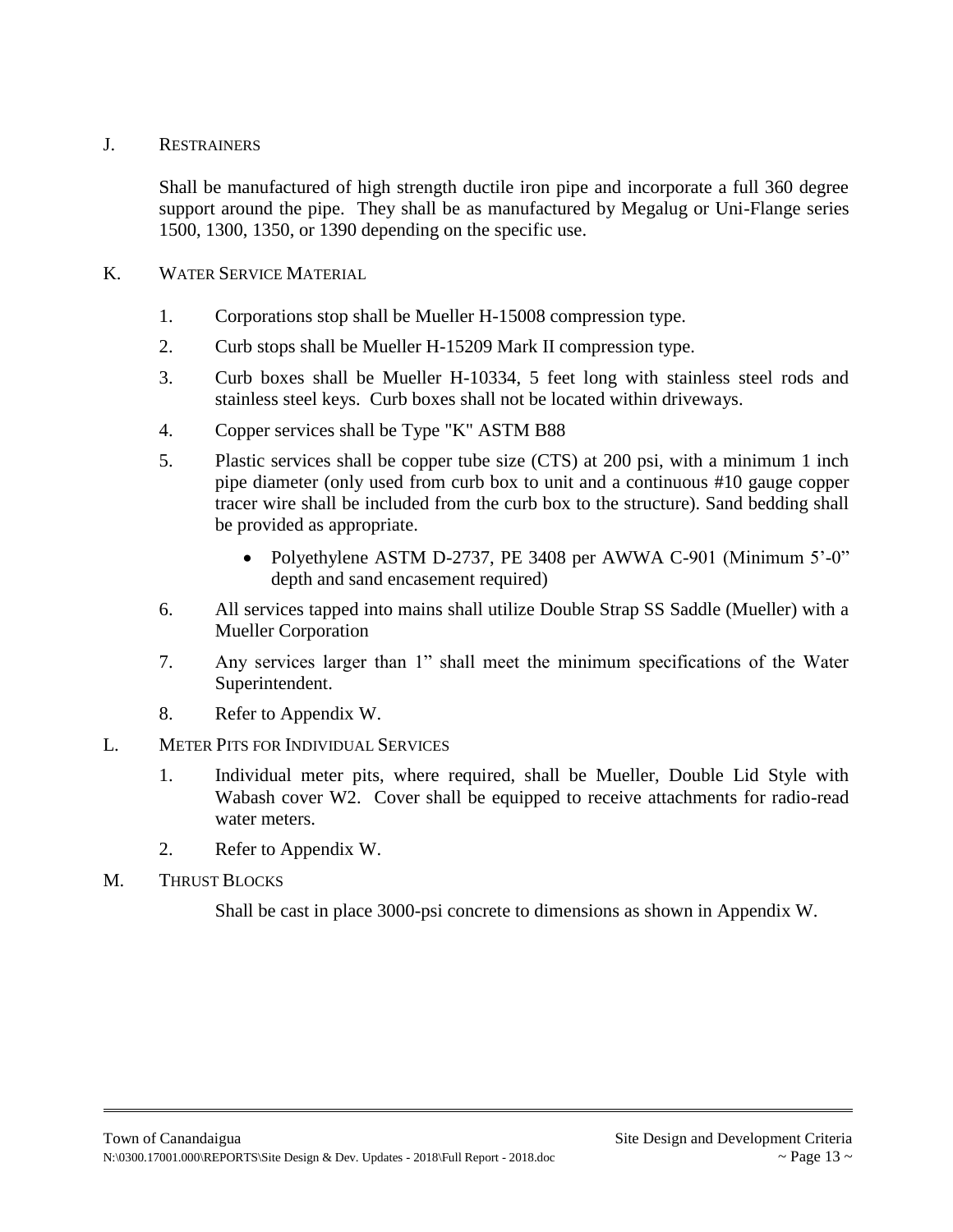- N. PRESSURE REDUCING VALVES (PRV) AND VAULTS
	- 1. PRV Vaults where required by the Town of Canandaigua, shall be a minimum of 6'x16'x8' high, Lakeland precast concrete vault provided with 48"x48" aluminum hatch with aluminum ladder, sump recess, openings as required, seals, boots, stainless steel trim, dual pilots and dual strainers. Sentence here about coating or waterproofing the concrete vault? The steel vent pipe is to be painted blue.
	- 2. The PRV vault shall also be equipped with a Ross 40WR-BP Pressure Reducing Valve and may require a Back Pressure Sustaining feature and reverse flow feature depending on the location in the water system.
	- 3. Refer to Appendix W

## O. EQUIVALENTS

- 1. Any material and manufacturer substitutes are to be provided in advance to the Town Water Superintendent for review and approval.
- 2. For any project it will be assumed that the Developer will furnish the exact materials specified on the plans and specifications unless the Developer files with the Town of Canandaigua Water Superintendent prior to any use in the development, the names and complete description of each article which he proposes to substitute for approval by the Town.
- 3. Any costs incurred by the Town or its representatives associated with the verification of substitute equipment and materials will be the responsibility of the Developer.

# **3.2 INSTALLATION OF IMPROVEMENTS**

## A. HYDRANTS AND VALVES

- 1. General
	- a) A hydrant unit shall consist of a hydrant, guard valve, mechanical joint tee, and anchor pipes.
	- b) Before hydrants or valves are installed, they shall be tested to determine if they are in working order.
	- c) Hydrants shall be set plumb with the break flange 3 inches above the finished grade. Hydrant weeps shall be surrounded by at least 10 cubic feet of crushed stone or gravel. If the ground water is higher than the drainage plug, the plug shall be closed and the crushed stone eliminated.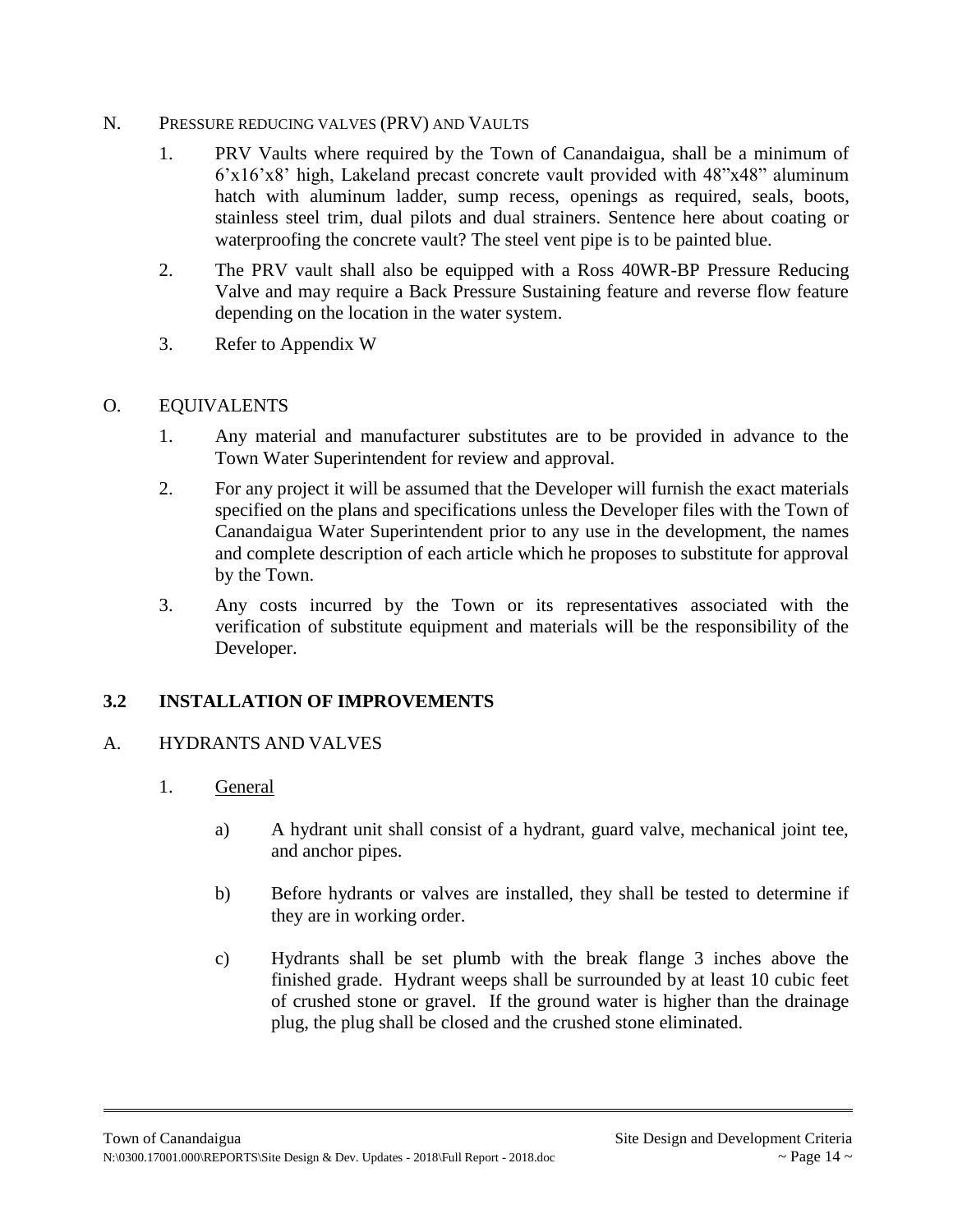- d) Valve boxes shall be placed plumb over the operating nut of the valve and adjusted to the final grade.
- e) All hydrants shall be painted red and all valve box covers shall be painted blue.

## B. TESTING OF WATERMAIN

- 1. General
	- a) Upon the satisfactory completion of the installation of the underground utilities, the Contractor shall test each of the installed facilities as herein specified. All utilities shall be pre-tested by the contractor before the Town witnesses the final tests. No test will be accepted unless witnessed by the Town. Records and date of these tests shall be submitted to the Town Water Superintendent as part of the record drawing information.
	- b) Water used by the Developer during any testing procedures will be paid for by the Developer. All hydrants for water supply or testing use shall be operated only by the Town Water Department.
- 2. Pressure Tests
	- a) The entire system, including services to the curb stops, shall be pressure tested at a minimum 1.5 times the working pressure or 200 psi whichever is greater for a period of two hours.
	- b) The test pressure shall not vary by more than 5psi during the test period.
	- c) No -pressure test will be allowed when temperature is less than 32 degrees, unless a heated shelter is provided for test equipment.
	- d) A leakage test at operating line pressure shall be conducted for 24 hours in addition to the pressure test.
	- e) These tests shall be performed in accordance with AWWA C-600 & C-605.
	- f) The pressures at the point of testing shall be related to the highest elevation of the main.
	- g) Refer to Appendix W for the listed test requirements.
	- h) The Contractor shall provide all labor, materials, equipment, and instrumentation needed to perform the tests, including caps, plugs, blind flanges, bulkheads and temporary thrust restraint, as needed. The Contractor shall locate, identify and repair any leaks and/or other system deficiencies revealed during testing. See also item 5, below.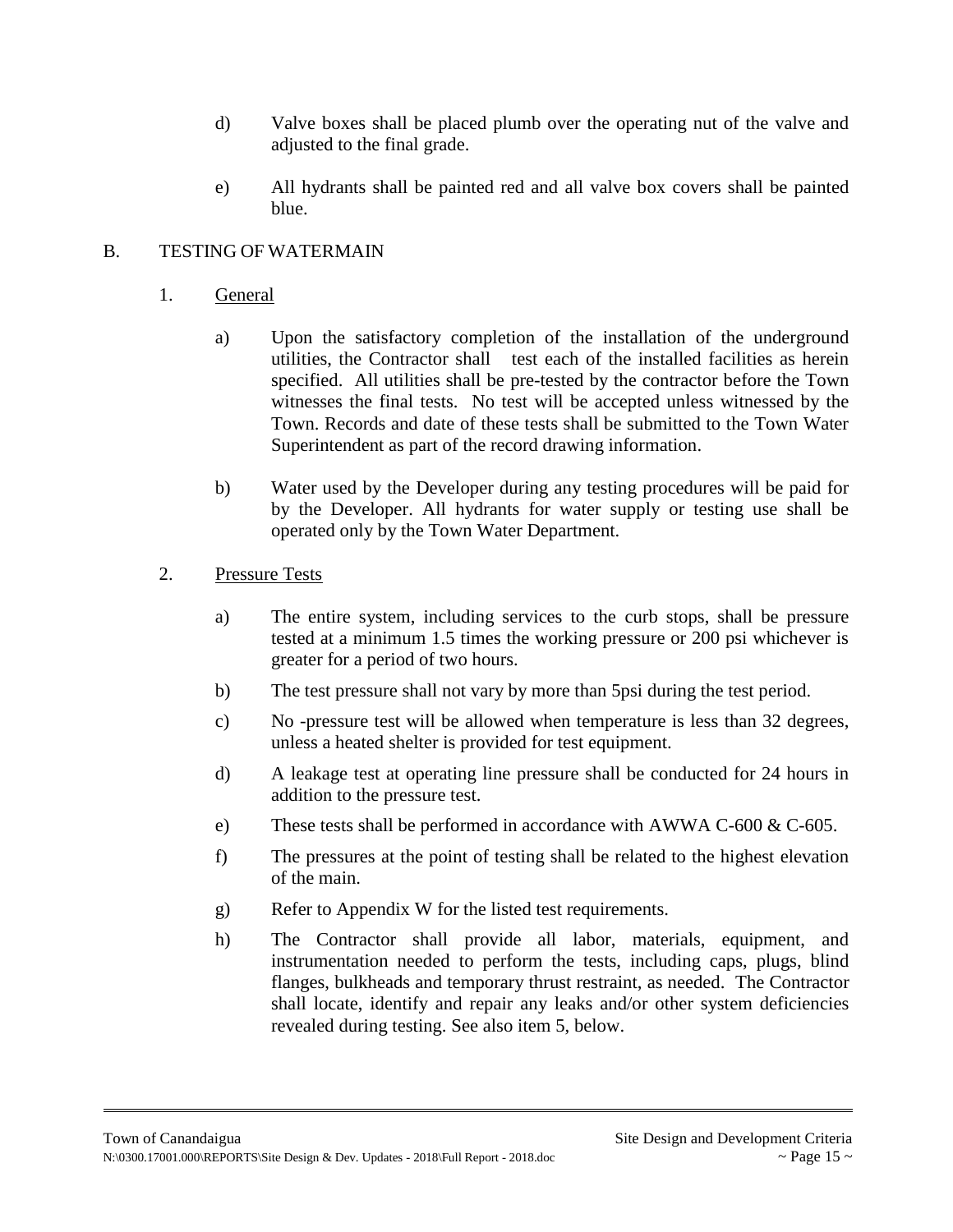## 3. Disinfection

- a) Upon completion of the pressure testing, the main shall be disinfected in accordance with AWWA C-651 as applicable.
- 4. Samples
	- a) After flushing the newly disinfected main, the Town of Canandaigua Water Department shall obtain samples of water and submit them to a laboratory approved by the New York State Department of Health.
	- b) Upon the receipt of a satisfactory laboratory report, this information together with the Town Engineer's Certificate of Construction shall be submitted to the New York State Department of Health for approval.
	- c) Upon receipt of the Approval of Completed Work from the Health Department, the water system shall be considered complete and may be accepted for service by the Town.
- 5. Defective Areas
	- a) In any areas where satisfactory results of applied tests cannot be obtained, the defective portion of the system shall be located and replaced with new material.
	- b) That portion of the system shall then be re-tested until satisfactory results are obtained. Use of repair clamps will not be permitted by the Town.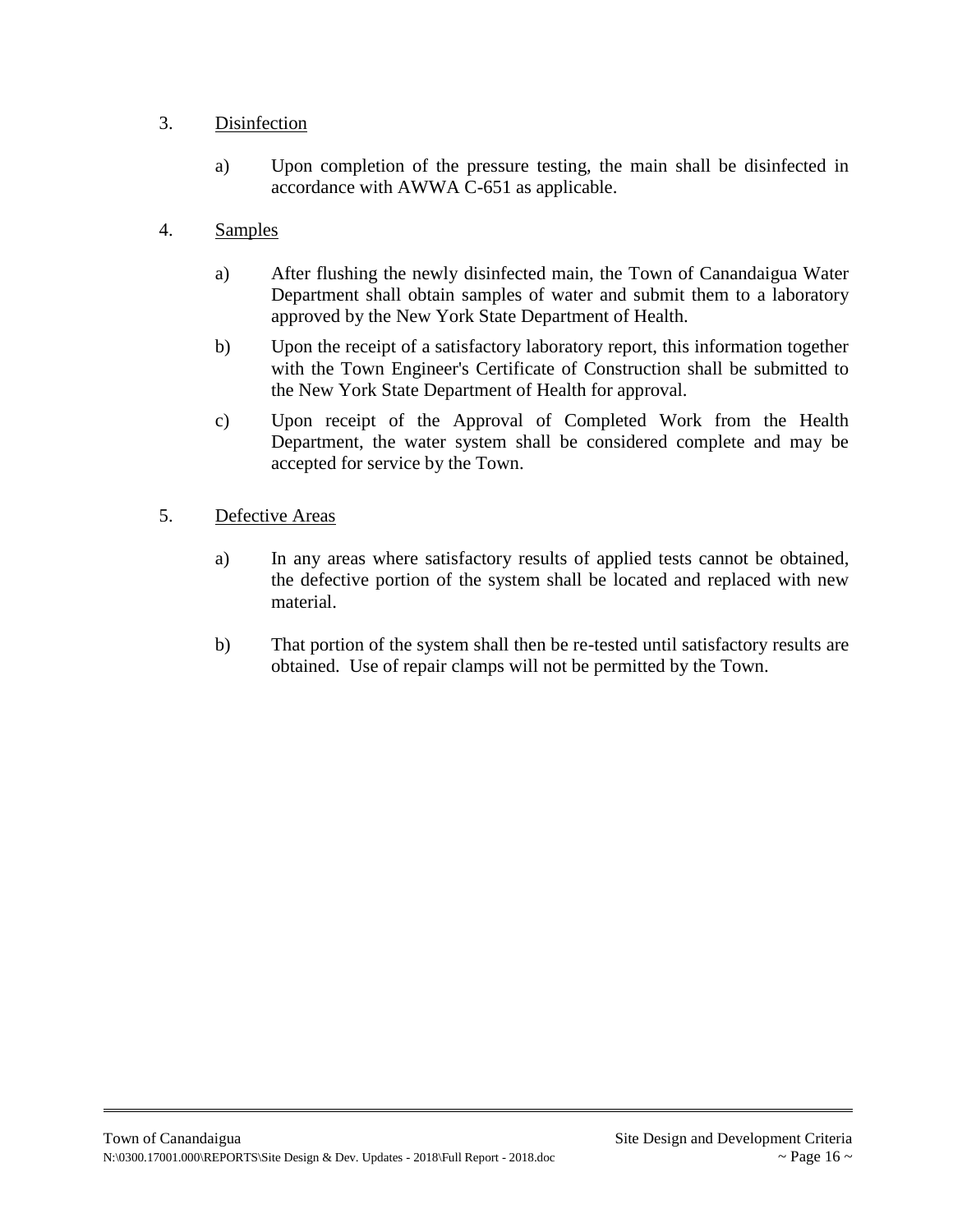## **ARTICLE IV – HIGHWAY/ROAD IMPROVEMENTS**

## **4.0 DESIGN CRITERIA**

#### A. ROADS

- 1. The following designations will be used by the Town to classify roads and their respective design criteria (see Appendix H)
	- a) Town Collector & Town Collector Road (Complete Street)
	- b) Subdivision Road & Subdivision Road (Complete Street)
	- c) Rural Development Road
	- d) Non-dedicated Private Drive
- 2. The basic considerations of each road classification are as follows:
	- a) Town Collector Road (see Appendix H)
		- i. Provides connections to major roads and represents major traffic pattern throughout the Town.
		- ii. Design speed of 55 MPH
		- iii. High volume of traffic
		- iv. Provides access to subdivision roads
		- v. Relatively low density of development abutting such a road
		- vi. Represents typical road built or reconstructed by the Town Highway Department
	- b) Subdivision Road (see Appendix H)
		- i. Densities as are permitted by the current zoning provisions
		- ii. Design speeds of 30 MPH or less
		- iii. Low volume of traffic.
		- iv. Individual driveways at regular intervals.
		- v. Usually no effect on overall Town traffic pattern.
	- c) Rural Development Road (see Appendix H)
		- i. Density less than one-half units per acre.
		- ii. Low volume of traffic.
		- iii. Usually has no effect on overall Town traffic pattern.
		- iv. Design speed of 30 MPH or more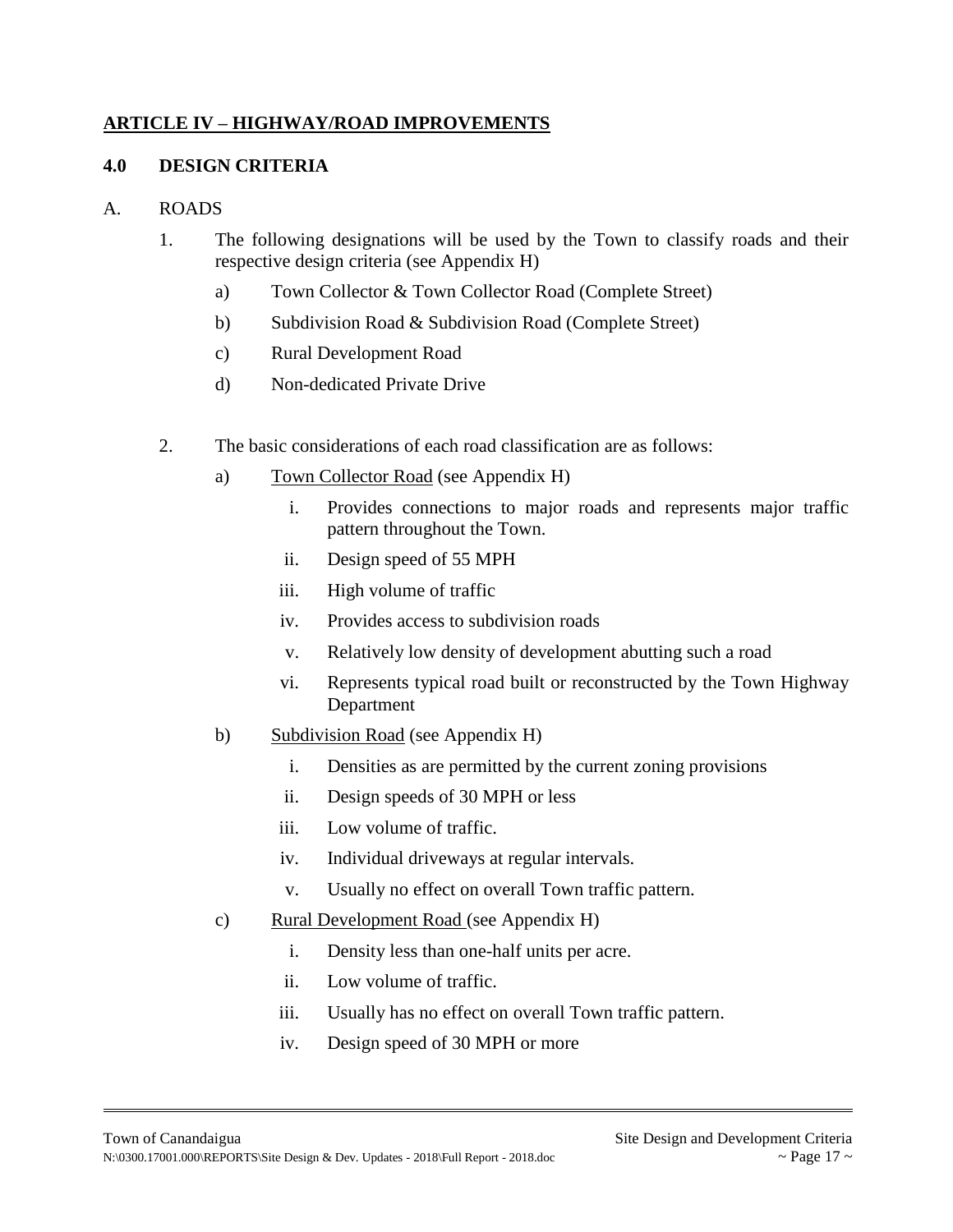- d) Non-Dedicated Private Drive (see Appendix H)
	- i. Low volume of traffic
	- ii. Design speed of 30 MPH or less
	- iii. Has a minimum of 40-foot wide fee ownership on a street.
	- iv. Has no effect on overall Town traffic pattern
	- v. Maintenance covered by deed agreement or Homeowner's Association depending on number of units
- 3. Each of these roads has basic characteristics, which may be varied to be consistent with unique proposals of development and construction. The individual variations of the conditions will not be permitted if they sacrifice design safety or ability to maintain a proposed road type. Standard roads shall comply with the typical crosssections shown in Appendices H.

## B. GENERAL ROAD DESIGN CONSIDERATIONS

- 1. Right-of-Way (R.O.W.)
	- a) Minimum width 60-feet for dedicated roads.
	- b) Private drive width depends on design constraints.
	- c) Private underground utilities to be located on easements outside right-of-way limit.
	- d) All dead end streets shall be constructed to the development property line and terminate with:
		- i. A hammerhead turnaround or a cul-de-sac designed in accordance with the standards in Appendix H of this manual.
- 2. Horizontal Alignment
	- a) The following factors shall be incorporated into the design of each road type:
		- i. Sight distance must conform to minimum safe stopping sight distance per "Geometric Design of Highways and Streets", AASHTO Latest Edition.
		- ii. No centerline intersection angles less than 75 degrees.
		- iii. Minimum centerline radius of 150-feet verified for design speed.
		- iv. Road pavement intersections shall have a minimum of 35-foot radius.
		- v. Access to future developments will be provided at the property lines.
		- vi. Tangent sections shall be used between curves to maintain the proper flow of traffic at design speeds.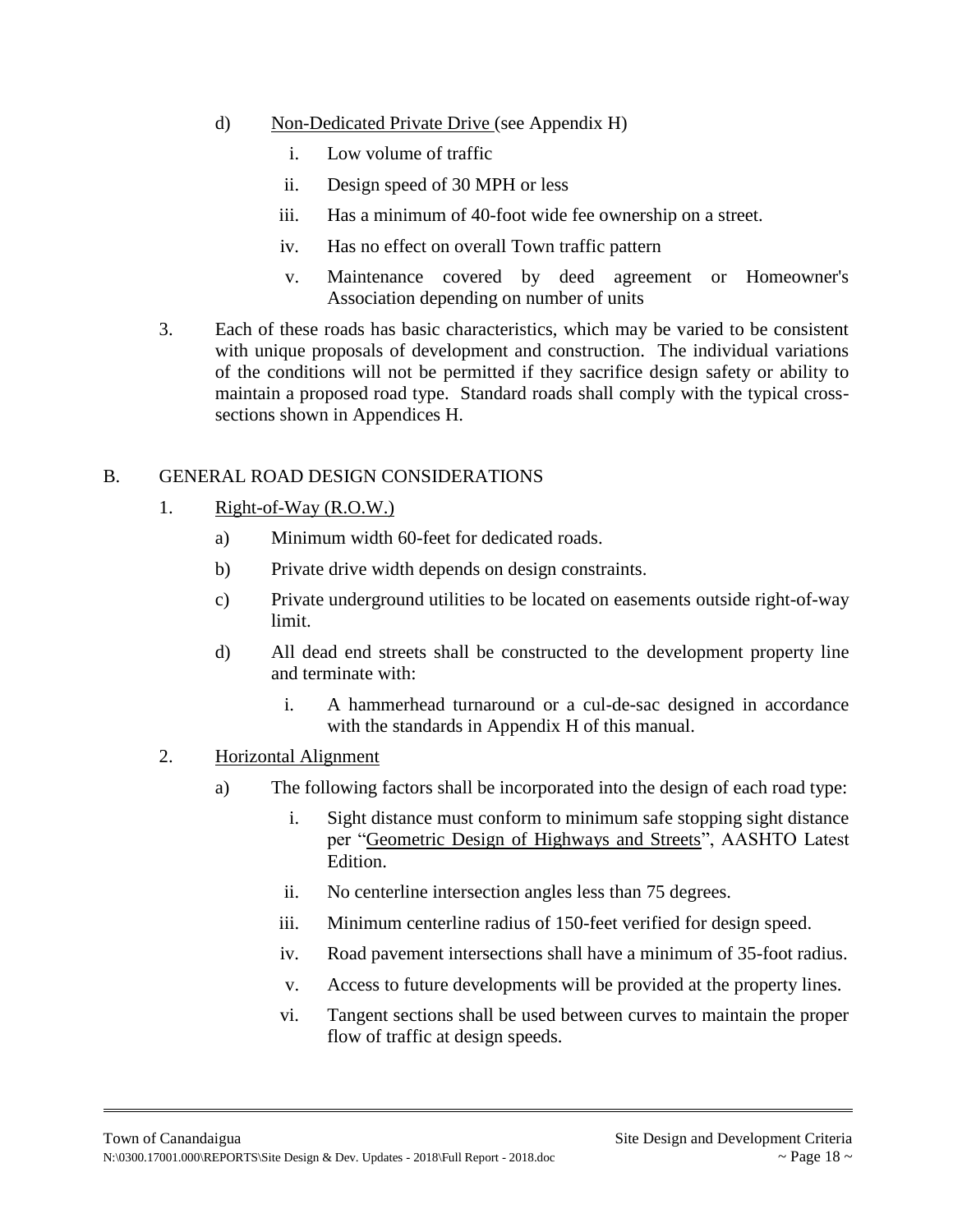- 3. Vertical Alignment
	- a) The minimum length of vertical curves shall be based upon current AASHTO policy and address stopping sight distance, passing sight distance, riding comfort, and headlight sight distance.
	- b) Vertical curves are required whenever the net change in grade exceeds 1 percent.
- 4. Sight Distance Requirements
	- a) Refer to the most current edition of AASHTO, *A Policy on Geometric Design of Highways and Streets,* for sight distance and stopping distance requirements.
- 5. Road Grades
	- a) Minimum  $-0.7$  percent with shoulders; 0.5 percent with gutters.
	- b) Preferred Maximum Grade 8 percent.
	- c) Maximum  $-12$  percent In particular areas in the southern portions of the Town grades up to 12% may be allowed. In these instances, grades over 8% may be allowed for short distances (500' maximum) subject to approval by the Highway Superintendent and the Planning Board. Such road design should be accompanied by an engineering evaluation that includes provisions for:
		- i. snow removal and storage,
		- ii. enhanced drainage facilities,
		- iii. widened shoulders,
		- iv. longer and flatter grades at intersections, with other features that would enhance safety and maintainability of the roadway.
		- v. Where road grades exceed 8%, the Town may require flared catch basins.
- 6. Leveling Areas
	- a) Leveling areas shall be incorporated at all intersections for a minimum distance of 100-feet from the edge of the pavement and the grade shall not exceed three percent (3%).
	- b) Leveling areas for driveways shall be a minimum distance of thirty (30) feet from the edge of highway right-of-way and the grade shall not exceed three percent (3%).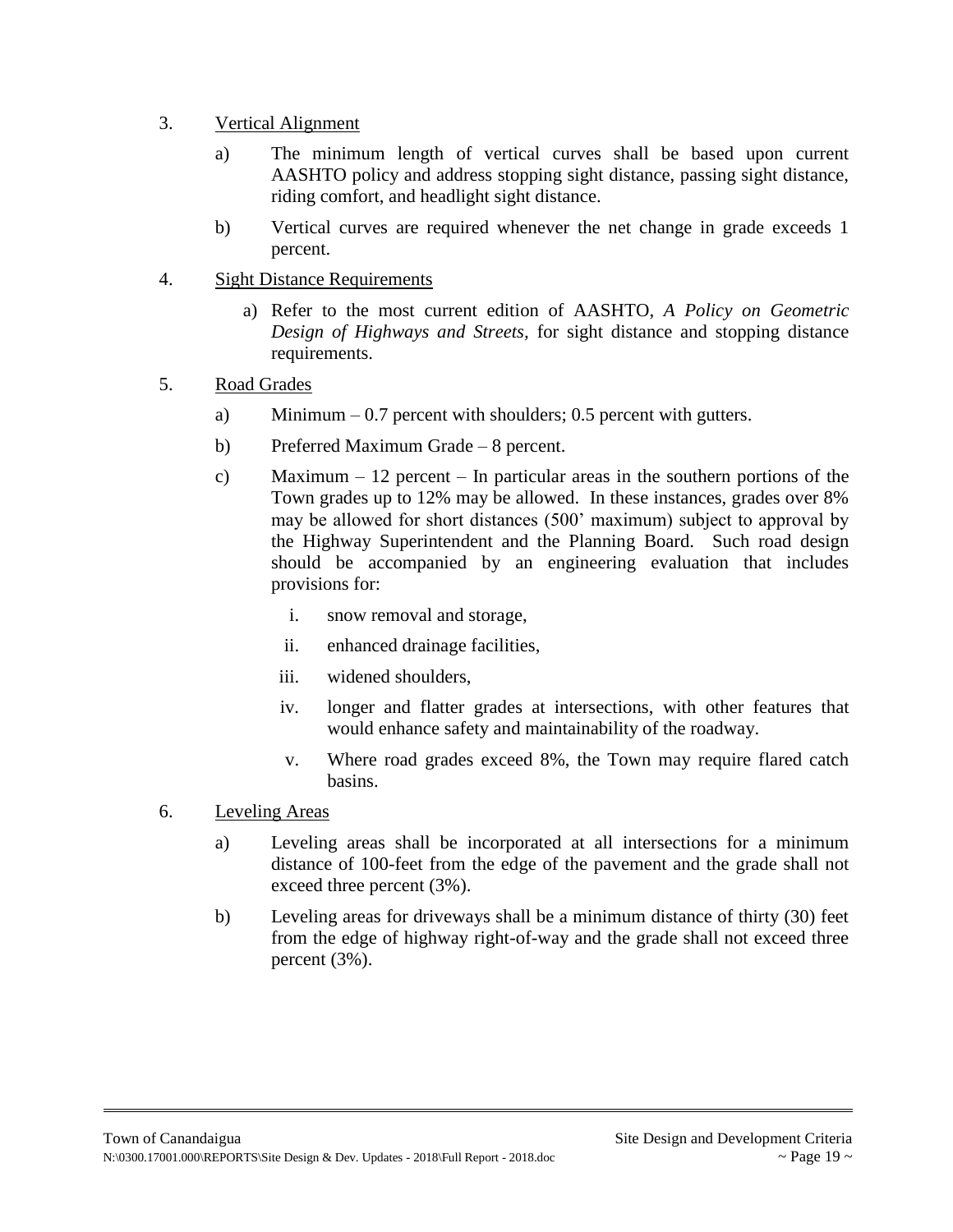# 7. Road Widths

| <b>Class</b>                                    | <b>Pavement</b><br>Width | <b>R.O.W.</b><br><b>Widths</b> | <b>Edge Treatment</b>                                                                   | <b>Drainage</b>                      |
|-------------------------------------------------|--------------------------|--------------------------------|-----------------------------------------------------------------------------------------|--------------------------------------|
| <b>Town Collector</b>                           | 24'                      | 60'                            | 3' paved shoulder +<br>2'stabilized<br>shoulder                                         | Roadside Swale or                    |
|                                                 |                          |                                | <b>or</b><br>$2^{\degree}$ - 6" Concrete<br>Gutter                                      | <b>Storm Sewer</b>                   |
| <b>Town Collector</b><br>(Complete Street)      | 24'                      | $\overline{70}$                | 5'-0" Bike Lane &<br>Curb                                                               | <b>Storm Sewer</b>                   |
|                                                 |                          |                                | <b>or</b><br>5'-0" Bike Lane &<br>$2^{\degree}$ -6" Gutter                              |                                      |
| <b>Subdivision Road</b><br>(w/ concrete gutter) | 22'                      | 60'                            | 2'-6" Conc. Gutter                                                                      | <b>Storm Sewer</b>                   |
| Subdivision Road<br>(w/ mountable curb)         | $\overline{26}$          | $\overline{60}$                | Mountable Curb                                                                          | <b>Storm Sewer</b>                   |
| Subdivision Road<br>(Complete Street)           | $\overline{22}$          | $\overline{70}$                | 5'-0" Bike Lane &<br>Curb<br><b>or</b><br>5'-0" Bike Lane &<br>$2^{\degree}$ -6" Gutter | <b>Storm Sewer</b>                   |
| <b>Rural Development</b><br>Road                | 22'                      | $\overline{60}$                | 3' shoulder<br><b>or</b><br>2.5 ft. Conc. Gutter                                        | Roadside Swale<br><b>Storm Sewer</b> |
| Private Drive                                   | 14'<br>Min.              | N/A                            | Req. approval                                                                           | Req. approval                        |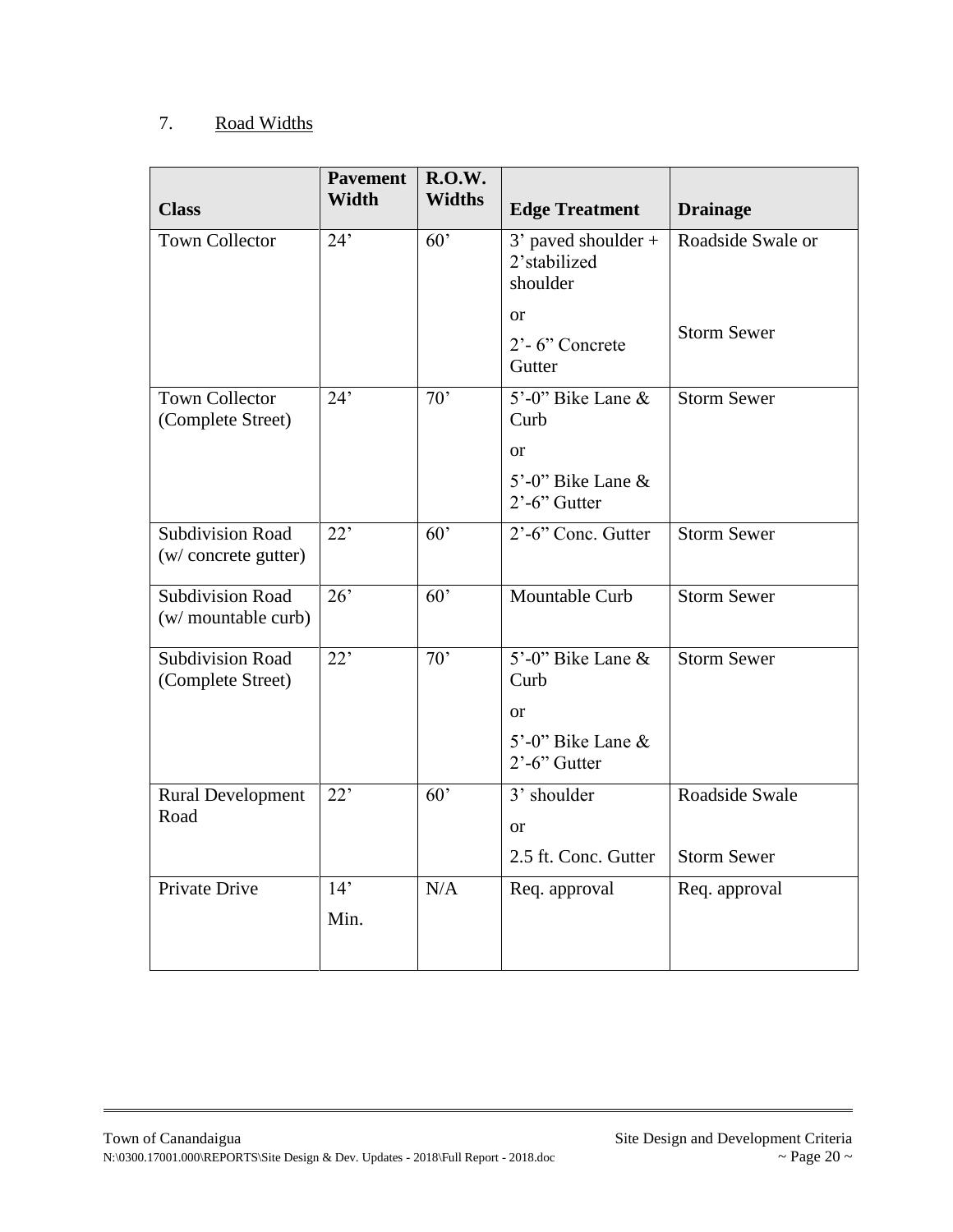#### 8. Special Considerations

- a) Subsoil Conditions A Geotechnical Engineering Report of the existing roadway soils shall be provided for review.
- b) Where roadside swales exceed 5% and/or unsuitable soil conditions warrant, the swales shall be provided with a concrete channel.
- c) Underdrains Underdrain shall be used under all concrete gutter, see Appendix H. Where subsurface conditions require underdrains may also be required in other locations. The method used shall be subject to the review of the Town Highway Superintendent.
	- i. All pipes shall be perforated and a minimum of four inches (4") in diameter.
- d) Frontage Development Where frontage development is to be approved along collector roads, the Planning Board may require that the roadside swale be enclosed in pipe along the fronts of the development. Such conduits shall be of the proper size to accommodate anticipated flows. A parallel access road may also be considered by the Planning Board and discussed during concept plan submittal.

## C. ROAD DESIGN

1. General Requirements

The Design Engineer shall consider the proposed use of the road or street when preparing a design. The following criteria are listed as minimum standards to be considered by the designer. It is the intent of these requirements to obtain a road and a base that is stable and capable of supporting H-20 loading.

- 2. Minimum Design Standards for Each Road Type (see Appendix H)
	- a) Town Collector Road
		- i. Tensar Triax TX160 to be provided.
		- ii. Two 6-inch lifts of No. 2 crusher-run stone.
		- iii. One 3-inch lift of Type 1 crusher-run stone.
		- iv. Asphaltic concrete courses shall be 4 inches compacted of Type 1 base, 3 inch type 3 binder and 1 ½ inch compacted of Type 7F top.
		- v. Stabilized shoulder constructed of crushed stone with a single seal of 0.4 gal/S.Y. hot bituminous liquid with 25#/S.Y. of 1st stone.
	- b) Subdivision Road
		- i. Tensar Triax TX160 to be provided.
		- ii. Two 6-inch lifts of No. 2 crusher-run stone.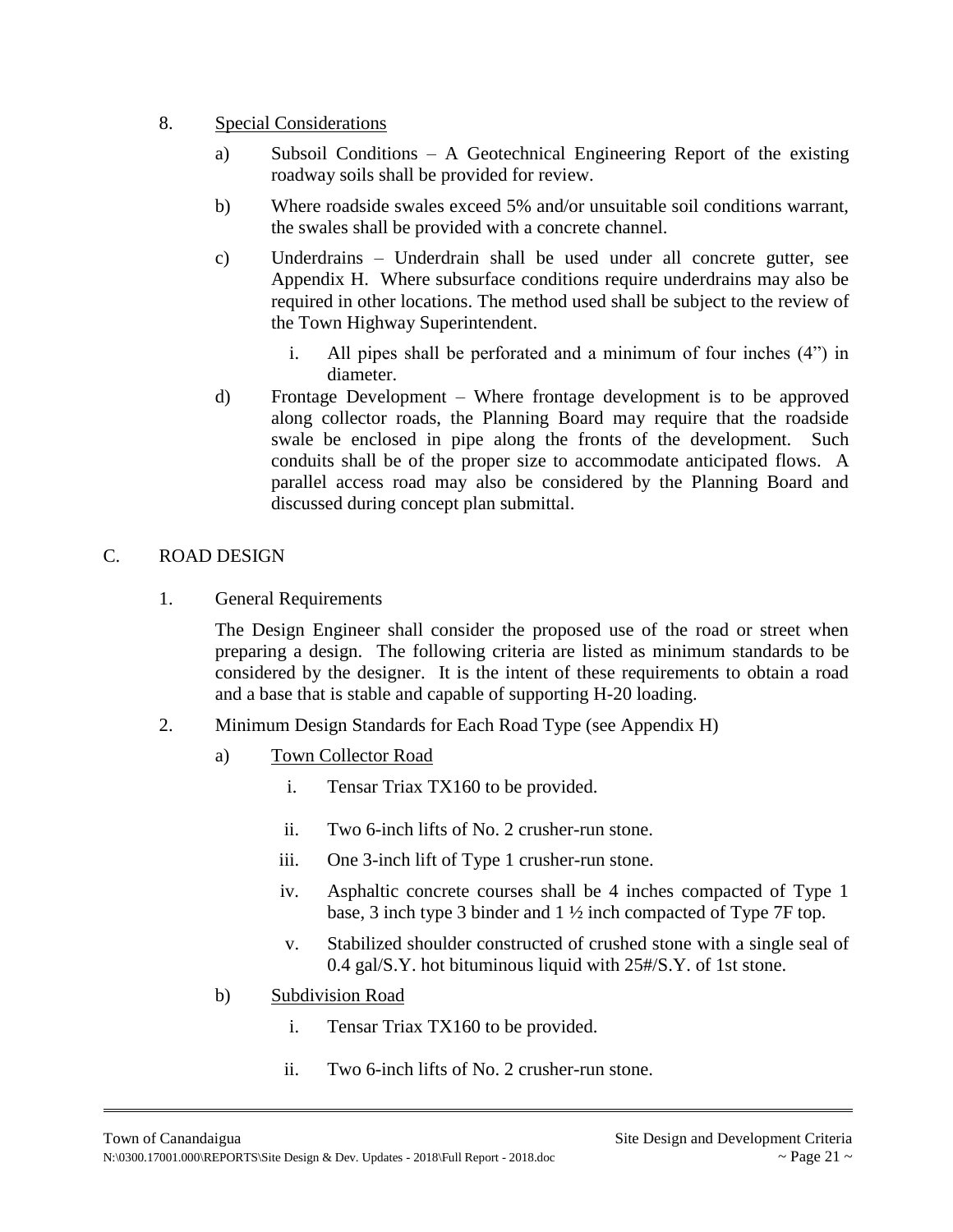- iii. One 3-inch lift of Type 1 crusher-run stone.
- iv. Asphaltic concrete courses shall be 3 inch Type 3 binder and 1 ½ inch of Type 7F.
- v. Concrete gutter per Appendix H.
- c) Rural Development Road
	- i. Tensar Triax TX160 to be provided.
	- ii. Two 6-inch lifts of No. 2 crusher-run stone.
	- iii. One 3-inch lift of Type 1 crusher-run stone.
	- iv. Asphaltic concrete courses shall be 3 inch Type 3 binder and 1 ½ inch of Type 7F.
	- v. Concrete gutter per Appendix H.
- d) Non-Dedicated Private Drive
	- i. Tensar Triax TX160 to be provided.
	- ii. One 6-inch lifts of No. 2 crusher-run stone.
	- iii. One 3-inch lift of type 1 crusher-run stone.
	- iv. A private drive off a dedicated road shall:
		- Be designed to keep surface water flows from entering the travelway of the dedicated street.
		- Finish grade and seeding of the area are to be completed immediately upon completion of the private drive base.
		- Provide a paved surface from the edge of the existing pavement within the R.O.W. at least 30 feet toward the developed site.
		- No private drive should exceed a slope of 3 percent from the edge of the pavement to a point 30 feet into the property being developed.
		- Maximum grade shall be 10 percent.

## D. DRIVEWAY DESIGN REQUIREMENT

- 1. Design and location of driveways shall be in accordance with applicable Town Standards, County Standards and requirements of NYSDOT Policy and Standards for Entrances to State Highways.
	- a) Vertical Alignment
		- i. Maximum grade shall not exceed 10%, unless a leveling area, as outlined below is provided.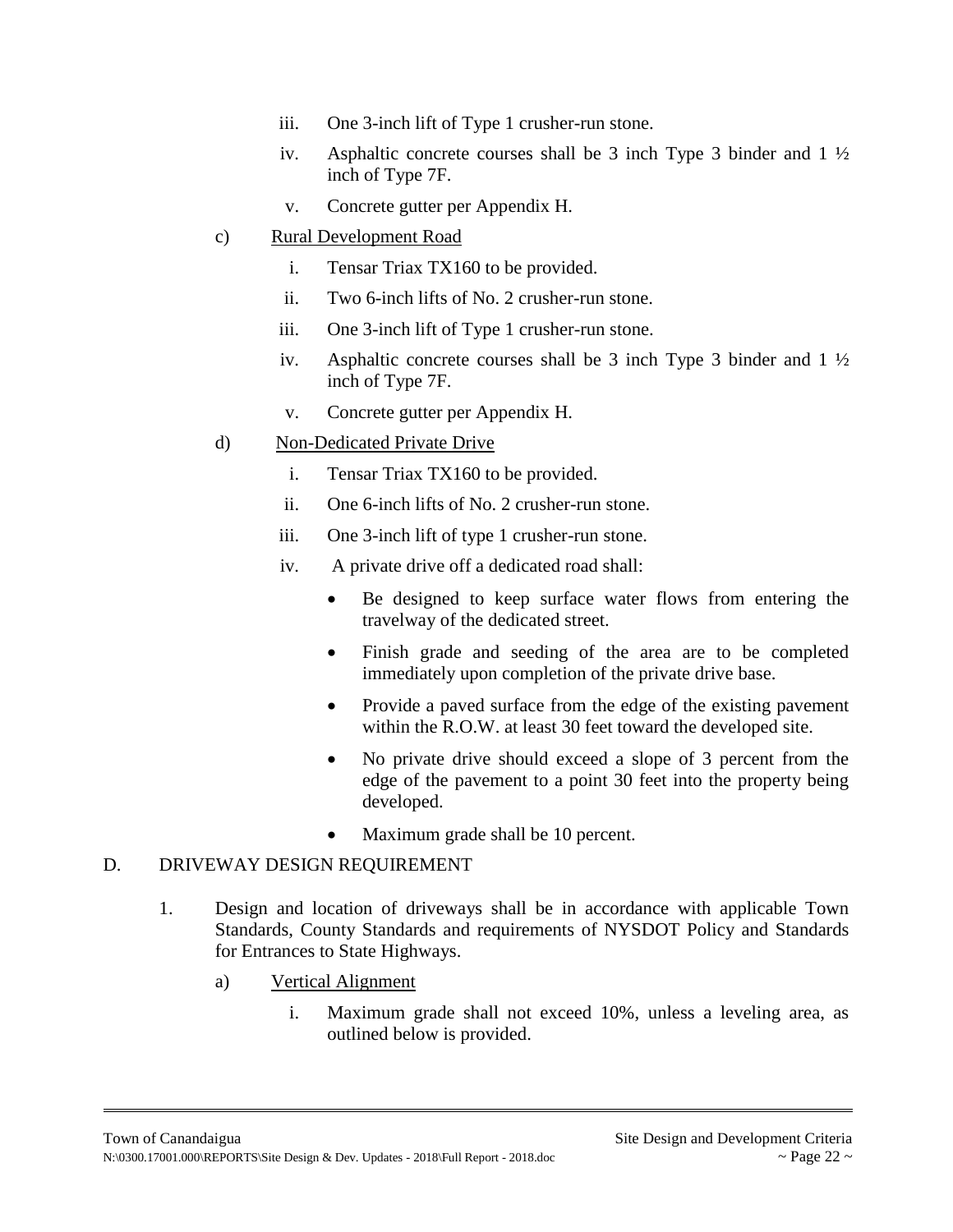- ii. Finish grade at right-of-way line shall be not more than 2 feet above finish grade at centerline and the driveway slope within the lot shall not be greater than 15%.
- iii. A leveling area of 3 percent maximum adjacent to the right-of-way shall be provided which is a minimum of 30 feet in length from the edge of the street pavement.
- iv. Driveway shall slope away from the edge of road pavement at the same slope as the road shoulder, and the slope shall extend at least the full width of the shoulder so as not to create a bump or depression in the shoulder area unless shown otherwise in Standard Details.
- v. All driveways shall be designed to avoid the sheeting of surface water runoff onto an adjacent highway.
- vi. All driveways shall be a paved a minimum of 30 feet extending from the edge of road pavement to the R.O.W. line, unless otherwise indicated by the Town Highway Superintendent.
- b) Horizontal Alignment
	- i. Minimum radius along the centerline of driveways shall be 60 feet.
	- ii. Minimum radius along the inside edge of driveway shall be 35 feet unless shown otherwise in Appendix H.
	- iii. All driveways shall be a paved a minimum of 30 feet extending from the edge of road pavement to the R.O.W. line, unless otherwise indicated by the Town Highway Superintendent.
	- iv. Driveway turnaround areas, when practical, should be incorporated into all plans.
	- v. All driveways are to be a minimum 10 feet from the property lines.
	- vi. All driveways are to be a minimum distance of 43 feet from all intersections as measured from the shoulder.
- c) Fire Department Requirements
	- i. All common driveways regardless of length and individual driveways, which are longer than 500 feet, shall be constructed to support HS-20 loading and provide an emergency pull off area that is 30' x 80' at intervals of 250' for emergency access clearance from the edge of the driveway to any obstruction.
	- ii. Plans and details of such driveways shall be submitted to the local Fire Department and Town Code Enforcement Officer for review.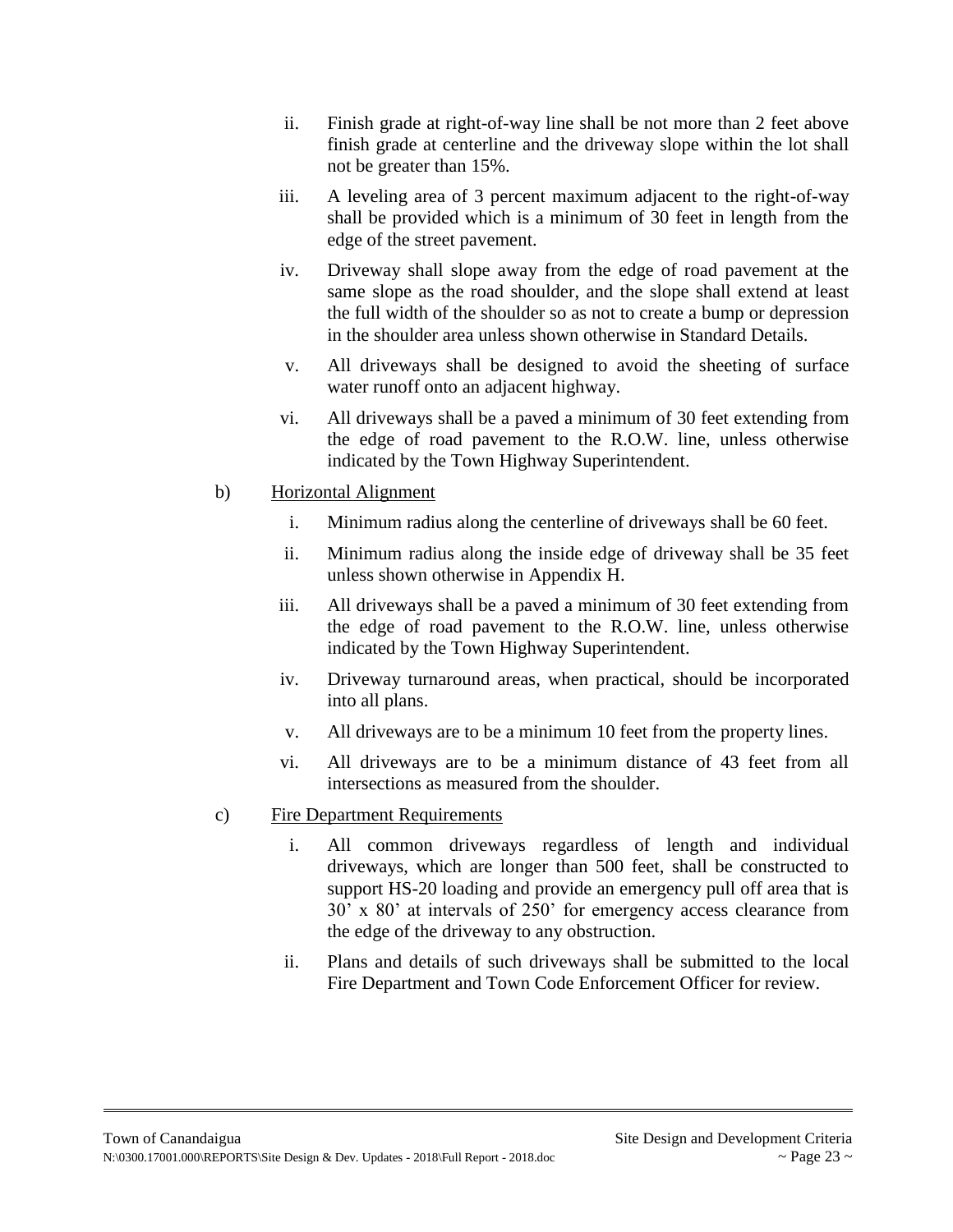## E. DRIVEWAY CULVERTS

- 1. Design and location of driveway culverts shall be in accordance with applicable Town Standards and requirements of NYSDOT Policy and Standards for Entrances to State Highways. *These standards shall apply also to driveways entering on County and Town roads and streets*.
	- 1. Shall be provided along existing road frontage lots to properly convey roadside drainage. The culverts shall be supplied and installed at the discretion of the Town Highway Superintendent to the proper grade to allow the natural flow of water. All culverts installed shall be subject to the review of the Superintendent of Highways having jurisdiction on the road (Appendix H)
	- 2. Minimum of 12" diameter unless they are a part of a larger drainage course, which may require larger diameter pipes. Larger sizes to be determined by the Highway Superintendent, Developer's Engineer, or Town Engineer.
	- 3. The culverts shall extend a minimum of 3' beyond the edge of the access driveway and be provided with end sections or headwalls. The slope from the driveway edge to the culvert end section shall be graded and seeded to maintain the slope stability.
	- 4. Elevations to be set by NAVD 88 whenever possible.
	- 5. Culverts shall have a minimum of 12" of cover. If High Density Polyethylene (HDPE) pipe is utilized, 12 inches of cover per 12-inch diameter of pipe shall be provided.
	- 6. If Corrugated Metal Pipes (CMP) is used, culverts shall be bituminous coated inside and out.

# F. CONCRETE GUTTERS

8" concrete gutters with a maximum invert depth of 1-1/2 inches below the pavement edge shall be provided along the edges of all Town Collector Roads and Subdivision Roads to be dedicated to the Town of Canandaigua. A typical cross-section is shown in Appendix H.

At the discretion of the Town Highway Superintendent, mountable curbing can be provided.

## G. SIDEWALKS

Sidewalks are required by the Planning Board in all applications unless otherwise determined by the Planning Board as part of their review of applications. If required, sidewalks shall be concrete having 5' in width, 5" in thickness on a 6" thick base of Type 1 crusher-run. The blocks shall be 5' in length with bituminous expansion joints every 25'. The finish shall be consistent with the gutter specifications as listed in NYSDOT Specification Section 702 (Appendix H).

Concrete sidewalks through driveways shall be increased to a 6-inch thickness and shall include 6" x 6" wire mesh (10 gauge) for reinforcement.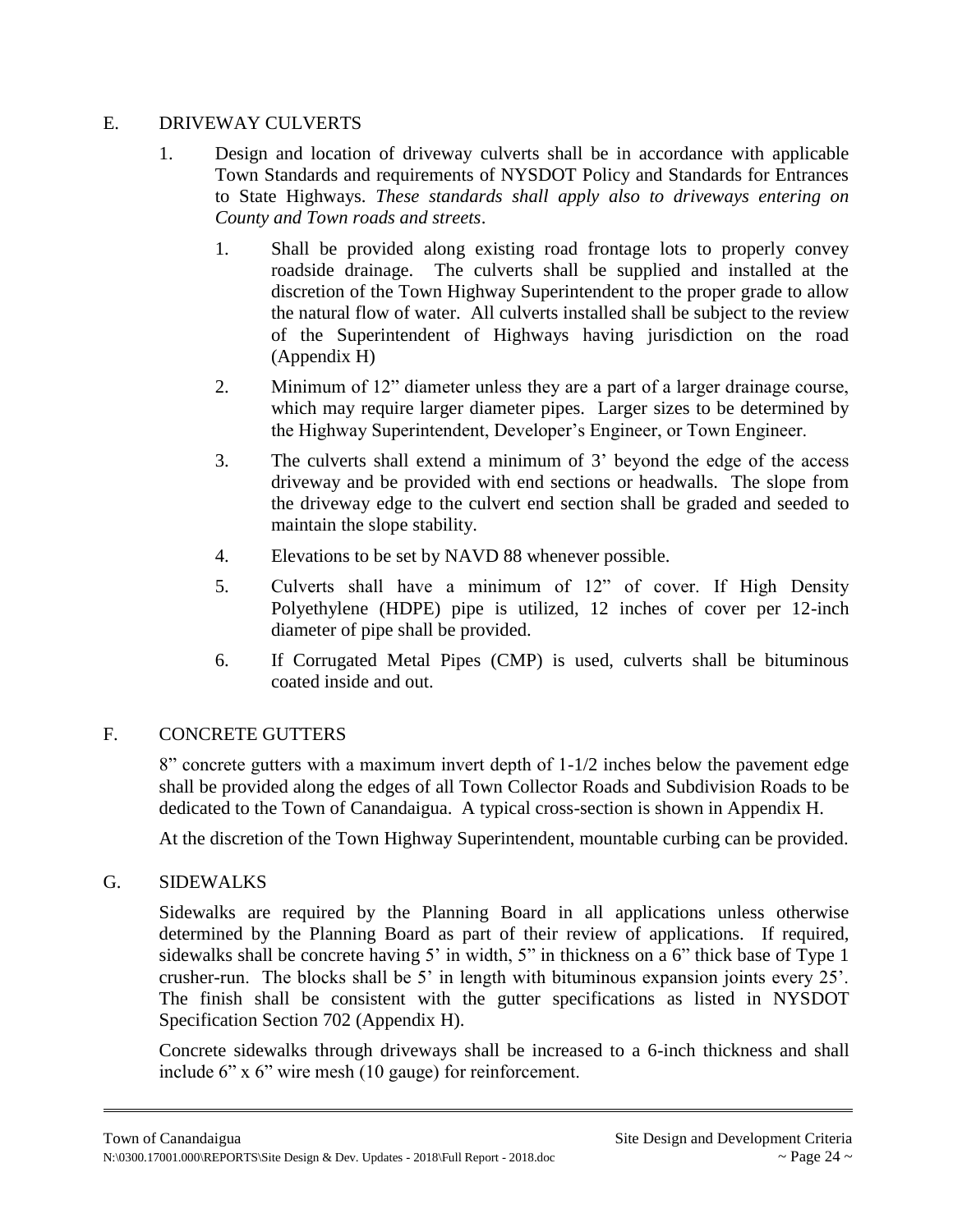# H. TRAILS

Walking trails in conformance with the Town of Canandaigua Parks and Recreation Master Plan of 2018 may be required by the Planning Board and shall be determined at the time of review. If required, walking trails shall be a minimum 6' in width, and consist of a 6 inch lift course of Type 2 crusher run stone, and a 2" top of stone-dust or 2" top of asphalt conforming to screenings & 1B (NYSDOT Table 703-4). Shared use paths (walkers and bicyclists) may require additional trail width. All trails shall be designed in conformance with the Federal Highway Administration recommendations (Appendix H).

## I. CUL-DE-SAC

- 1. The cul-de-sac shall be offset to the left whenever possible for ease of maintenance and traffic safety (Appendices H)
- 2. The pavement depth shall match the road type.
- 3. Roadways ending in cul-de-sacs shall not exceed 1,000-feet in length and shall terminate with either a cul-de-sac or a hammerhead turnaround (see Appendix H for design and radius requirements).
- 4. The pavement shall slope to the center of the cul-de-sac on subdivision and minor subdivision roads when stormwater pipes are provided. The outside edge of the pavement will have standard gutters or a 6-foot stabilized shoulder from the outside edge of the pavement. On Town Collector Roads and Rural Development Roads, the pavement may slope to the center of the cul-de-sac or to the right-of-way line. If the pavement slopes away from the center, both edges of the pavement will have stabilized shoulders consistent with the road type.

## J. MONUMENTS

- 1. Monuments shall be located at:
	- a) Point of curvature (P.C.) and point of tangent (P.T.) of all horizontal curves along one side of the right-of-way.
	- b) Shall have a maximum of 1,000 feet spacing along one side of right-of-way line.
	- c) Monuments shall be set by a licensed land surveyor before the final letter of credit amount is released by the Town.
	- d) Monuments shall be set to have a clear sight distance between two monuments and shall be flush with the finished grade.
	- e) The monuments shall be set, as a minimum, at all corners of the subdivision at final grade on one side of the streets and at all changes of direction in the right-of-way line.
	- f) The monuments shall be as shown in the detail in the Appendix G.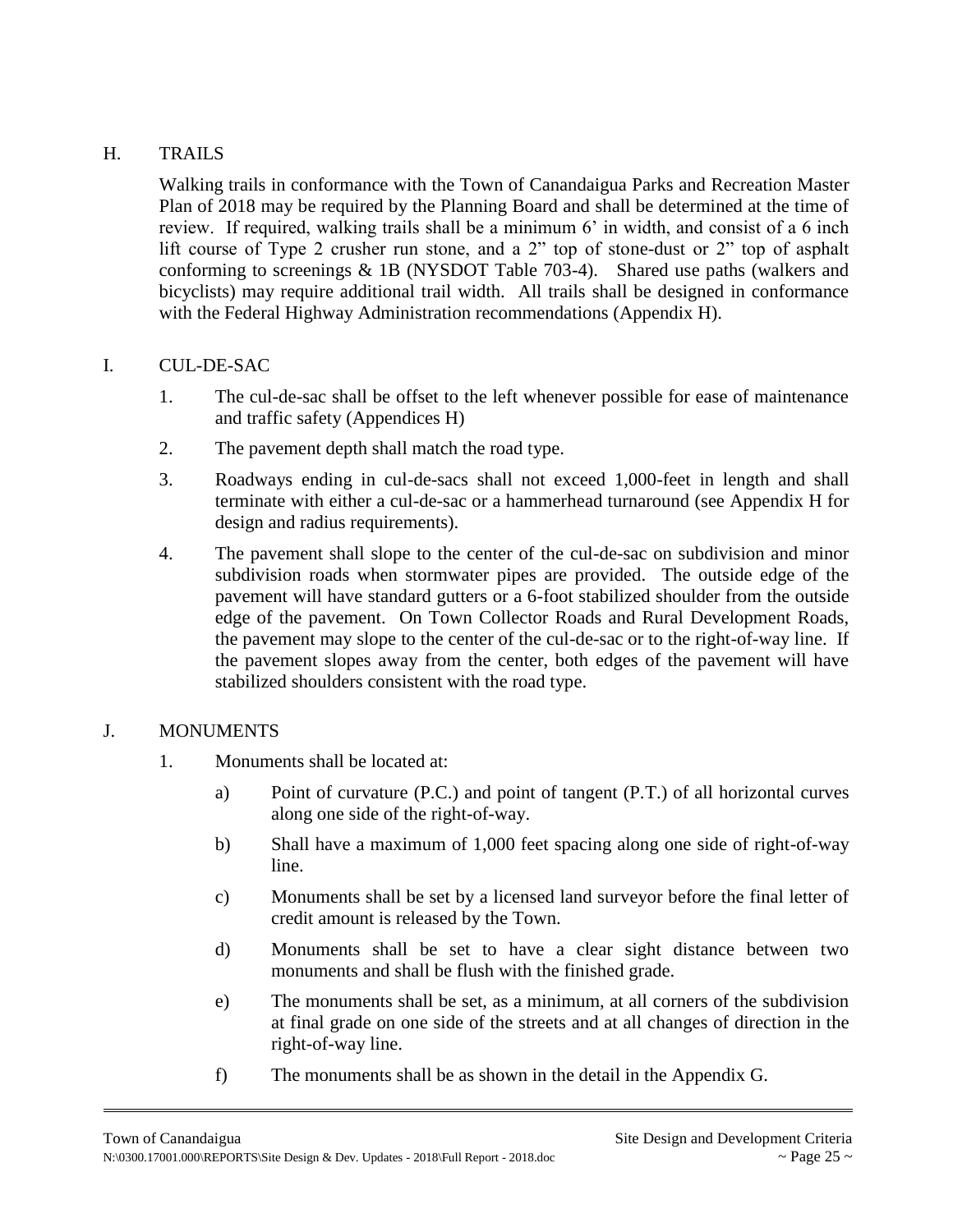## K. RESERVED LAND FOR FUTURE USE

Where land areas are reserved for future connections to adjacent parcels, all improvements, i.e., sanitary, storm, water, sidewalks, roads, will be constructed to the common property line.

# **4.1 MATERIAL SPECIFICATIONS**

## A. GENERAL

The materials intended to establish the degree of excellence are herein included are deemed to be of satisfactory quality for installation within the Town. When alternative materials may be made available, their use may be permitted in limited test sections with the restriction that should these materials prove unsatisfactory through the test period as established by the Town, they shall be removed and replaced with those herein called for at no expense to the Town.

## B. CONCRETE GUTTERS AND SIDEWALKS

- 5. Concrete
	- a) Shall be a minimum of 4000 psi (28-day strength) Class J concrete conforming to NYSDOT Specification Section 501.
	- b) Air entraining admixture conforming to ASTM Specification C-260.
	- c) Expansion joints shall conform to NYSDOT Specification 705-07.
	- d) Curing and sealing compound conforming to ASTM C-309, Type I, Class B for curing and sealing.

## 6. Concrete Gutters

- a) Shall conform to Item 624-2.02.
- b) A minimum compressive strength of 3,500 psi after 28 days
- c) Shall be a minimum of 6" thick.

# C. ROAD MATERIALS

- 1. Sub-base and Base Courses
	- a) Crusher run stone shall conform to NYSDOT Specification Section 304- 2.02, Type 2.
	- b) Aggregate shall conform to NYSDOT Gradation Table 703-4, size as specified.
	- c) NYSDOT Specification 304-2.02 Type 4 gravel may be substituted for No. 2 and No. 3 crusher run (NYSDOT Gradation Table 703-4) if acceptable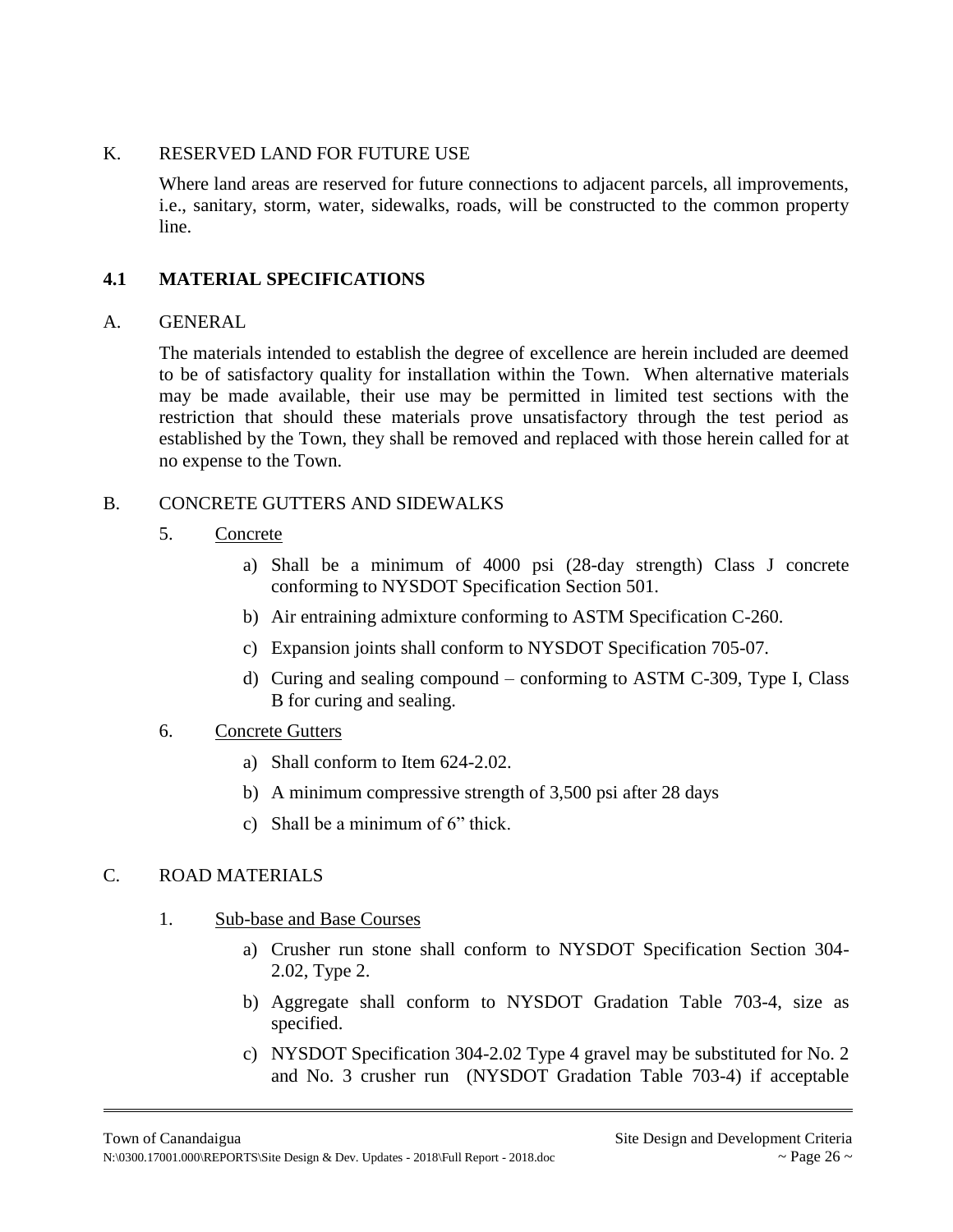subsoil conditions exist with the approval of the Superintendent of Highways and Town Engineer. The Design Engineer shall submit data justifying the use of gravel over specific subsoil conditions.

- 2. Bituminous Pavement
	- a) Base course shall conform to NYSDOT Specification Section 401, Type 1 Base.
	- b) Binder course shall conform to NYSDOT Specification Section 401, Type 3 (Dense Binder).
	- c) Top course shall conform to NYSDOT Specification Section 401, Type 7F.
- 3. Tack Coat shall conform to NYSDOT Specification Section 407. The grade shall depend on the specific use intended.
- 4. Premoulded Resilient Joint Filler shall conform to NYSDOT Specification Section 705-07.
- 5. Underdrains shall be 4 or 6 inch (depending on conditions), perforated, SDR-35 PVC per NYSDOT 706-15, polyvinyl chloride per NYSDOT 706-18, or High Density Polyethylene Tubing per AASHTO M-252.
- 6. Stabilized shoulders (Town Collector and Rural Development) shall be constructed to the dimensions shown on the typical sections. Construction methods shall conform to NYSDOT Specification 410-3.023. The base course shall consist of a wedge of Type 4 stone with a minimum thickness of 6-inches at the outside edge.

# D. EQUIVALENTS

- 1. The mention of apparatus, articles or materials by name and such specific description of same as is made herein is intended to convey to the Developer and his Contractor an understanding of the degree of excellence required. The Town shall be the sole judge of the qualifications of the offerings and will determine all questions regarding the conformance of any offer outside the specifications.
- 2. Any material and manufacturer substitutes are to be provided in advance to the Town Highway Superintendent for review and approval.
- 3. For any project it will be assumed that the Developer will furnish the exact materials specified on the plans and specifications unless the Developer files with the Town of Canandaigua Highway Superintendent prior to any use in the development, the names and complete description of each article which he proposes to substitute for approval by the Town
- 4. Any costs incurred by the Town or its representatives associated with the verification of substitute equipment and materials will be the responsibility of the Developer.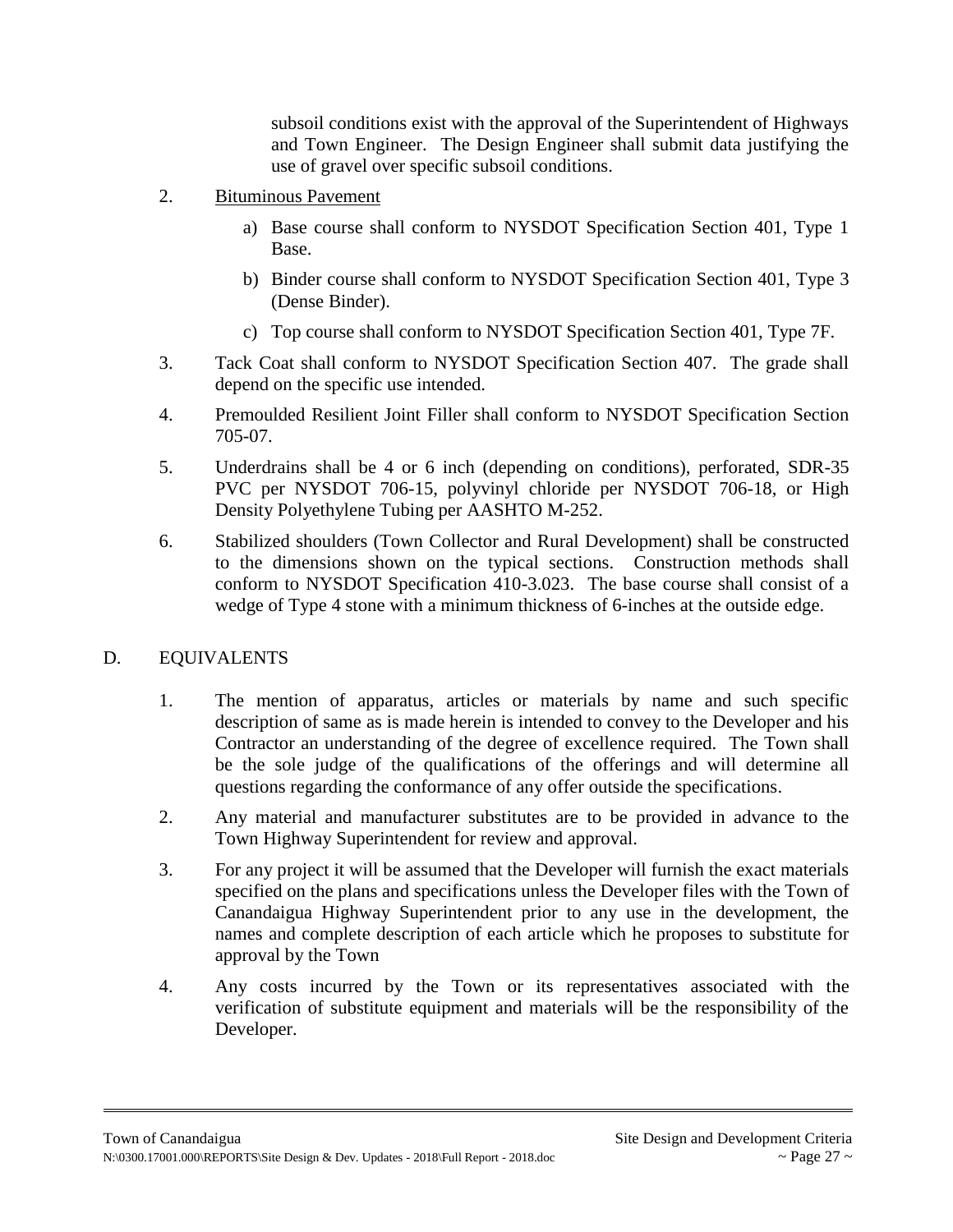## **4.2 INSTALLATION OF IMPROVEMENTS**

#### A. ROADS, GUTTERS AND SIDEWALKS

- 1. General
	- a) The Contractor shall not construct any surface improvements until the underground utilities have been installed, tested and approved by the Town.
	- b) The Contractor shall obtain the necessary compaction densities as specified. All surface improvements shall be constructed to the shape and dimensions as shown on the typical sections (Appendix H) or on the approved plans.
	- c) A greater road thickness and base may be required in those areas where particular soil conditions or traffic patterns require special considerations.

#### B. ROADS

1. General

The following general rules apply:

- a) Underground utilities will be designed to be constructed outside the pavement area where possible.
- b) If groundwater, poor soil conditions, or any suspect ground conditions are encountered in the road base, the contractor shall remove such conditions and install drain pipe and/or crusher run stone to obtain a stable base.
- c) The contractor shall not proceed with the base construction until all underground utilities or casings affecting the road area are installed, tested, and approved by the Town.
- d) All materials used for road construction shall conform to the latest Standard Specifications Construction and Materials of the New York State Department of Transportation Division of Construction and all revisions thereafter.
- 2. Compaction

Compaction densities specified herein shall be the percentage of the maximum density obtainable at optimum moisture content as determined and controlled, in accordance with ASTM D1557. Field density tests shall be made in accordance with ASTM D6938.

Each layer of backfill shall be moistened or dried as required and shall be compacted to the following densities, unless otherwise specified.

a) Select Fill

Under all existing or proposed roads, driveways, parking areas: 95% maximum modified Proctor dry density (ASTM D1557).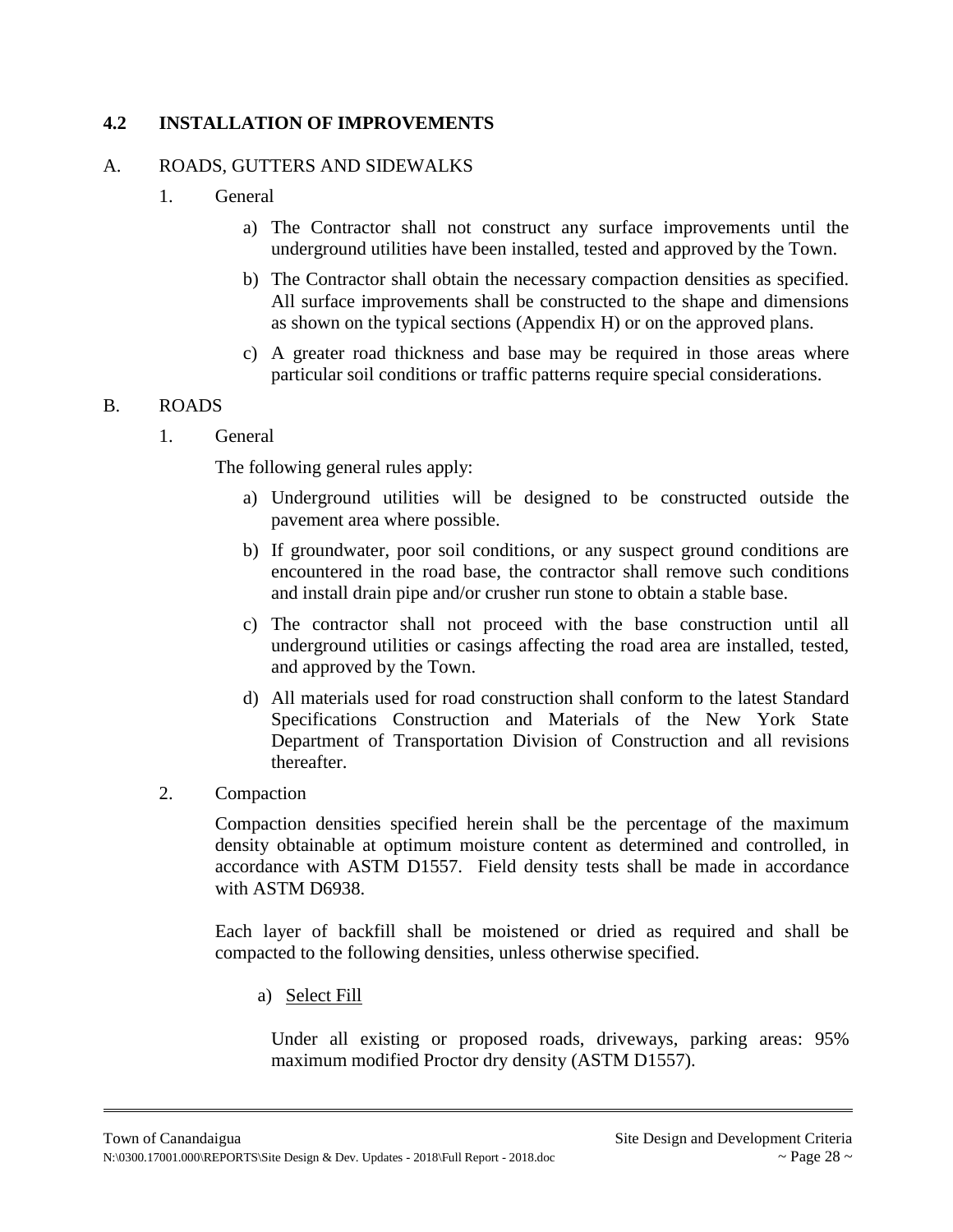All other areas: 92% maximum modified Proctor dry density (ASTM D1557).

# b) Methods and Equipment

Methods and equipment proposed for compaction shall be subject to the approval of the Town. Compaction by rolling or operating heavy equipment over fill areas shall be conducted in a manner by which damage to existing utilities and structures shall be avoided. Any pipe or structure damaged thereby shall be replaced or repaired as directed by the Town at the expense of the Developer.

- c) Testing
- 1. Field density tests will be paid for by the Developer.
- 2. The Developer shall furnish all necessary samples for laboratory tests and shall provide assistance and cooperation during field tests. The Developer shall plan his operations to allow adequate time for laboratory tests and to permit taking of field density tests during compaction.
- 3. A qualified testing agency should be retained during the construction phase of the project to observe earthwork and to perform necessary tests and observations during subgrade preparation; proof-rolling; placement and compaction of controlled compacted fills; backfilling of excavations in the completed subgrade.
- 4. Each lift of compacted fill should be tested, evaluated, and reworked as necessary until approved by the Geotechnical Engineer prior to placement of additional lifts. Each lift of fill should be tested for density and water content at a frequency of at least one test for every 5,000 square feet of compacted fill in open areas and every 50 linear feet of compacted utility trench backfill.
- 5. Any areas found to be below required compaction densities shall be removed and replaced with new material at the Developer's expense. The methods of operation and/or the backfill materials shall be changed to meet required compactions.
- 6. Inadequate compaction shall be cause for the Town to issue a stop work order on a project.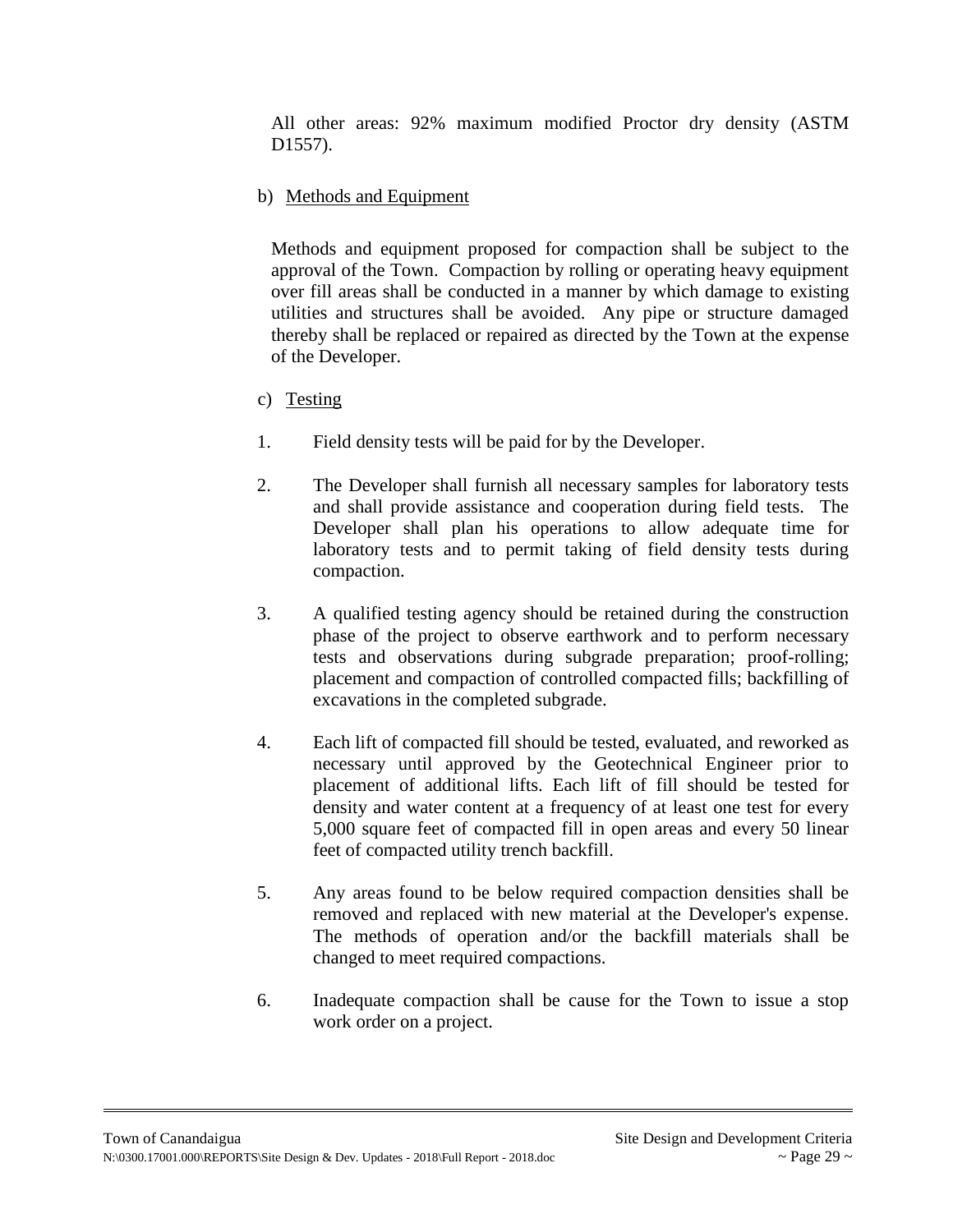## C. SUBGRADE

- 1. The subgrade shall be graded to remove all unsatisfactory or unstable material. Where material is removed below the subgrade elevation, suitable granular material shall be used to bring the road to proper subgrade. Where ground water or poor soil conditions exist, the Developer shall be required to install perforated underdrain and crushed stone weeps to drain the base. The entire subgrade surface shall be thoroughly compacted and proof rolled in accordance with NYSDOT Specification 203-3.12.
- 2. Fabric filter material is required by the Town to stabilize the base and subbase before the Contractor proceeds to install same.

No movement shall be observed in the subgrade material as the roller passes. When the subgrade is completed, the Contractor shall so notify the Town Highway Superintendent and the Town Engineer for a base determination. Upon the review and written approval of the subgrade by the Town Engineer or his representative, the base material may be placed.

## D. BASE MATERIAL

- 1. Approved base materials shall be uniformly deposited and compacted in layers with a roller, according to NYSDOT Specifications. Rolling shall begin at the sides and continue toward the center and shall continue until there is no movement of the course ahead of the roller. After compaction, the top surface of this course shall not extend above the theoretical elevation for this course and when tested with a straight-edge 16 feet in length, any bump or depression over 1/4 inch from the theoretical grade line shall be satisfactorily eliminated.
- 2. When the base has been prepared to the satisfaction of the Town Highway Superintendent or his representative, the Developer may place the binder course, however, the Developer shall provide 48-hour notice to the Town Highway Superintendent or his representative prior to placement of the binder course.
- 3. If base conditions are changed as determined by the Town Highway Superintendent or his representative before the binder is placed, he may order the Developer to seal the stone with a rapid sealing liquid asphalt emulsion as specified in NYSDOT Specification 702 with 0.5 gallons per square yard as determined by the conditions and not more than 24 hours prior to placement of binder asphalt.
- 4. If the compaction of the base is questionable by the Town Highway Superintendent or his representative, it may require re-rolling or stone replacement by the Developer.

# E. BITUMINOUS PAVEMENT

1. Binder shall be placed and compacted to a minimum finished layer thickness of 2 inches with a self-propelled asphalt spreader and rolled according to NYSDOT Specifications 402-3.04 and 402-3.07. Before applying the top course, any irregularities in the binder course shall be eliminated but at no time will "cold patch" or "winter mix" be allowed on the binder for repair work.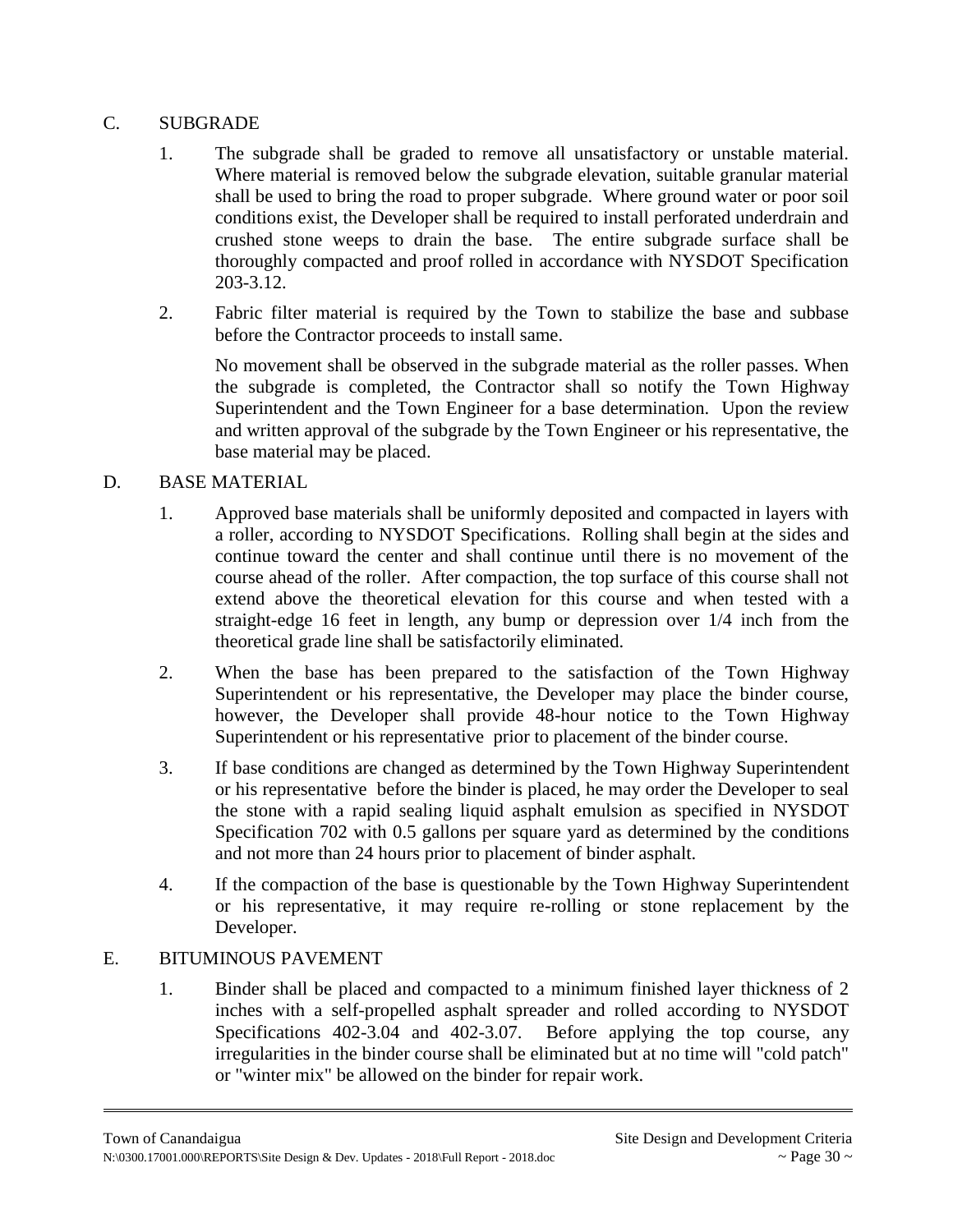- 2. Before the surface course is placed, the binder will be cleaned by the Developer and inspected by the Town Highway Superintendent or his representative to determine the condition of the pavement. A tack coat at the rate of 0.1 gallon/square yard before placing the surface shall be applied.
- 3. Surface Course shall be placed and compacted to a minimum finished layer thickness of 1 ½ inch with a self-propelled asphalt spreader and rolled in accordance with NYSDOT Specifications 402-3.04 and 402.3.07.

## F. TEMPORARY ROAD CONSTRUCTION

- 1. Where construction sequences preclude the specified road construction items and these requirements for Certificates of Occupancy, a temporary road consisting of the specified road section less top surface course may be constructed.
- 2. This temporary road shall be reviewed by the Town Highway Superintendent and approved in writing prior to the issuance of any Certificate of Occupancy. The Town may accept dedication of the road if sufficient monies remain in the financial guarantee to top the road the next year.

## G. CONTINUANCE OF EXISTING ROAD

- 1. When construction of a road is continued from an existing road or previous developed section, the pavements shall be joined with a triangular cut of at least 15 feet from edge of the pavement to the centerline of the old pavement. The intent of this provision is to eliminate any grade difference and make a smooth riding transition.
- 2. All pavement joints shall receive a tack coat before placing the binder or top course.

## H. STABILIZED SHOULDERS

Stabilized shoulders shall be constructed to the dimensions shown on the typical sections. Construction methods shall conform to NYSDOT Specification 410-3.02. The base course shall consist of a wedge of crusher run stone with a single surface treatment. See Appendix H.

## I. UNDERDRAINS

Underdrains shall be installed in conformance with NYSDOT Specification 605 and underdrain filter Type 1 per NYSDOT Specification 605-2.02.

## J. CONCRETE GUTTERS AND SIDEWALKS

## 1. Concrete Gutters

- a) Concrete gutters shall be a minimum of 6 inches in depth and constructed true to the shape, line and grade on a thoroughly compacted base. The gutters may be constructed using a slip form method or in-place form work.
- b) Joints between sections shall be placed every 10 feet at right angles to the flow line and must be "wet struck" 1/8 inch wide and 3/4 inch deep. Full depth bituminous expansion joints shall be placed every 50 feet and at all structures or inlets.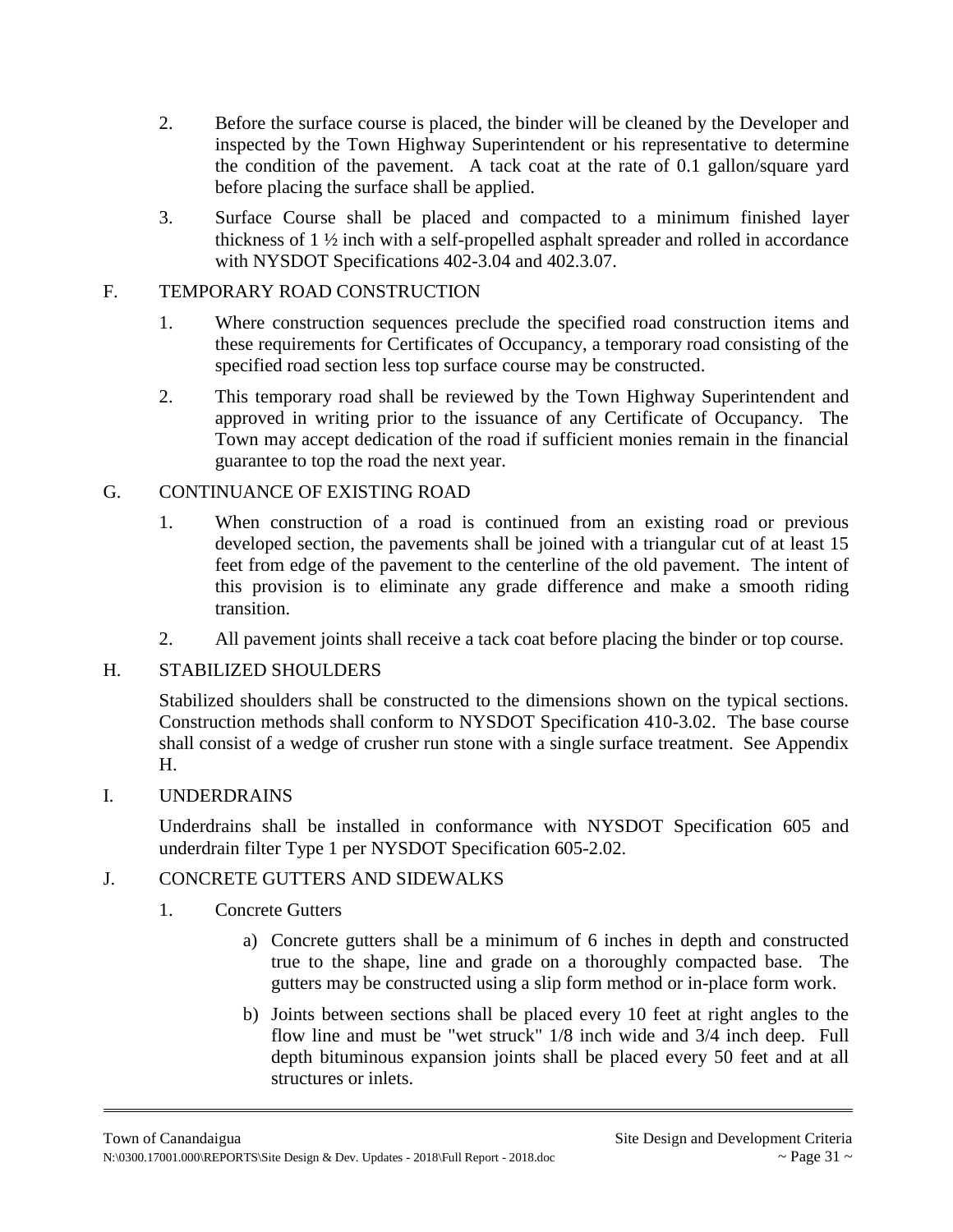- c) Gutters shall be broom finished before the joints are struck and the finish shall be consistent throughout the project.
- d) Gutters shall be cured and sealed by spraying with an approved curing and sealing compound at the rate recommended by the manufacturer.
- e) One coat of curing and sealing compound shall be applied when the work is complete and another coat after the gutters have set for 48 hours.
- f) The use of burlap or coverings for curing or protection is not acceptable until after the concrete has been sprayed and set.
- g) The gutters, prior to final paving, shall be flooded and checked for horizontal and vertical line and grade and finish. If any gutters are found to be constructed in an unacceptable manner by the Superintendent of Highways, they shall be removed and replaced.
- h) Gutter replacements shall conform to the existing gutter regarding finish and color.
- 2. Concrete Sidewalks
	- a) Minimum 5 inches in thickness and constructed true to shape, line and grade. Sidewalks installed through driveways shall be 6 inches in depth and shall include 6" x 6" wire mesh (10 gauge) for reinforcement.
	- b) Sidewalks shall be designed in conformance with the Americans with Disabilities Act (ADA) and the Federal Highway Administration.
	- c) Minimum width shall be 5 feet or to match existing.
	- d) The base shall be thoroughly compacted crusher run stone with a thickness of 6 inches. The base material shall extend 6 inches outside each edge of the concrete sidewalk.
	- e) A cross slope of 1/4 inch per foot shall be maintained for positive drainage.
	- f) Construction joints shall be wet struck at 5 foot increments and be 3/4 inch deep. Full depth bituminous expansion joints shall be placed every 25 feet and at all castings.
	- g) Sidewalks shall be broom finished and have troweled edges with a corner radius of 1/4 inch. The finish shall be consistent throughout the project.
	- h) Two coats of approved curing and sealing compound shall be applied. One coat immediately following the finish work and the second coat 48 hours later.
- 3. Testing
	- a) The Contractor shall obtain in accordance with ASTM C-31 two samples from every other truck delivering concrete to the site and have the samples compression tested by an independent testing laboratory.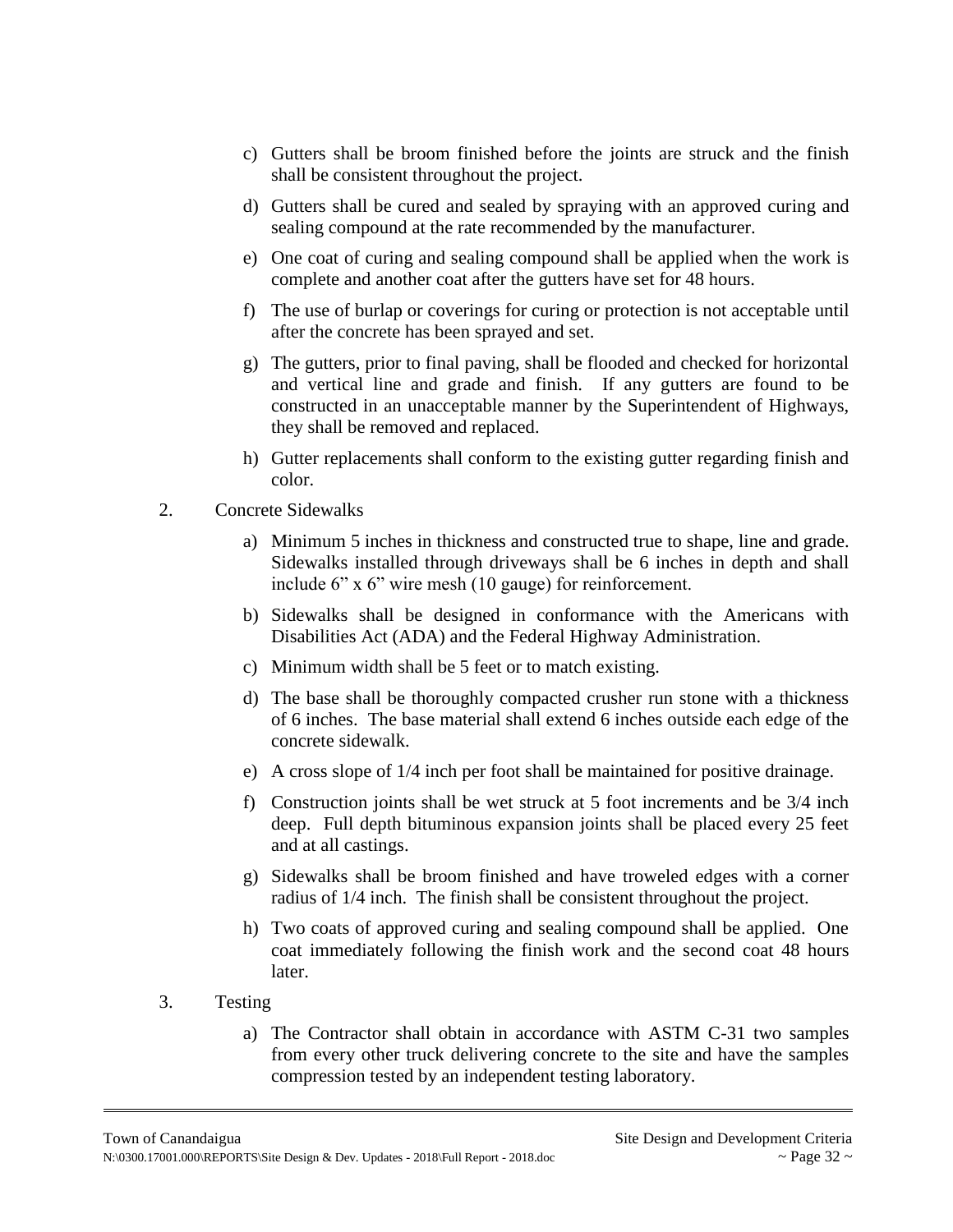b) Results of these tests shall be submitted to the Superintendent of Highways.

## K. MONUMENTS

The monuments shall be installed at those locations shown on the approved final plat and as located in the field by a Licensed Land Surveyor. They shall be installed to a depth of at least 30 inches below finished grade with the top surface to be flush with finished grade. Upon the installation of the monuments the location shall be certified to the Town by a Licensed Land Surveyor as to their accuracy. See Appendix G.

## L. FINAL GRADING

- 1. Upon satisfactory completion of the utilities and roads, the entire area within the right-of-way shall be raked, graded, seeded and mulched to the approved plans.
- 2. The site Contractor shall be responsible to fine grade the right-of-way and maintain erosion control. In those areas where home building has started, clean up, site maintenance and erosion control will then become the responsibility of the builder.
- 3. Debris and spoil banks created during the development (not home building) of the site shall be entirely removed and/or disposed of from the site. No burying of debris or material shall be allowed on approved or proposed building lots.

#### M. SIGNS

- 1. Street and traffic signs shall be supplied and installed by the Highway Department in accordance with standards outlined in the National Manual of Uniform Traffic Control Devices (including the New York State Supplement).
- 2. Signs and posts shall be ordered by the Highway Department for consistency throughout the Town. Upon receipt of signs, they shall be placed in the field by the Highway Department with sign, post and installation cost the responsibility of the Developer.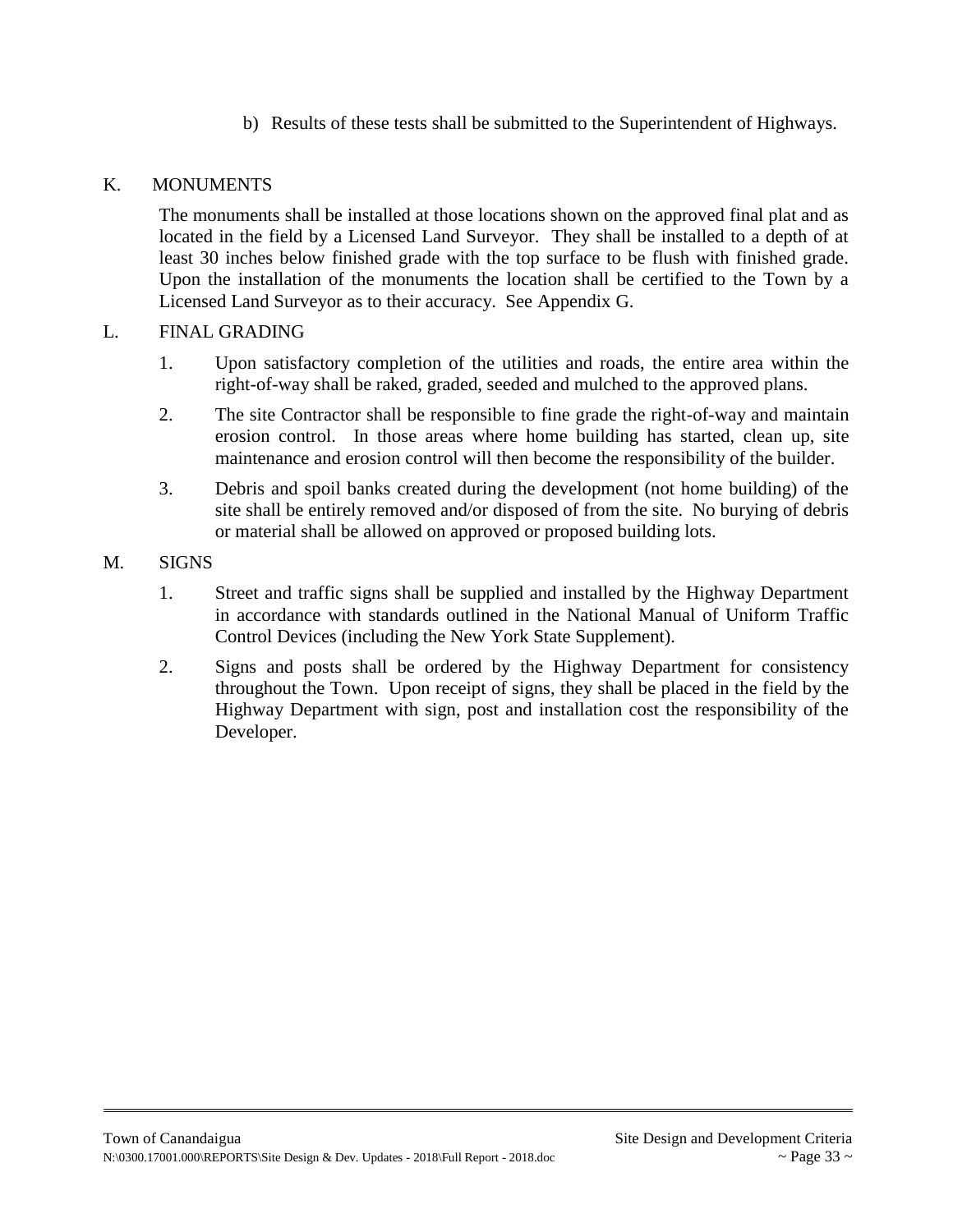# **ARTICLE V – DRAINAGE IMPROVEMENTS**

## **5.0 DESIGN CONSIDERATIONS**

#### A. GENERAL DESIGN CRITERIA

This section provides guidance for the design of storm drainage facilities within the Town of Canandaigua Municipal Separate Storm Sewer System (MS4). These facilities shall be designed to collect and transport the run-off from streets, lawns, paved areas, roof areas, and upstream areas while meeting the MS4 requirements. The developer is required to:

- 1. Follow the most current edition of New York State Stormwater Design requirements located in the New York State Stormwater Management Design Manual.
- 2. Complete and submit an MS4 SWPPP Acceptance Form (Appendix ST-2.0) to the Town of Canandaigua MS4 Program Coordinator for approval.
- 3. File for the latest version of the State Pollutant Discharge Elimination System ("SPDES") General Permit for Stormwater Discharges from Construction Activities and submit a Notice of Intent (NOI) form to obtain permit coverage. A copy of the MS4 Acceptance Form is to be submitted to NYSDEC with the NOI. A copy shall also remain within the approved SWPPP.

#### B. HOUSE AND LOT STORM DRAINAGE

- 1. Finished ground level adjacent to house foundation wall shall be a minimum of one (1') foot higher than the edge of pavement or shall provide a minimum slope of 2% away from the foundation to a swale, culvert, or other collection system. Provisions shall be made for draining positively the surface of each lot by proper grading and construction of swales, ditches or drains. These items shall receive the same careful design attention as the street drainage system (see Appendix G).
- 2. Provisions shall be made for discharging roof and basement drainage into the street drainage system. This shall be accomplished with the use of storm sewer laterals. When gravity discharge from the basement drain cannot be obtained, sump pumps with appropriate check valves shall be installed.
- 3. Where storm sewers are not available, roof and basement drainage shall be discharged to splash blocks and be directed away from neighboring properties and foundations.
- 4. No laundry, sanitary, or kitchen wastes shall be discharged to a storm drainage system. No drain connections from garage floors shall be permitted to enter drainage swales or a storm drainage system.
- 5. Storm drain laterals shall have outside cleanouts.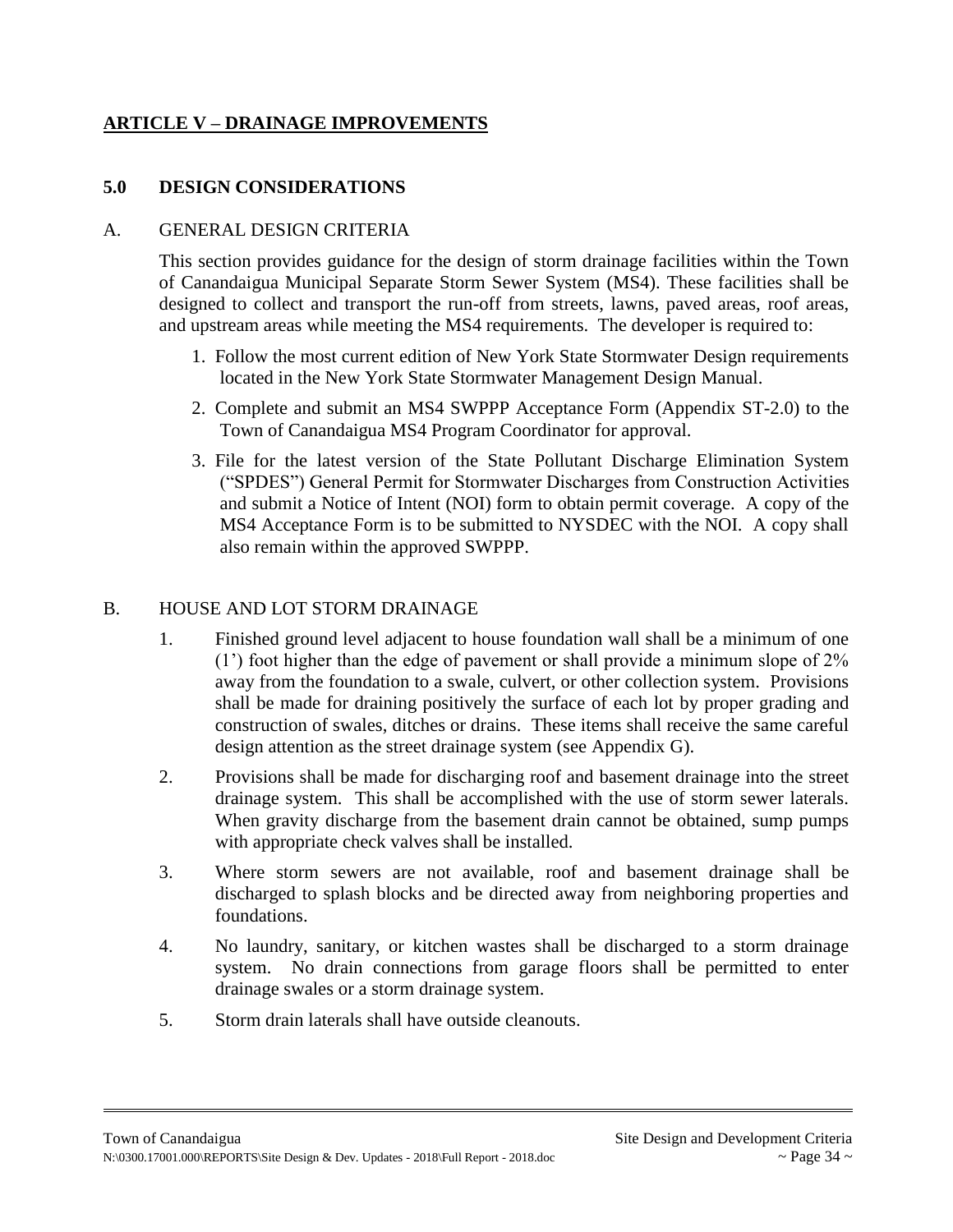- 6. Rear yard swales shall have a minimum grade of 2%. Where this cannot be provided, a concrete gutter may be required. Under no conditions will a grade of less than 1% be allowed for drainage swales.
- 7. Yard inlets shall be provided along swales to collect runoff from a maximum distance of three (3) lots or four hundred (400') feet (in any one direction), whichever is less.
- 8. Additional design requirements can be found under the Town of Canandaigua Steep Slope Protection Law (Chapter 220, Section 220-8).

## C. STORMWATER MANAGEMENT FACILITIES

- 1. Stormwater management facilities (SMF), such as (but not limited to) artificial ponds and wetlands, shall be required to mitigate the impact of land development on downstream properties and drainage systems.
- 2. Stormwater management facilities and erosion control measures in all new land development shall be provided in compliance with the MS4 and NYSDEC requirements; and where the Town Engineer determines it is necessary in order to provide proper drainage and/or erosion control.
- 3. The Town reserves the right to establish particular parameters in each individual instance. The following represents the basic philosophy regarding the design of stormwater management facilities:
	- a) Requirements of the New York State Department of Environmental Conservation (NYSDEC) shall be considered and shall be used in cases where they are more stringent than the requirements presented in this document.
	- b) SMF's shall be designed to discharge not more than 90% of Pre-Developed runoff rates under Post Developed conditions.
	- c) Best manageable practices shall be implemented where possible.
	- d) All detention/retention facilities designs shall evaluate the impacts of a 2 year, 10-year, 25-year, and 100-year design storm.
	- e) All SMF's shall be designed so that a 100-year storm event is routed through the principal spillway in lieu of utilizing the auxiliary/ emergency spillway.
	- f) New York State Dam Safety Regulations, where applicable.
	- g) No developed area shall discharge more stormwater into adjacent culverts and channels than occurs under a predeveloped/natural condition.
	- h) The flow capacity of channels and culverts immediately downstream from a development does not necessarily govern the total drainage system capacity downstream.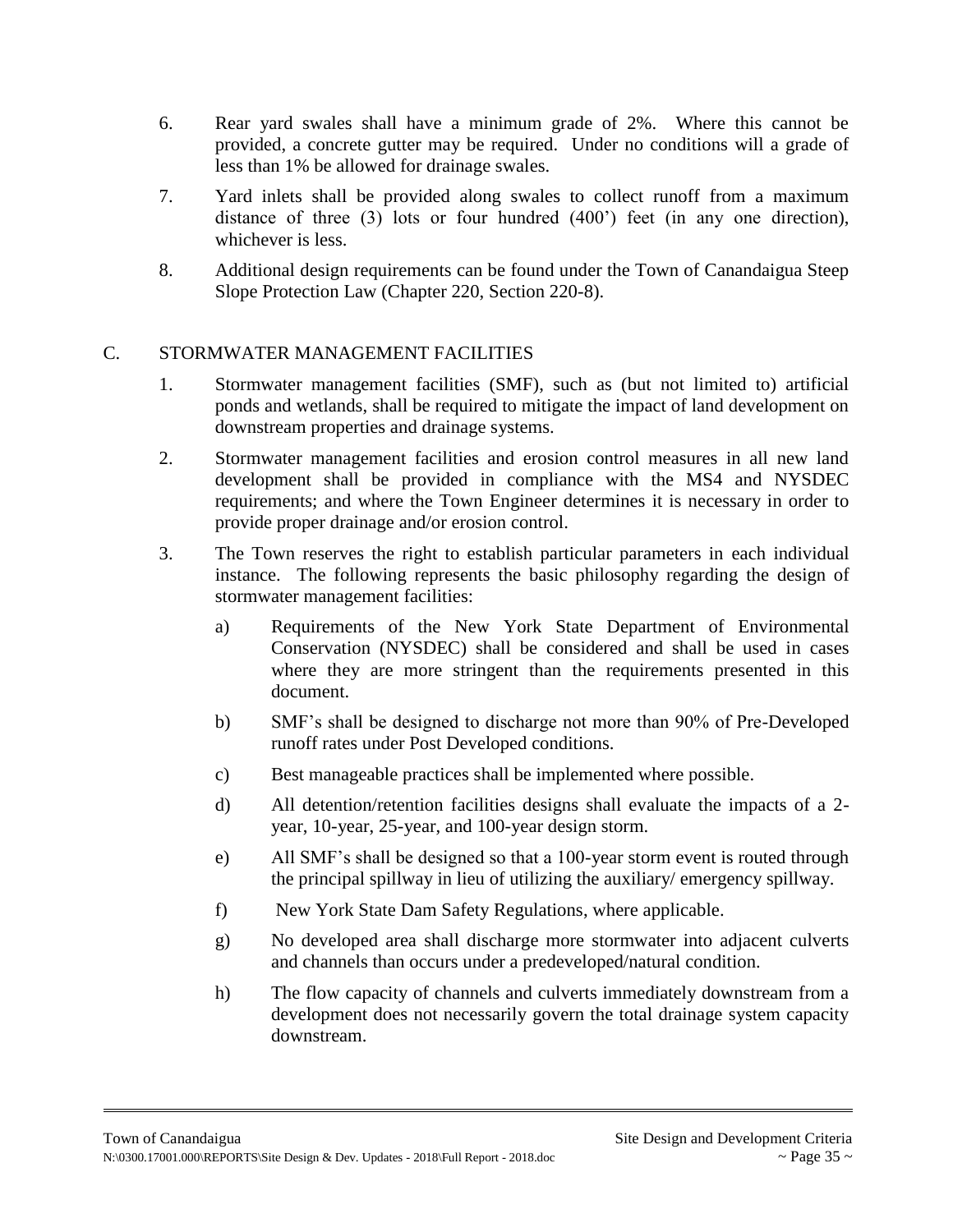- 4. A plan view and details are required to show the stormwater management facilities location, size, inlet structures, and outlet structures, as well as any appurtenances. An access easement may be required to be provided around all portions of the stormwater management facilities or the stormwater management facilities may be located on land dedicated to the Town.
- 5. Under some instances, the Town may recommend and/or negotiate a fee in lieu of constructing an on-site stormwater treatment facility with the Developer, particularly when nearby downstream regional stormwater management facilities already exist and have the capacity to handle additional stormwater or site restrictions on the applicants' property inhibit the installation of such a facility or for other site related/stormwater related reasons as directed by the Town. This fee shall be used for either maintenance improvements to the existing downstream facility into which the proposed development would contribute stormwater, toward the maintenance and/or development of drainage channels, culverts, etc., or toward the possible creation of a new downstream regional stormwater management facility if there appears to be a need for one in the area.
- 6. Snow storage needs should be considered in the design of the SMF.

# D. WATER QUALITY & QUANTITY REQUIREMENTS

- 1. The Town of Canandaigua is supportive of initiative to preserve water quality in all major streams, creeks, and tributaries. Water quality initiatives are designed to reduce the thermal impacts, sediment load, and intrusion of pollutants into sensitive streams that support fish and wildlife habitat. Water quality preservation measures shall be incorporated into all developments either through construction of man-made wetlands, mechanical purification methods, or cash contributions to regional water quality facilities.
- 2. All development in the Town of Canandaigua shall incorporate water quality preservation measures into the design of the project as follows:
	- a) If the total project disturbance is 1-acre or more, the project will be required to meet the MS4 and NYSDEC General Permit requirements.
	- b) If the project involves the creation of 5,000 square feet or more of cumulative parking area, the project will be required to provide water quality preservation measures and be designed to evaluate the impacts of at least a 10-year design storm.
- 3. All development in the Canandaigua Lake Watershed Area with a distance of 500 feet or more away from the Canandaigua Lake shall incorporate water quality preservation measures into the design of the project as follows:
	- a) If the total project disturbance is 20,000 square-feet or more, the project will be required to provide water quality preservation measures and be designed to manage the impacts of a 2-year design storm.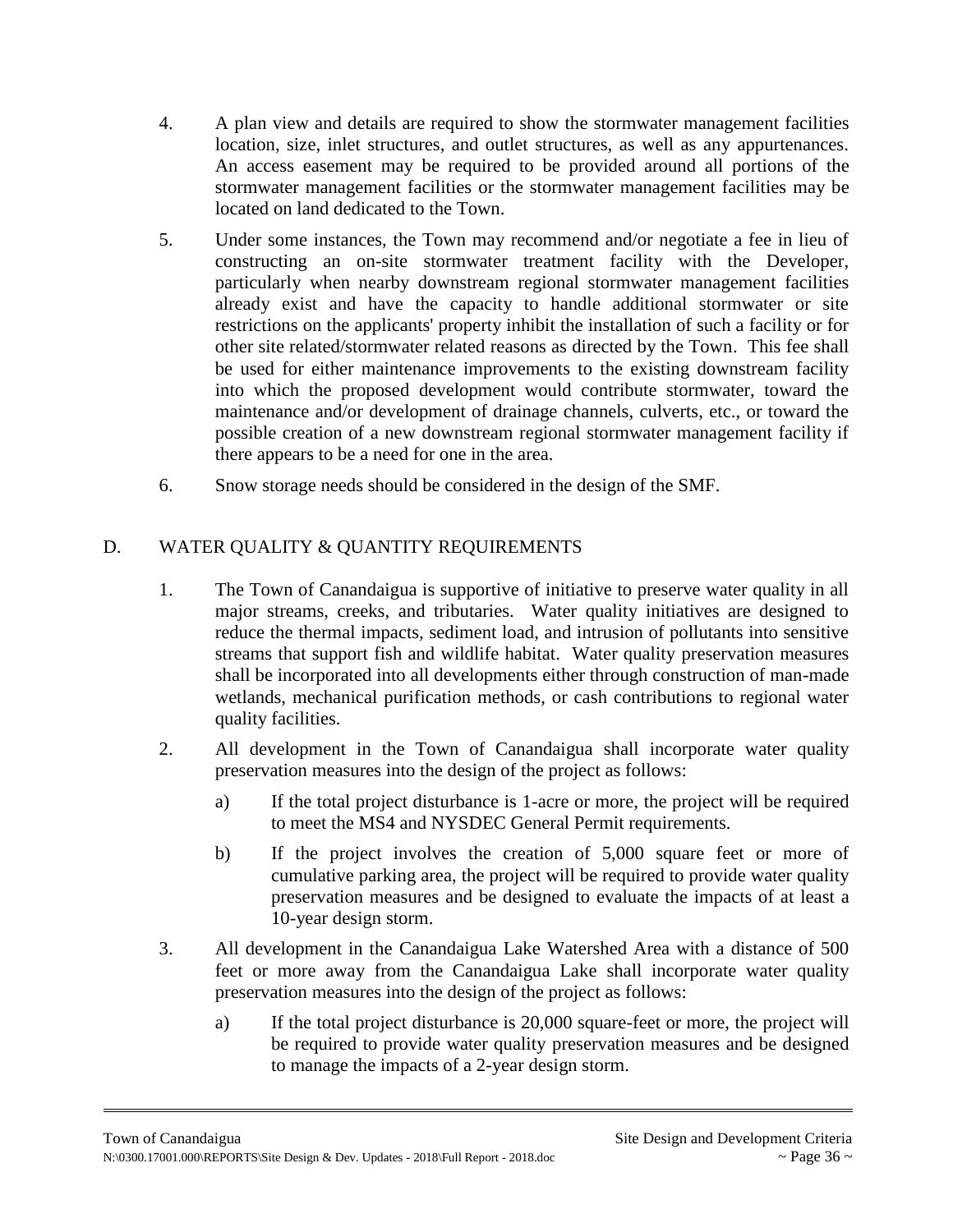- 4. For all development within the Canandaigua Lake Watershed, water quality preservation measures shall be designed to provide Enhanced Phosphorous Treatment as outlined in chapter 10 of the New York State Stormwater Management Design Manual.
- 5. The required water quality treatment volume shall be calculated as described in the latest edition of the "New York State Stormwater Management Design Manual".
- 6. The use of mechanical treatment systems shall be considered upon review by the Town Engineer. If such mechanical treatment systems be approved, the developer must submit a Maintenance Agreement to assure the long-term care and cleaning of any mechanical treatment systems approved.

# **5.1 MATERIAL SPECIFICAITONS**

## A. GENERAL

The materials presented herein are deemed to be of satisfactory quality for installation within the Town. When other materials may be made available, their use may be permitted in limited test sections with the restriction that should these materials prove unsatisfactory through the test period as established by the Town, they shall be removed and replaced with those heroin called for at no expense to the Town.

## B. STORM DRAINS

- 1. General Requirements:
	- a) Minimum pipe size 12 inch diameter\*
	- b) Minimum velocity when flowing full 3 fps
	- c) Maximum manhole and catch basin spacing 300 lineal feet.
	- d) In general, only natural waterways may be continued in open channels. Street drainage and other parts of a storm sewer system shall be in closed conduit. When gradient and tributary runoff require conduit greater than 36 inches in diameter, then open channel design may be considered after review by the municipality.
	- e) All pipes shall be smooth bore.

\*Any drains less than 12" must be justified with drainage calculations and shall be subject for review by the Town of Canandaigua Highway Superintendent and the Town Engineer.

## 2. Reinforced Concrete Pipe (RCP)

Shall be supplied in conformance with ASTM C-76 Class II. Joints shall be of the bell and spigot type with compression type joint ASTM C-443.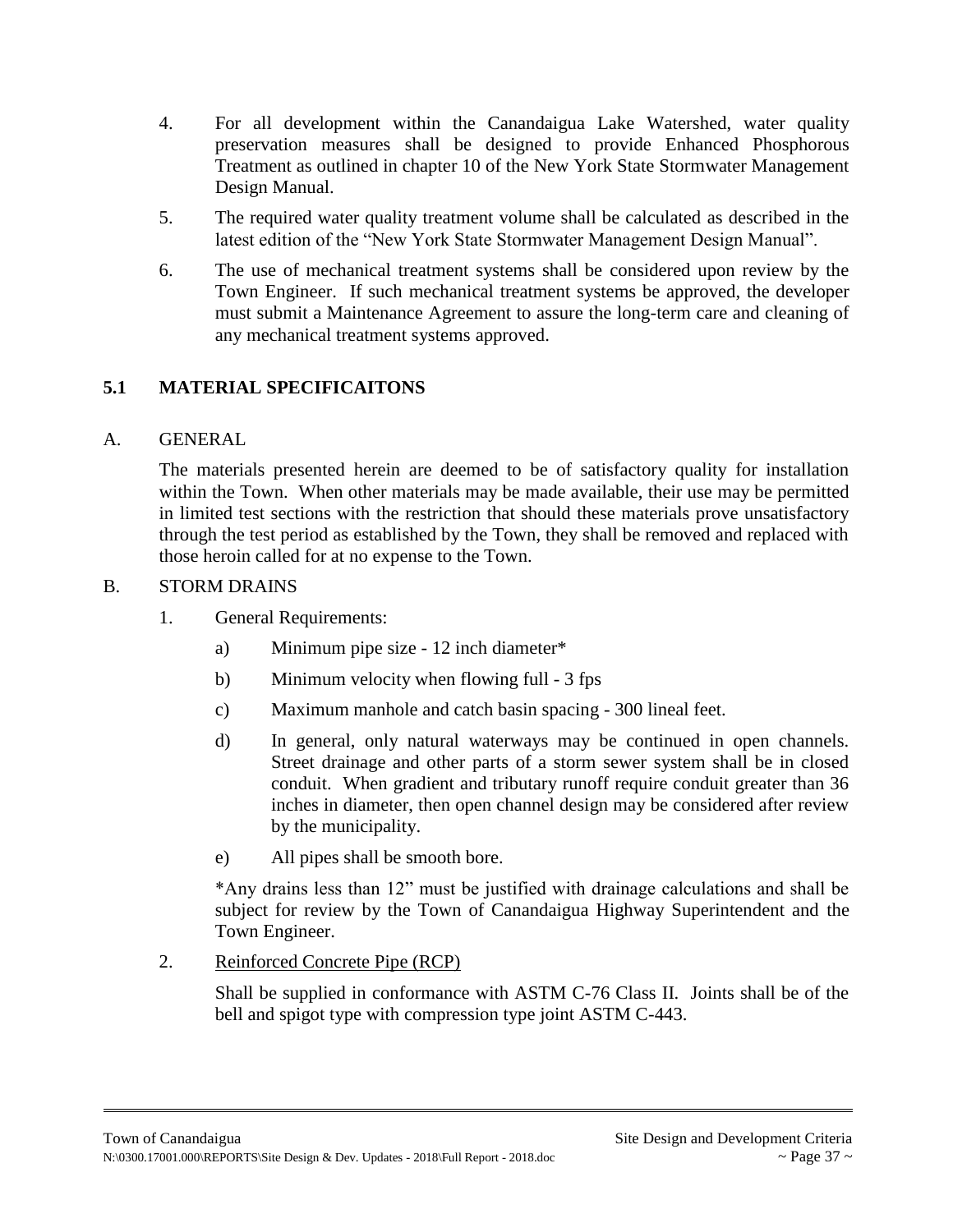3. Polyvinyl Chloride (PVC) Pipe

Shall meet the requirements of ASTM D-3034 or ASTM F-679, minimum wall thickness SDR-35 with elastomeric gasket joint, ASTM D-3212. PVC pipe shall not be used as driveway culverts.

4. Corrugated Steel Pipe

All pipes shall be coated inside and outside and have joints made with connecting bands. Thickness gauge will be dependent on the load conditions, except that 16 gauge shall be the minimum allowable thickness.

#### 5. High Density Polyethylene (HDPE)

All HDPE storm drainage pipes shall be corrugated with a N12 smooth interior and shall conform to AASHTO M-294. All fittings shall conform to ASTM D1248.

- 6. Storm Laterals
	- a) PVC conforming to ASTM D-3034, with a wall thickness of SDR-35 and a minimum pipe diameter of 6 inches.
	- b) Sump pumps and roof runoff shall discharge to storm laterals or, in the absence of storm sewers, to splash pads directed to side or rear yard drainage swales.
- 7. Catch Basin Leads

Shall be a minimum of 12 inches in diameter (see Appendix ST); cross-over pipes are to be 12 inch perforated. Catch basin leads shall only be connected to the storm sewers at manholes except in those areas where the storm sewer is 24 inches in diameter or greater. In these instances, the catch basin leads can connect directly to the pipe

- a) Reinforced Concrete Pipe.
- b) Polyvinyl Chloride Pipe (PVC).
- c) Corrugated Steel Pipe.
- 8. Underdrains
	- a) Shall be a minimum of 4 inches in diameter, perforated polyethylene.
	- b) Required on all Town Collector, Local and Industrial Roads unless determined to be unnecessary by the Town Highway Superintendent.

#### C. MANHOLES

1. All storm manholes shall be designed to accommodate the pipes entering and exiting the structures. A schedule of manhole diameters, inverts, and rim elevation shall be provided on the final plan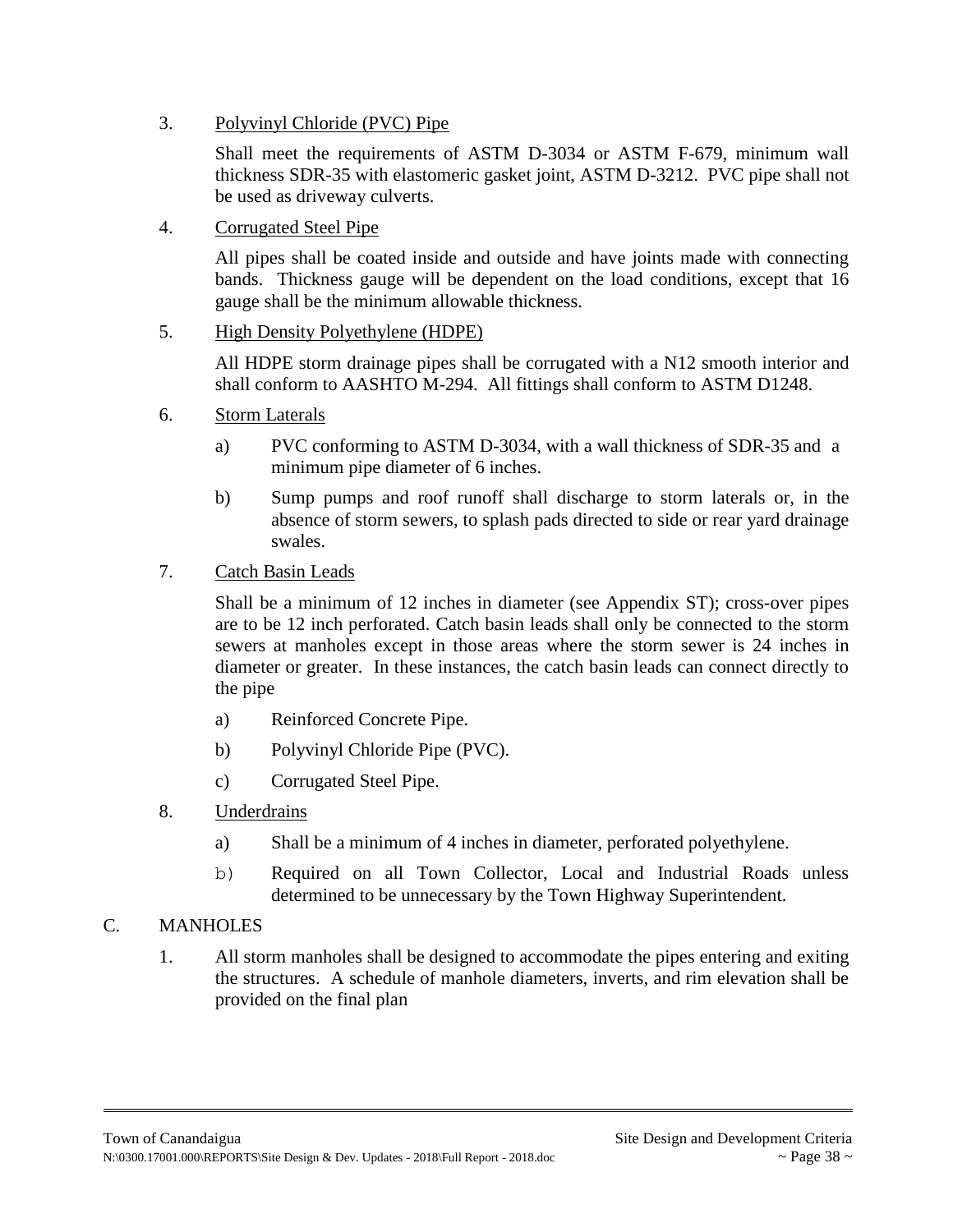# 2. Manholes

- a) Precast reinforced concrete sections shall be manufactured in accordance with ASTM Specification C-478. Riser sections shall have tongue and groove ends and super "O" joints and gaskets conforming to ASTM C-443. Manhole bases may be pre-formed or poured in the field. Roof slabs shall be precast structural concrete, reinforced for H-20 loading and 30 percent impact loading. A 24-inch diameter hole shall be eccentrically located in the roof slab. In place of preformed openings in base sections, flexible manhole sleeves (rubber boots/A lok) cast directly into the base walls may be used with compatible pipe material.
- b) All manholes shall be sealed inside and outside completely with two coats of heavy-duty water repellent protective coating which complies with ASTM Specification D-450, Type B.
- c) Manholes constructed of other materials shall be considered for approval following a review of said manhole construction. In specifying these manholes, the Developer's Engineer shall submit adequate design data and/or shop drawings to substantiate the materials.

## 3. Manhole Ladders and Steps

- a) Manhole ladders or steps shall be provided in all sanitary and storm manholes and shall be constructed of one of the following materials.
	- i. Non-corrodible, aluminum magnesium alloy ladders, with intermediate supports at 5-foot intervals.
	- ii. Forged aluminum with drop front design and grooved tread surface.
	- iii. Nylon/Co-Polymer Polypropylene with steel reinforcement manhole steps.
	- iv. Cast iron steps shall not be used.
- b) Steps shall be cast into the walls of riser sections and shall be aligned in each section to form a continuous ladder with rungs equally spaced vertically in the assembled manhole at a distance of 12 inches apart. The first step shall be a maximum of 32 inches from the manhole cover. Step alignment less than 1" (vertical) alignment tolerance in all manholes.
- 4. Frames and Covers
	- a) Storm Manhole Frames and Covers

Shall be Neenah R-1723 or East Jordan Casting No. 1203 with a vented cover or other approved equal. The inside diameter for clearance shall be a minimum of 24 inches.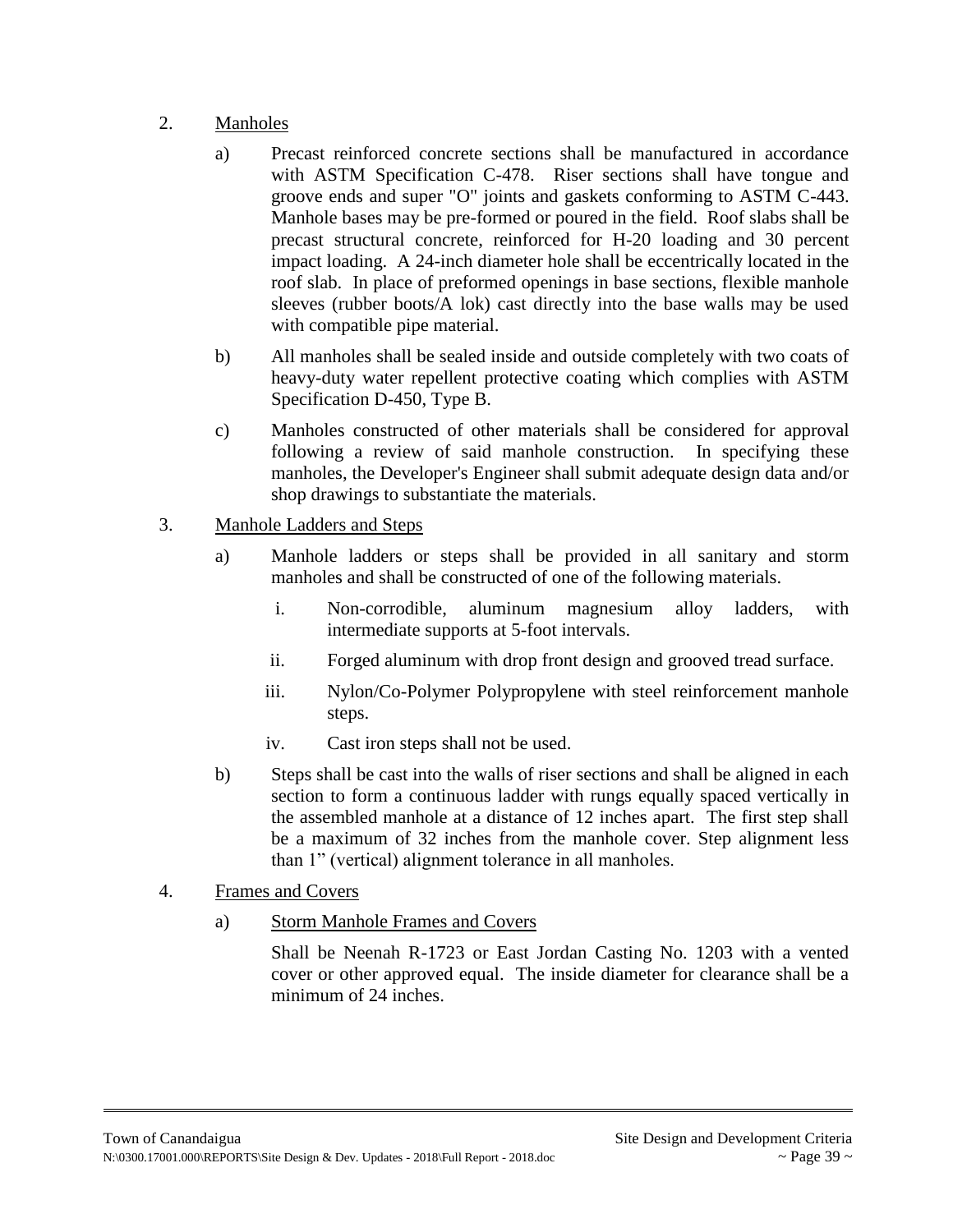- b) Catch Basin Frames and Grates
	- i. Shall be rectangular, galvanized (ASTM A-123) and sized to fit gutter inlets or field inlets. The gutter grates shall be NYSDOT size no. 9 to fit the catch basin inside dimensions of 24" x 24". The minimum field inlet shall be NYSDOT size no. 9 to fit a field inlet of 24" x 24" inside dimension.
	- ii. Catch basin manholes shall be set to allow a NYSDOT size no. 9 grate to be installed.
	- iii. Catch basins shall be placed at all low points and intersections with maximum spacing of 300 feet.
	- iv. Frames and grates shall be as specified in NYSDOT Specification Drawing 655-6R1 and Section 655 of the NYSDOT Standard Specification Manual. All grates shall be bolted to the frames.

# P. EQUIVALENTS

- 1. Any material and manufacturer substitutes are to be provided in advance to the Town Highway Superintendent for review and approval.
- 2. For any project it will be assumed that the Developer will furnish the exact materials specified on the plans and specifications unless the Developer files with the Town of Canandaigua Highway Superintendent prior to any use in the development, the names and complete description of each article which he proposes to substitute for approval by the Town
- 3. Any costs incurred by the Town or its representatives associated with the verification of substitute equipment and materials will be the responsibility of the Developer.

# **5.2 INSTALLATION OF IMPROVEMENTS**

# A. PIPE INSTALLATION

# 1. Line and Grade

All pipes and appurtenances of whatever character shall, when set, conform to the alignments and grades required by the Design Engineer. All of the required special castings and other fixtures that are indicated upon the plans, or that may be required during the progress of the work, shall be installed in their proper positions. Wye connections may be stone encased with the approval of the Town of Canandaigua.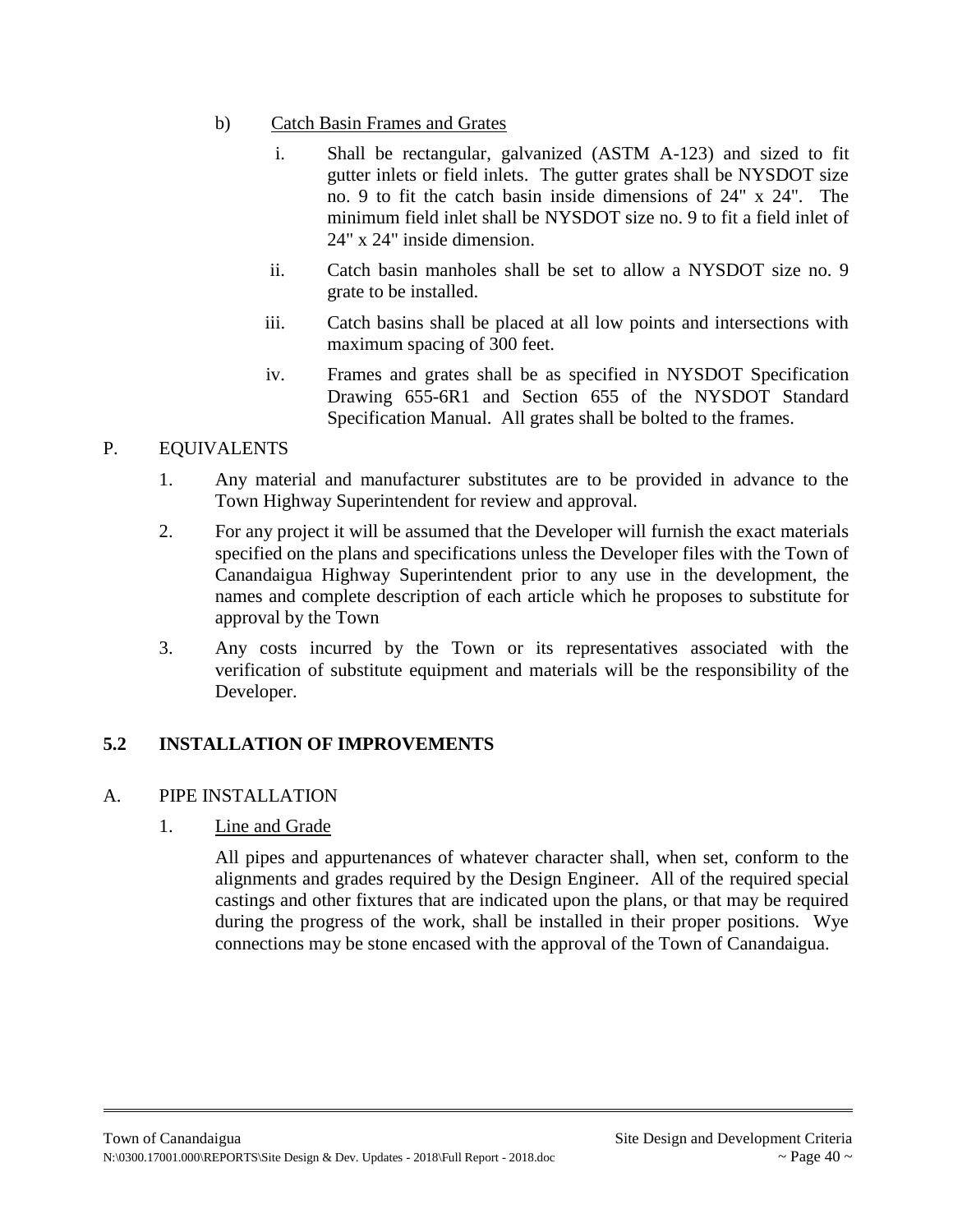## 2. Laying Pipe and Castings

The Contractor shall use suitable tools and appliances for the safe and convenient handling and laying of all utilities and appurtenances. All pipes and castings shall be carefully examined by the Contractor for defects and no pipe or casting which is known to be defective shall be laid. All PVC pipe shall be glossy with the manufacturer's marks legible. If defective pipe or castings should be discovered after being laid, these shall be removed and replaced with sound pipe or castings. The pipes shall be cleaned before they are laid and shall be kept clean until they are accepted with the completed work. All ends of the pipes shall be watertight capped to exclude water and debris from entering the pipes except during the actual pipe laying.

Sewers shall be built to the lines and grades between manholes as shown on the project drawings. The Contractor shall provide sufficient grade control to properly install the pipe and appurtenances. Sewer pipe shall be laid upgrade with spigots placed in the direction of flow. All pipes shall be fitted together to form a smooth, even invert. Pipes disturbed after laying shall be removed and relaid.

After the pipe has been placed and adjusted to line and grade, the bed shall be trimmed to support the pipe for its entire length. Material used for bedding shall be thoroughly compacted under the bottom and the haunches of the pipe. The trench shall then be backfilled to above the top of the pipe and carefully compacted to hold the pipe in position.

3. Cutting Pipe

Whenever it may be necessary to cut any straight pipe for any purpose, cutting shall be done to the satisfaction of the Engineer in such manner as will not cause any cracking of the pipe.

# B. MANHOLE CONSTRUCTION

- 1. General
	- a) Manholes shall be constructed of the size, type and at the locations shown on the Plans, or as designated by the Design Engineer in the field.
	- b) The manhole bed shall be excavated level and include a minimum of 6 inches of crushed stone.
	- c) Manhole risers and flat slab covers shall be precast reinforced units. Manhole bases may be precast "Monobase" or field poured with 3,500 psi concrete.
	- d) Eccentric cone sections may be used on the top of manhole riser sections if the inside height dimension from the bench wall to the bottom of the eccentric section exceeds 8 feet.
	- e) Interior and exterior concrete surfaces shall be sealed by the supplier and touched up or recoated by the Contractor with like material.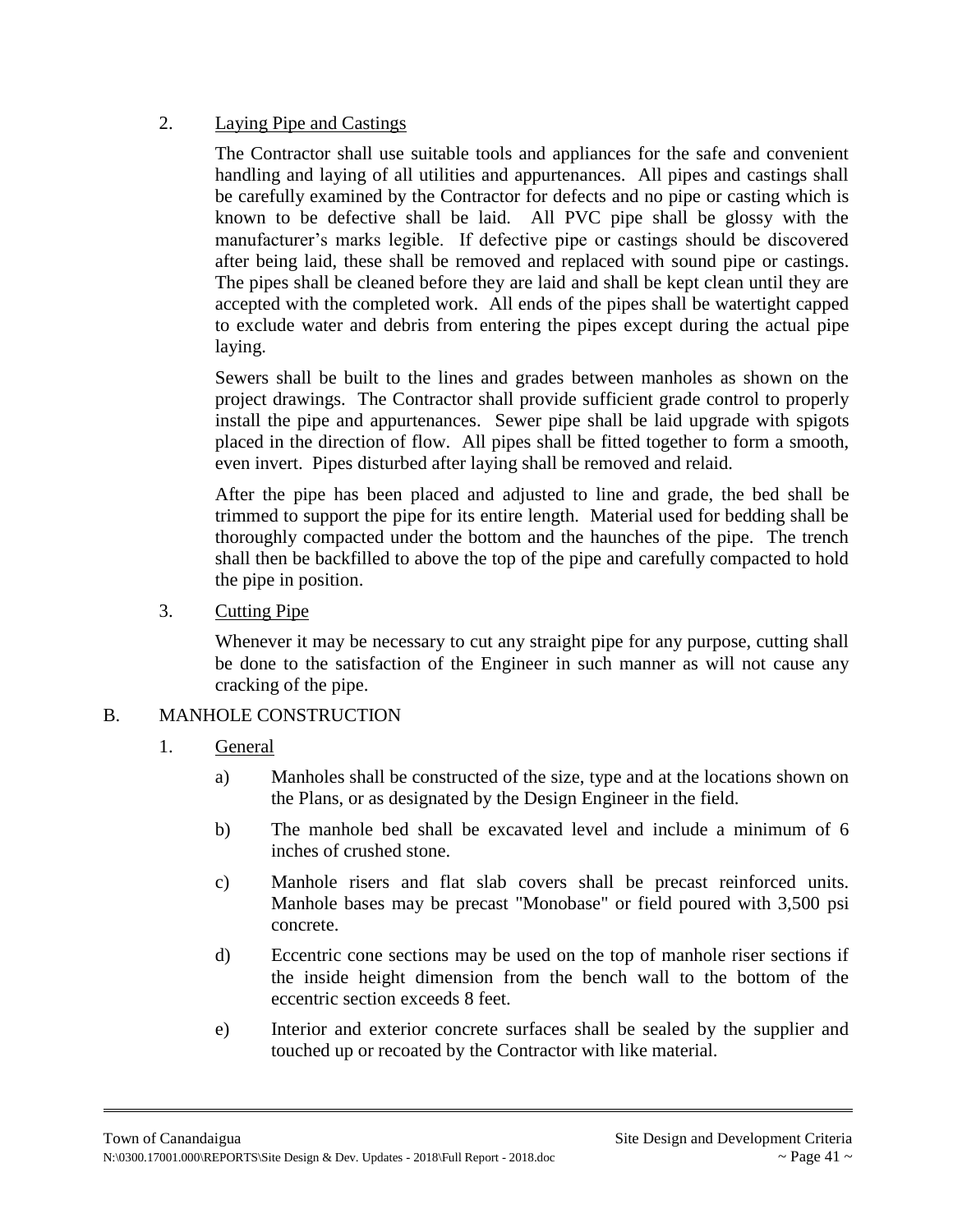- f) Any pipe entering a manhole shall be neatly cut before installation in the manhole. Pipe shall not be "chipped off" after installation.
- g) All openings and joints in the manhole sections shall be completely filled once the sections are set, with non-shrink grout\* and enhanced with Xypex Admix, and after grout is cured, sealed with 2 coats of approved bitumastic coal tar sealer.

\*When PVC is used all openings around pipes shall be completely filled with 100 percent epoxy non-shrink grout.

- h) Before each barrel of the manhole is set, the joint shall be cleaned and the barrel correctly aligned, so that the steps form a continuous ladder. The first step shall be a maximum of 30 inches below finished grade and continue to the top of the bench wall.
- i) It is the intent of these specifications that manholes are constructed which will exclude all ground water, by means of carefully constructed foundations, tight barrel joints and the coating of the inside and outside of the manholes.

## 2. Frames and Covers

The frames shall be firmly set in a bed of not less than one full inch of cement mortar and adjusted to the finished grade. The manhole frame may be set directly on the concrete roof slab, providing the top will be at the proper grade; otherwise, precast concrete spacers or bricks shall be mortared to the roof slab to raise the frame to the proper grade. A maximum of three courses of spacers or bricks shall be used to adjust the frames and grates to the proper grade.

3. Inverts

Inverts shall be constructed in all manholes. The inverts may be constructed of the mainline pipe or brick (Grade SS) and shall be the depth of the pipe. When PVC material is used, all brick, concrete or other masonry material that interfaces with the PVC shall be adhered to the PVC with 100 percent epoxy non-shrink grout. Manholes with 2 or more inverts shall have a smooth transition of flow.

4. Drop Manholes

Wherever the invert of the entering sewer is more than 2 feet above the invert of the outlet sewer, it shall be connected with a vertical outside drop with a clean-out pipe half bricked up. When drops are placed, the entire excavation around the drop pipe shall be filled with stone encasement extending not less than 2 feet along the main sewer.

The clean-out opening in the barrel of the manhole shall be cut in after the manhole wall pipe is in place and the joint between the clean-out pipe and the manhole wall shall be thoroughly sealed with cement mortar on the inside and bituminous joint material on the outside.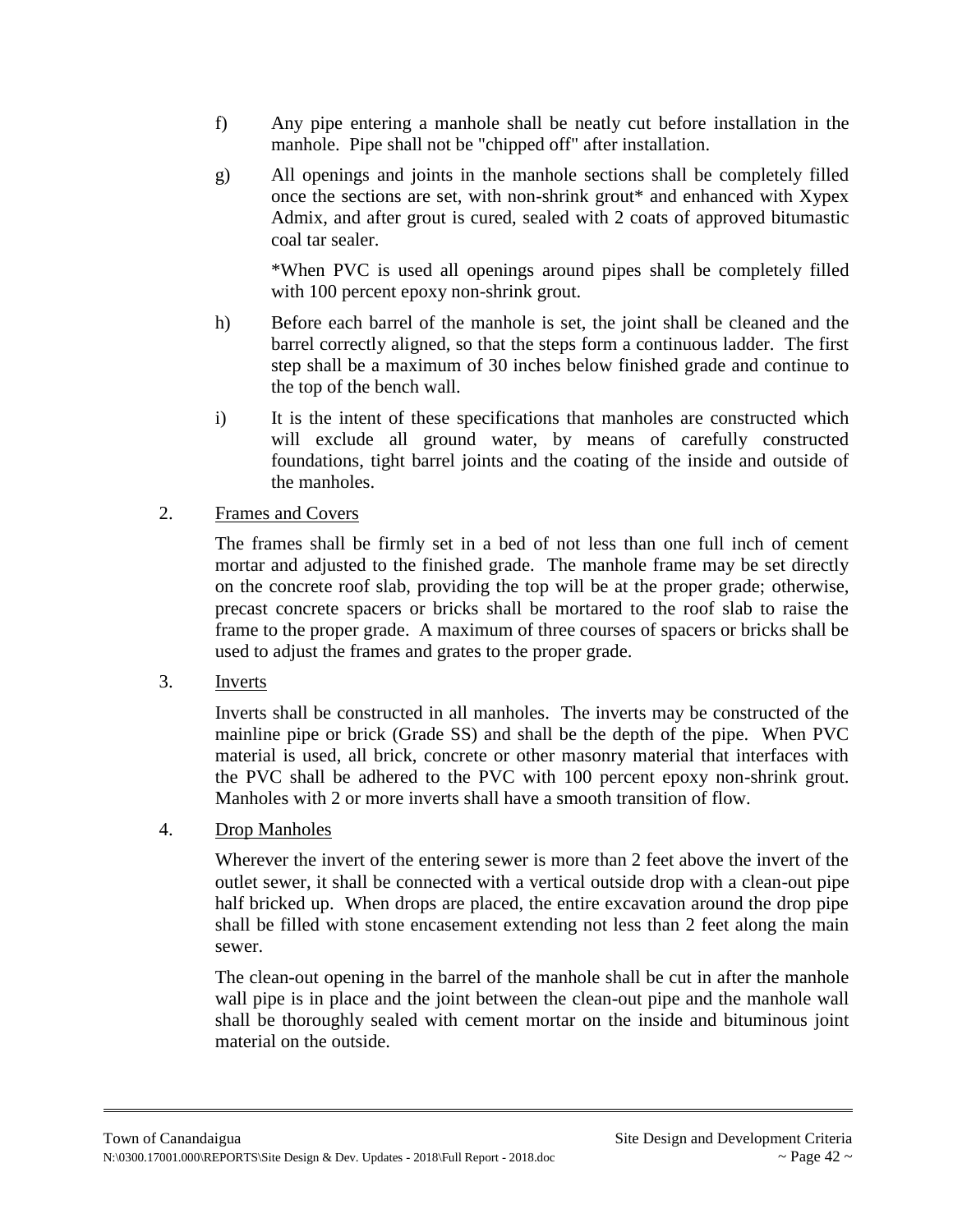## 5. Shallow Sewer Manholes

Where any manhole is less than 4 feet from invert to bottom of roof slab, the Contractor is to provide a manhole as shown in Appendix S. The roof slab shall be precast structural concrete reinforced to withstand a concentrated H-20 load plus 30 percent impact. The slab shall be formed to fit into the ends of the vertical pipe and shall have a full bearing for its entire circumference.

# 6. Sealing of Manholes

All manholes shall be sealed with two (2) coats of approved bitumastic coal tar sealer as applied by the manhole manufacturer to the entire interior and exterior surfaces in minimum dry thickness of 11 mils per coat. Application shall be in accordance with the coating manufacturer's recommendations and shall be certified thereto by the suppliers. Before placement in the field, abraded areas shall be touched up with two coats of like material by the Contractor. Covers and other exposed surfaces shall also be coated in the field. Improper materials or coating thickness shall be cause for rejection of manhole sections.

# C. CATCH BASINS

# 1. General

- a) Catch basins shall be constructed as shown in the Appendix H or as shown on the plans for special conditions. Catch basins shall be constructed of precast concrete.
- b) All catch basins shall be coated inside and outside with two coats of heavyduty coal tar sealer.
- c) Catch basins within the Canandaigua Lake Watershed shall be marked with a permanent metal storm drain marker which states "No Dumping – Drains to Lake," or similar text approved by the Town Highway Superintendent.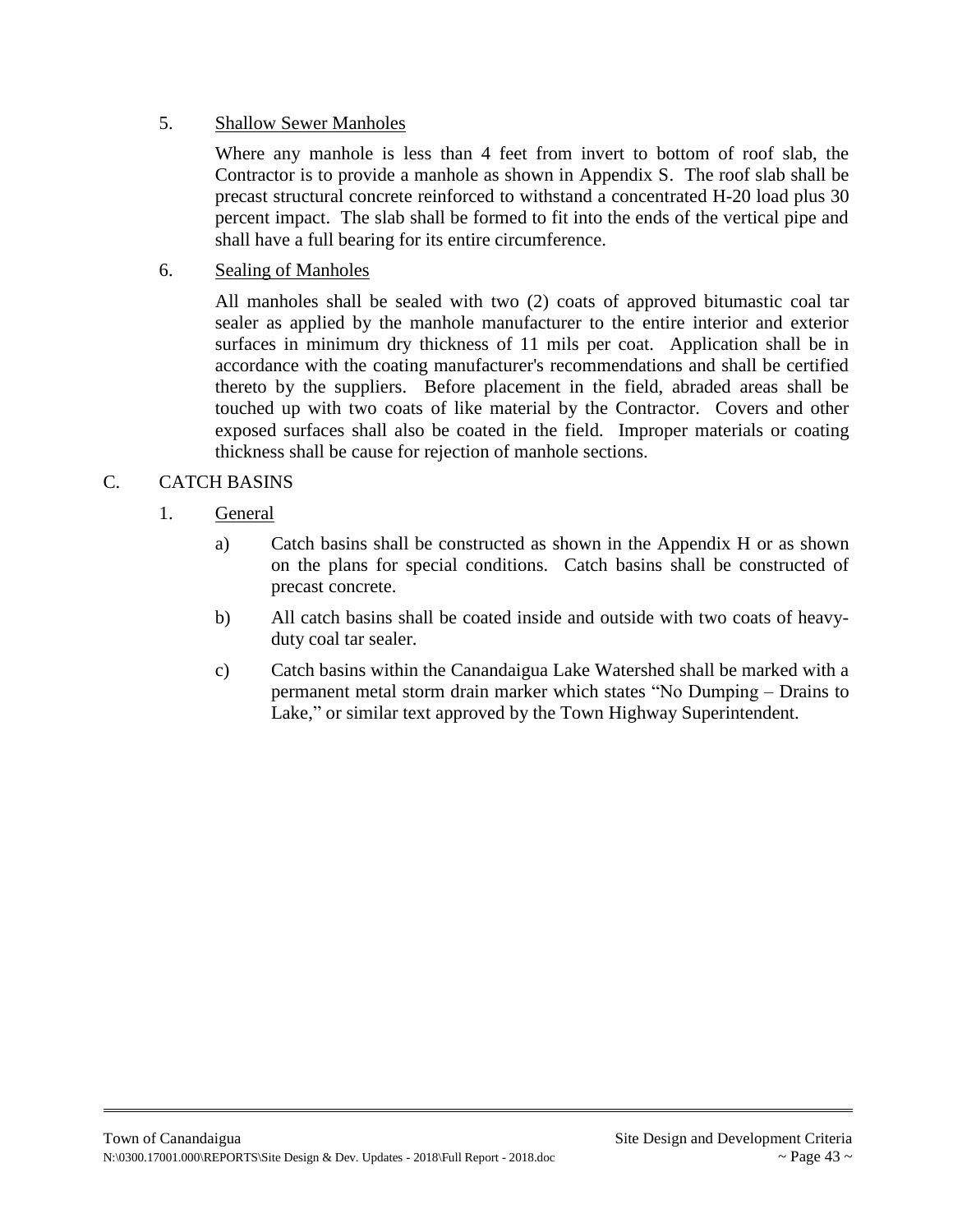## **ARTICLE VI – EROSION & SEDIMENT CONTROL**

#### **6.0 DESIGN CONSIDERATIONS**

#### A. GENERAL

In order to assure that the surrounding properties and watercourses will not be subjected to siltation or erosion the Developer shall be required to follow certain erosion control practices. Such procedures may include, but are not limited to:

- 1. All construction projects shall be designed, installed and maintained per the requirements set forth in the latest edition of the "New York Standards and Specifications for Erosion and Sediment Control Manual".
- 2. A detailed construction sequence outlining the individual steps to be taken during construction shall be provided on the erosion and sediment control plan (see Appendix G for an example of a construction sequence).
- 3. Best management practices shall be utilized that are consistent with the latest edition of the "New York Guidelines for Urban Erosion and Sediment Control".
- 4. Water quality measures shall be utilized during the construction of all projects that meet the requirements of Section 5.0 of this Article.
- 5. Erosion and sedimentation control plans should be designed to mitigate any impacts to downstream properties and receiving waters.
- 6. Where possible, a finished grade should be established and then top-soiled and seeded as quickly as possible.
- 7. Installing stormwater management facilities (SMF) prior to grading operations.
- 8. Installing and maintaining all perimeter erosion and sediment control measures prior to any ground disturbance such as silt fencing and temporary sedimentation basins at all points of storm water discharge from the property.
- 9. Minimize site disturbance by conserving as much natural vegetation as possible limiting the area of disturbances to the smallest practical area of land at any one time during development.
- 10. Provision for temporary vegetation and/or mulching to protect critical areas.
- 11. Provisions for adequate drainage and management facilities to treat, retain, and convey the increased runoff caused by changed soil and surface conditions during and after development.
- 12. Installation of permanent final vegetation and structures as soon as practical.
- 13. Provision of adequate protective measures when slopes in excess of 15% are graded; and minimizing such steep grading.
- 14. Provision for interceptor swales and sedimentation basins along the lower edges of all developments, and these shall be shown on the plans.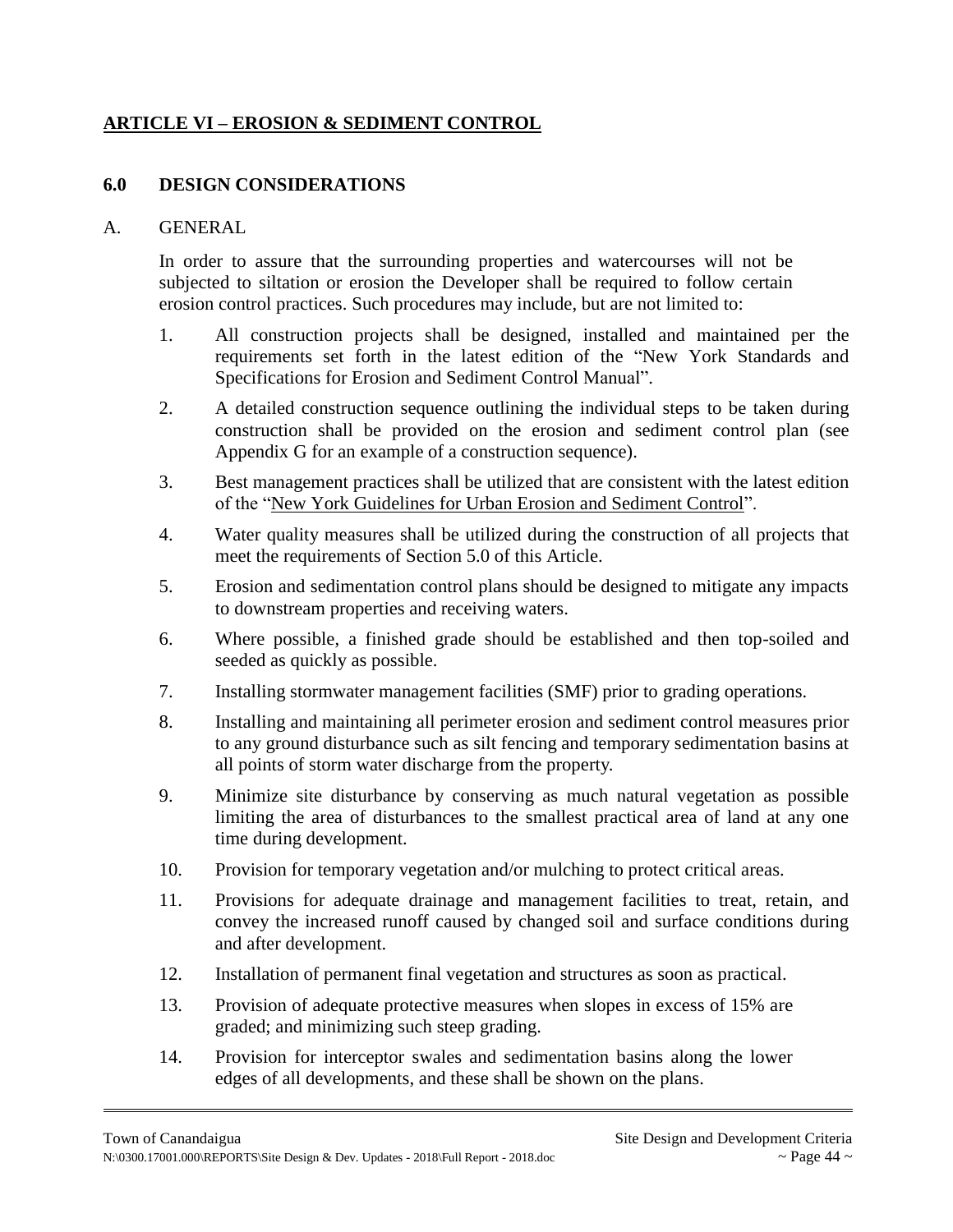- B. Development in the Canandaigua Lake Watershed (CLW):
	- 1. Development that requires post construction water quality measures such as SMFs, the developer is required to provide daily observation of the site by a NYS Licensed Professional Engineer or a Certified Persons in Erosion and Sediment Control (CPESC). These observations are to be in conformance with the NYS SPDES General Permit (most recent version) and Town of Canandaigua MS4 requirements and shall continue until such time that the mass grading of that section or phase is completed and all stormwater management components of the approved project SWPPP are installed and functioning.
	- 2. Development in the CLW that does not require post construction water quality measures but disturbs at least 1 acre and have been determined by the Town Code Enforcement Officer (CEO) to have a high erosion risk are required to provide observation of the site at least two times per week (separated by at least two calendar days) by NYS Licensed Professional Engineer or CPESC. These observations are to continue until such time that all stormwater management components of the approved project SWPPP are installed and functioning.
	- 3. Reduced observation frequency shall be only authorized by the Town CEO with consultation of approved governing agencies (Watershed Inspector, Watershed Program Manager, Town Engineer, etc.) after written request by the developer. These observations do not relieve the developer of the stormwater requirements per the NYS SPDES General Permit (most recent version). The observer will report any site compliance issues or deficiencies to the Town CEO. The CEO reserves the right to review the qualifications of the observer.
	- 4. Development in the CLW that will disturb more than 5 acres at one time and have received a 5-acre waiver (written approval) from the Town of Canandaigua (MS4) shall be required to coordinate the regular stormwater observations (required by the NYS SPDES General Permit) with the Watershed Inspector and the Watershed Program Manager.
	- 5. Developments that disturb less than 5 acres at one time may be inspected periodically by the Watershed Inspector and Watershed Manager to verify that all SWPPP components are installed properly and that the site is not contributing to the contravention of water quality standards.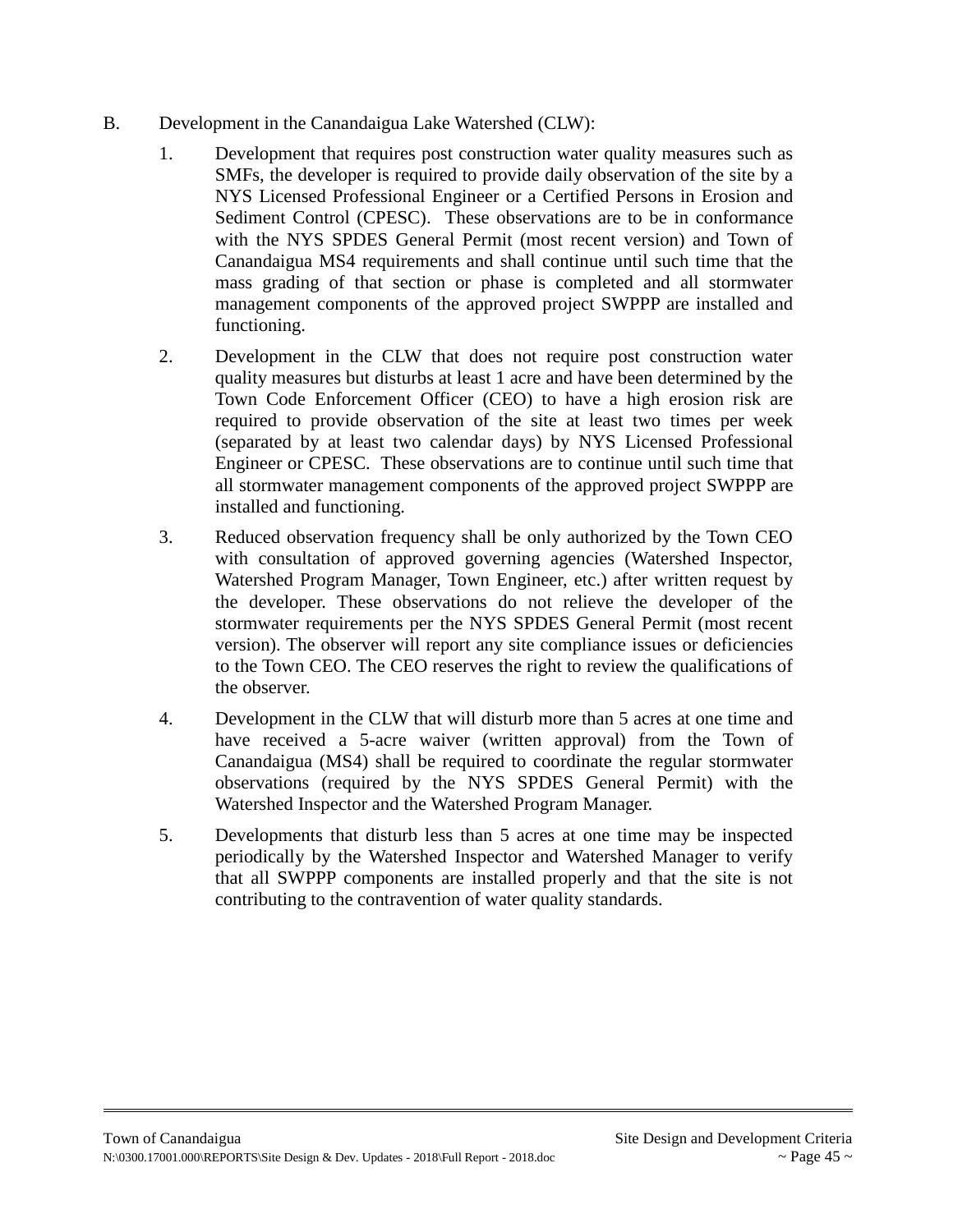## **ARTICLE VII – SANITARY IMPROVMENTS**

## **7.0 DESIGN CRITERIA**

#### A. GENERAL

The materials intended to establish the degree of excellence are herein included are deemed to be of satisfactory quality for installation within the Town. When alternative materials may be made available, their use may be permitted in limited test sections with the restriction that should these materials prove unsatisfactory through the test period as established by the Town, they shall be removed and replaced with those herein called for at no expense to the Town.

#### B. INDIVIDUAL ON-SITE WASTEWATER TREATMENT SYSTEMS

1. Individual On-site Wastewater Treatment Systems

Where public sanitary sewers are not available, individual on-site wastewater treatment systems shall be designed and must conform to the minimum requirements established by the New York State Department of Health per Appendix 75-A of Part 75 Chapter 11 of Title 10 effective 12/1/90 or the latest revisions thereof and/or the Department of Environmental Conservation Design Standards for Wastewater Treatment Works (1996), and Town Code, respectively, and any other agency or authority with jurisdiction.

- a) Individual on-site wastewater systems proposed within the Canandaigua Lake Watershed must additionally conform to the requirements and procedures adopted by the Canandaigua Lake Watershed Commission and enforced by the Canandaigua Lake Watershed Inspector.
- b) Provisions may be required to make the individual house plumbing for connection to future sanitary sewer system.
- c) A "dry" sanitary sewer system may be required in those areas that are adjacent to proposed trunk sewers established in the Town of Farmington Sewer Master Plan.
- d) Leach lines shall not cross over or under water, gas or storm laterals, nor be located underneath the driveway area.
- e) Must be designed by a New York State Licensed Professional Engineer.

#### 2. Alternate Systems

Alternate systems may be submitted for review by the New York State Department of Health with the following additional restrictions by the Town of Canandaigua:

a) Any fill or built-up (Raised Bed) system shall have a taper section ending a minimum of 100 feet from any property line.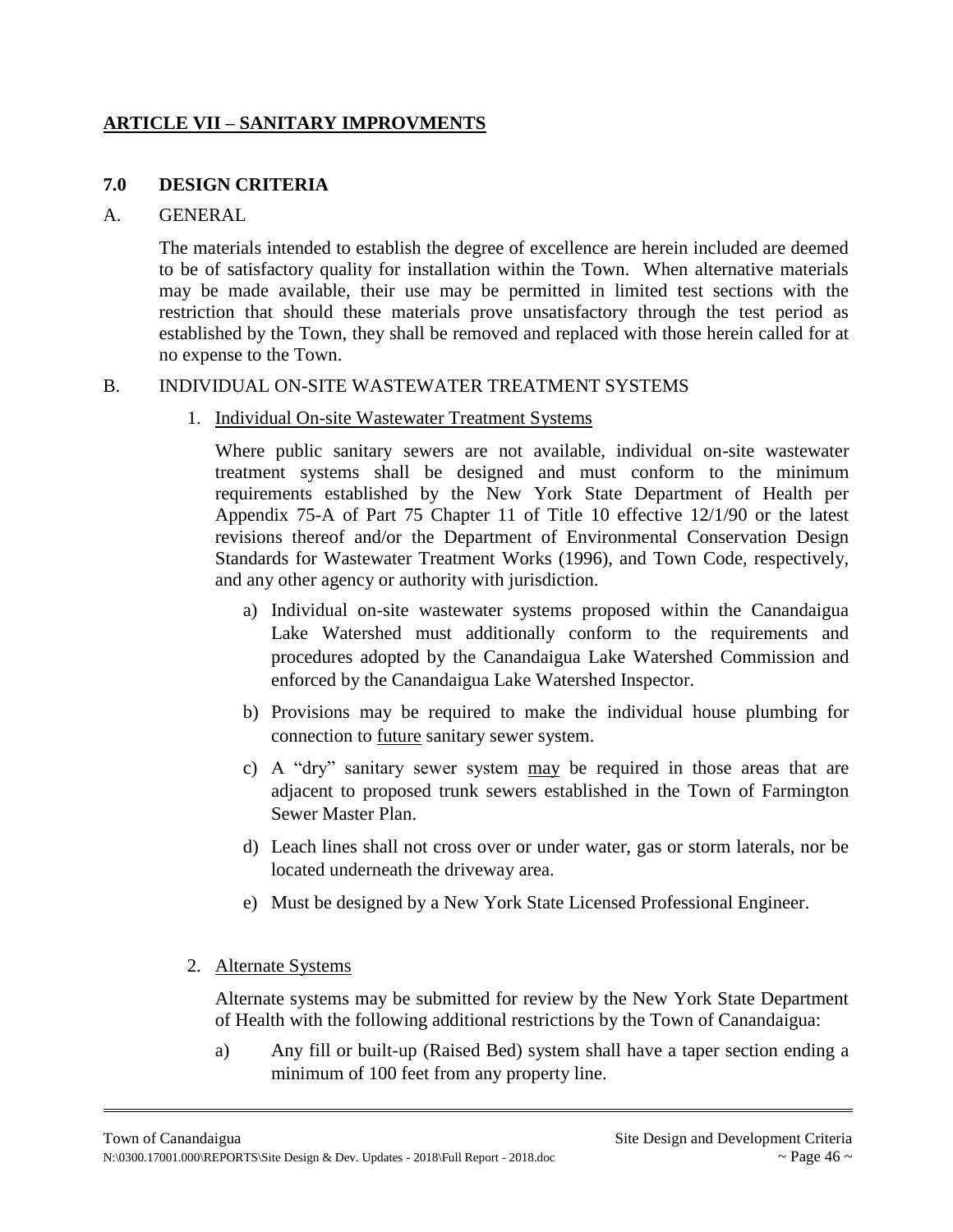- b) Fill limits shall include a minimum 50% future expansion area.
- c) Fill systems require percolation tests, completed by a New York State Licensed Professional Engineer, in the in-situ fill and placed fill after it has been in place for at least six months and over at least one winter season.
- d) Detail plans for all individual on-site wastewater treatment systems associated with developments defined as subdivisions by the Public Health Law shall be subject to the approval of the New York State Department of Health.

## C. PUBLIC SANITARY SEWERS

- 1. Generally, all public sanitary facilities and installations within the Town of Canandaigua are under the jurisdiction of the Ontario County Department of Public Works (Canandaigua Lake County Sewer District). Accordingly, all design, material, construction and testing shall be performed in accordance with and are subject to the standard specifications of and subject to acceptance by this Agency.
- 2. A small geographic area of the Town of Canandaigua is tributary to the Town of Farmington. In this area all design, material, construction and testing shall be performed in accordance with and are subject to the standard specifications of and subject to acceptance by the Town of Farmington Sewer Department.
- 3. Detail plans for all public sanitary sewage facilities are to meet the requirements of and are subject to the approval of the New York State Department of Health and the New York State Department of Environmental Conservation.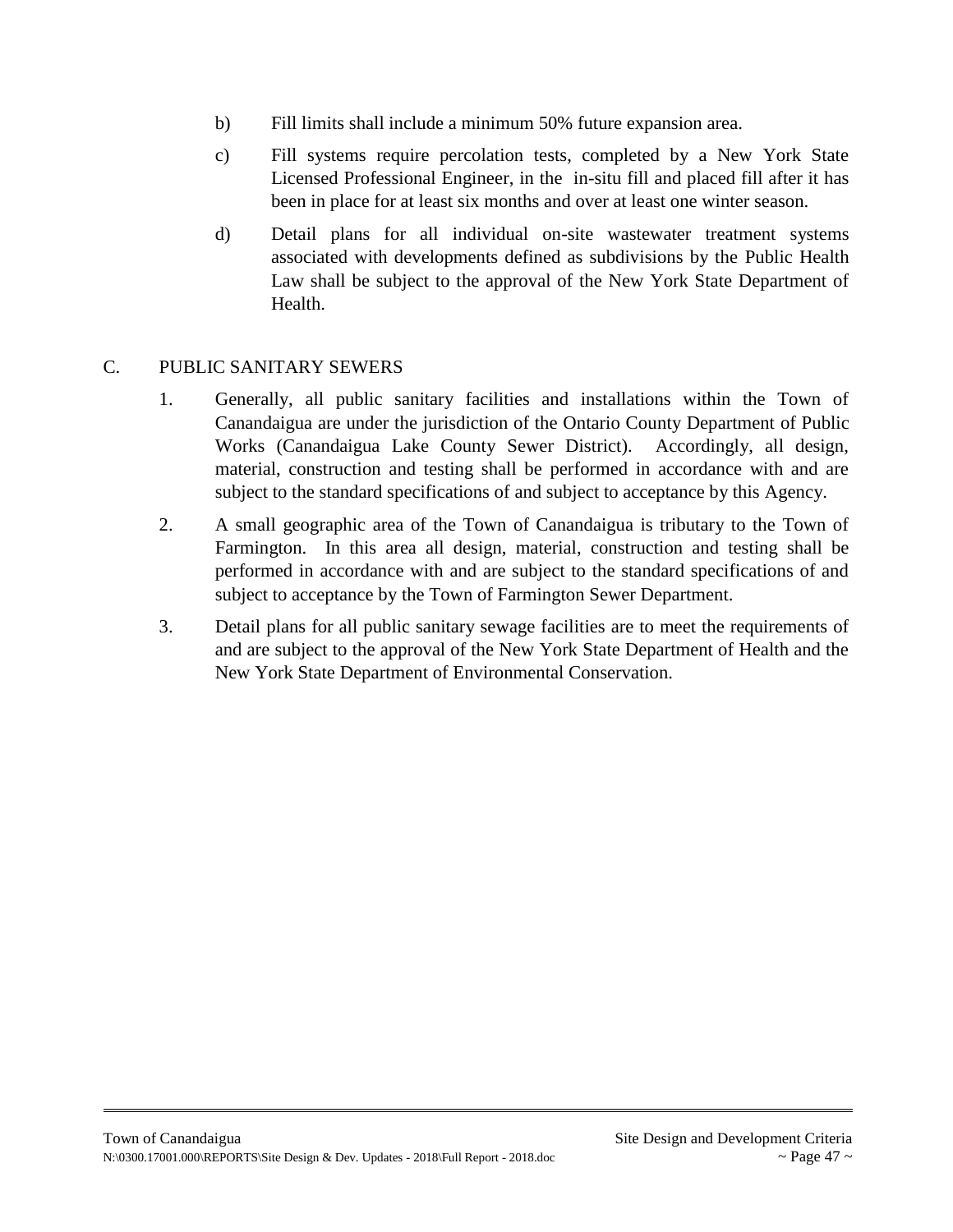## **ARTICLE VIII – CONSTRUCTION REQUIREMENTS**

#### **8.0 GENERAL**

Once the Planning Board has granted final approval and before the issuance of permits, the Developer, so as to assure the proper and timely completion of the required improvements, shall submit the following:

- tender of dedication and deeds to all streets
- easements
- agreements
- irrevocable Surety

Once this information is provided a preconstruction meeting is then scheduled.

#### A. Pre-Construction Meeting

- 1. A pre-construction meeting shall be requested by the Developer and scheduled through the Development Office and Code Enforcement Officer or a Town Representative prior to the start of construction of a development. The Developer, his Contractor and Design Engineer shall meet with all utility representatives, the Town Code Enforcement Officer, Town Engineer, appropriate Department representatives and project observers to discuss the overall project, its impacts and schedules. A schedule of construction shall be presented in writing at this meeting by the site contractor. Meeting minutes will also be taken and filed with the project as an accurate summary of the discussion.
- 2. Prior to scheduling a pre-construction meeting, the following items are to be completed:
	- a) Plans must be signed by all required parties.
	- b) If required by the Planning Board, a surety is to be provided to the Town Development Office for review and processing in accordance with Local Law 19 of 2017 Amending Chapter 174, Section 174-32(F).
	- c) Approved Stormwater Pollution Prevention Plan (SWPPP) and signed MS4 SWPPP Acceptance Form.
	- d) All required agreements and easements have been submitted for review.
	- e) State Historic Preservation Office (SHPO) compliance letter "No Impact" where applicable, is to be provided.
	- f) Building Permit application completed and submitted to the Development Office.
- 3. Developments within the Canandaigua Lake Watershed will require the attendance of the Canandaigua Lake Watershed Inspector and the Canandaigua Lake Watershed Program Manager at the pre-construction meeting.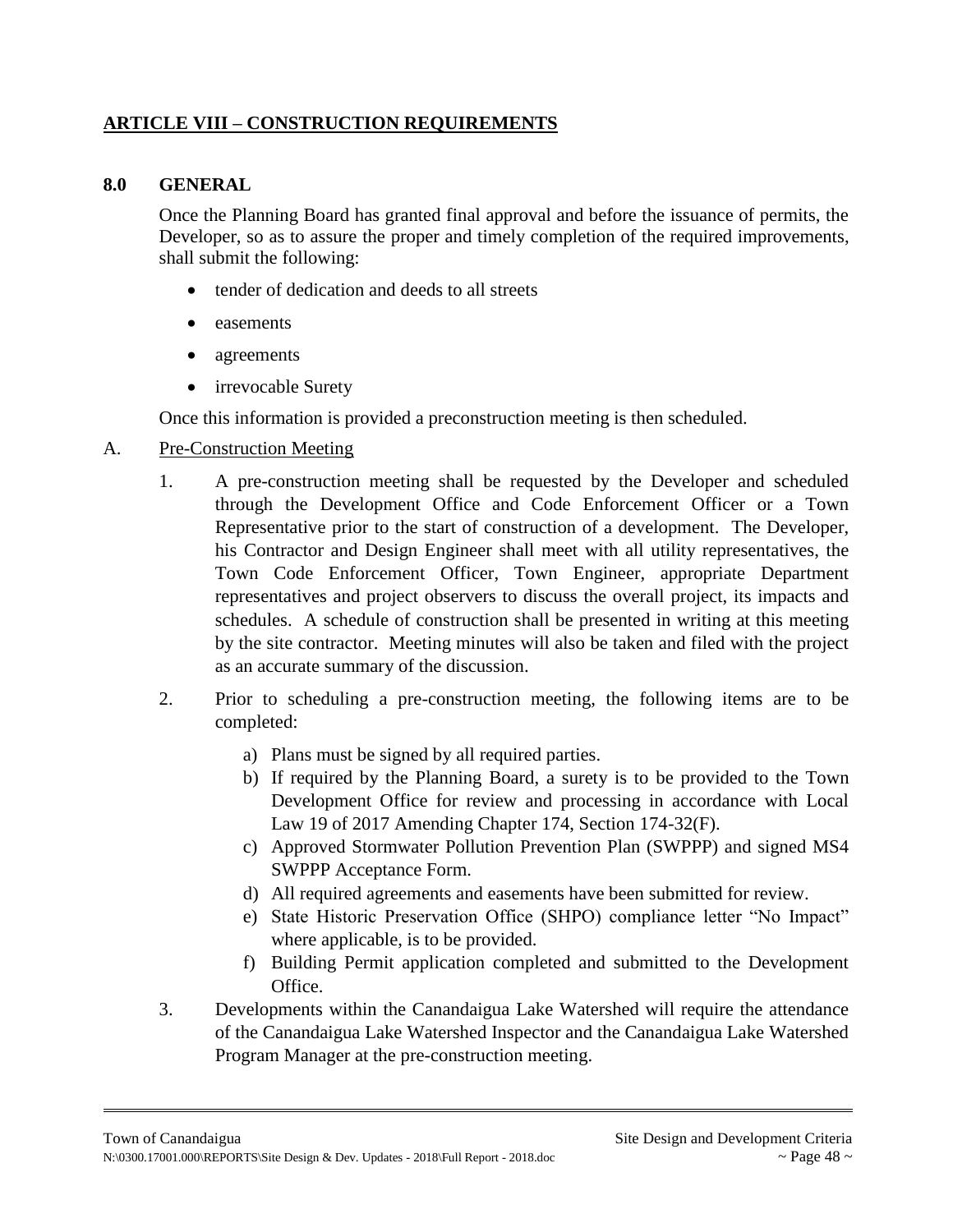#### B. Construction Schedule

The Developer shall provide a construction schedule showing the order in which work will be completed at the pre-construction meeting. The schedule shall be reviewed at the preconstruction meeting, revised and resubmitted if necessary. No work will begin until a schedule is acceptable to and is on file with the Town Development Office.

#### C. Permits

The Developer shall secure all necessary permits from the Town including Highway and Water Departments, and any other agency who may have authority over any work prior to the start of construction.

#### D. Offers of Dedication

The developer shall tender offers of dedication in a form satisfactory to the Town Attorney of all land included in streets, highways or parks, not specifically reserved by him. Approval of a Plan by the Planning Board shall not constitute an acceptance by the Town Board of the dedication of any street; highway, utility, park or other public's open space.

#### E. Surety/Letter of Credit – Large Projects

A Surety/Letter of Credit furnished for the installation of the required improvements shall be in the amount as determined by the applicants design professional, stamped and signed by a NYS Licensed Professional, and reviewed by the Town Engineer as to form, sufficiency and manner of execution. The Surety/Letter of Credit shall be issued in favor of the Town of Canandaigua and shall assure the complete installation of the required improvements within a specified period, not longer than three years. The Surety/Letter of Credit shall be issued to the Town for an initial minimum period of one year.

The Surety must be accepted by the Town Board before the Site Development Permit is issued.

The amount shall include but not be limited to the following items:

- Total estimated construction cost of all utilities, laterals, water services, roads, gutters, earthwork, drainage and stormwater mitigation improvements, etc.
- Minimum 10 percent contingency factor.
- Engineering and construction observation charges will be a minimum of 6 percent based on the project complexity and construction schedule.
- Street signs and surveyor's monuments.
- Record drawings & GIS information of installed facilities.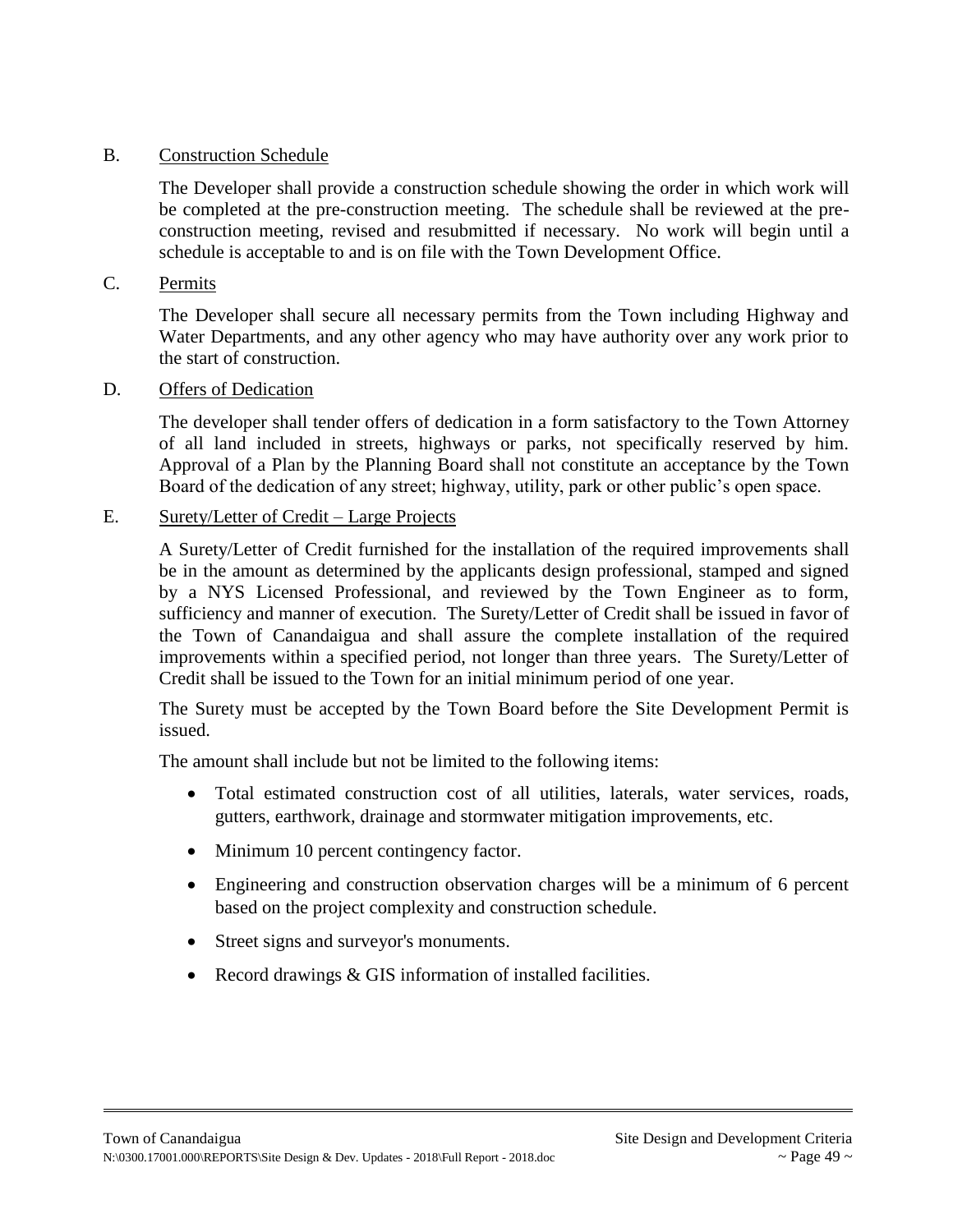## F. Special Sureties – Small Projects

1. General

Special Sureties shall be a form of surety guaranteeing that the plan is executed according to the final approval. In the event that the execution is not consistent with the approved plan the surety shall be exercised by the Town to construct the required elements.

- a) The Town Clerk may receive the Surety in the form of a Bank Check.
- b) The Surety shall be in the amount as determined by the applicants design professional, stamped and signed by a NYS Licensed Professional, and reviewed by the Town Development Office if under \$20,000.00 and if greater than \$20,000.00 reviewed by the Town Engineer, as to form, sufficiency and manner of execution.
- c) All special sureties require the review and approval of the Town Attorney prior to being processed.
- d) All special sureties received by the Town of Canandaigua will be reviewed and processed in accordance with Local Law 19 of 2017 Amending Chapter 174, Section 174-32(F) [including the most recent amendments] and must be accepted by the Town before the Site Development Permit is issued.
- 2. Erosion Control Guarantee

All projects shall provide an erosion control plan designed to meet the requirements of the New York State Department of Environmental Conservation or other authorities having jurisdiction. The developers engineer shall provide an engineer's estimate of the cost to execute the plan as approved by the Planning Board, for review. An Erosion Control Surety in an amount approved by the Town will be required prior to the issuance of a site development permit.

3. Landscaping Guarantee

The developer shall provide an estimate of the cost to execute the approved landscaping plan, as approved by the Planning Board, for review. A Landscaping Surety in an amount approved by the Town will be required prior to the issuance of a site development permit.

# **8.1 METHODS OF RELEASE OF FINANCING SECURITY**

# A. Surety/Letters of Credit – Large Projects

The procedure required for the release of funds is as follows:

1 Submission of periodic construction cost estimates by the Contractor and Developer to the Town of Canandaigua Code Enforcement Officer, Town Highway & Water Superintendent, and the Town Engineer.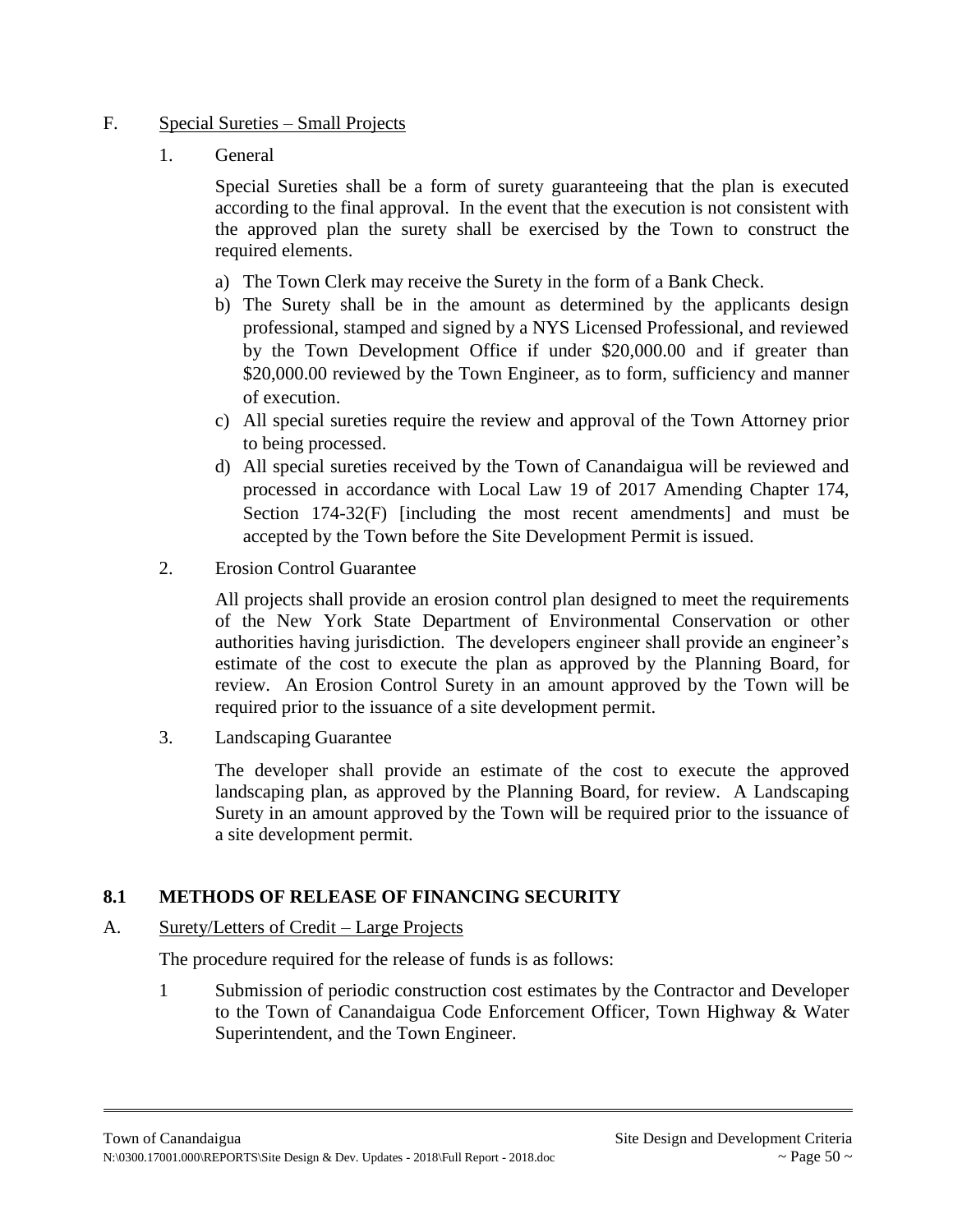- 2. The site shall be reviewed by the Town Code Enforcement Officer, Town Highway & Water Superintendent, Town Engineer, and Developer's agents to review the comparison of the work completed to the monetary value of the requested release of funds.
- 3. The Developer's Engineer, Developer, Town Code Enforcement Officer, Town Highway& Water Superintendent, and Town Engineer shall approve in writing all requests for release of funds up to 90 percent of the total amount of an item. (See Appendix G for Town of Canandaigua Letter of Credit Release Form)
- 4. The Town Engineer, upon completing a coordinated review with the Town Code Enforcement Officer and Town Highway & Water Superintendent, shall then submit a completed Town of Canandaigua Surety/ Letter of Credit Release Form, Applicants Engineers Estimate, and a letter of recommendation to the Town Development Office and Town Clerk. All releases are to be processed with the Town's Planning Board for recommendation to the Town's Fiscal Office for release of funds. Approval by the Town officials for authorized periodic payments is not to be construed as acceptance of the work completed to date.
- 5. Partial release from the Surety/Letter of Credit may be granted by the Planning Board as individual components of the subdivision development are completed. This shall not be construed as acceptance of the work by the Town.
- 6. If the required improvements are not completely installed within the period fixed or the extended period approved by the Planning Board or Town Board, the Town Board may declare the Surety/Letter of Credit in default and collect the amount payable thereunder. Upon receipt of such amount, the Town shall cause installation of the improvements covered by the Surety/Letter of Credit and as commensurate with the extent of building development that has taken place in the subdivision, not exceeding the monetary value of the Surety/Letter of Credit.

## B. Special Sureties – Small Projects

The procedure required for the release of funds is as follows:

- 1 Submission of a request for release of a special surety by the applicant and/or representative is to be provided to the Town Development Office.
- 2 The site shall be monitored by the Town Code Enforcement Officer, Town Highway & Water Superintendent (where applicable), Town Engineer (if requested by the Town), and Developer's agents, to review the comparison of the work completed to the monetary value of the requested release of funds.
	- a) Erosion Control Guarantees

Release of the Erosion Control Guarantee shall be made following the completion of the approved work and the successful establishment of a permanent vegetative cover over all the disturbed areas.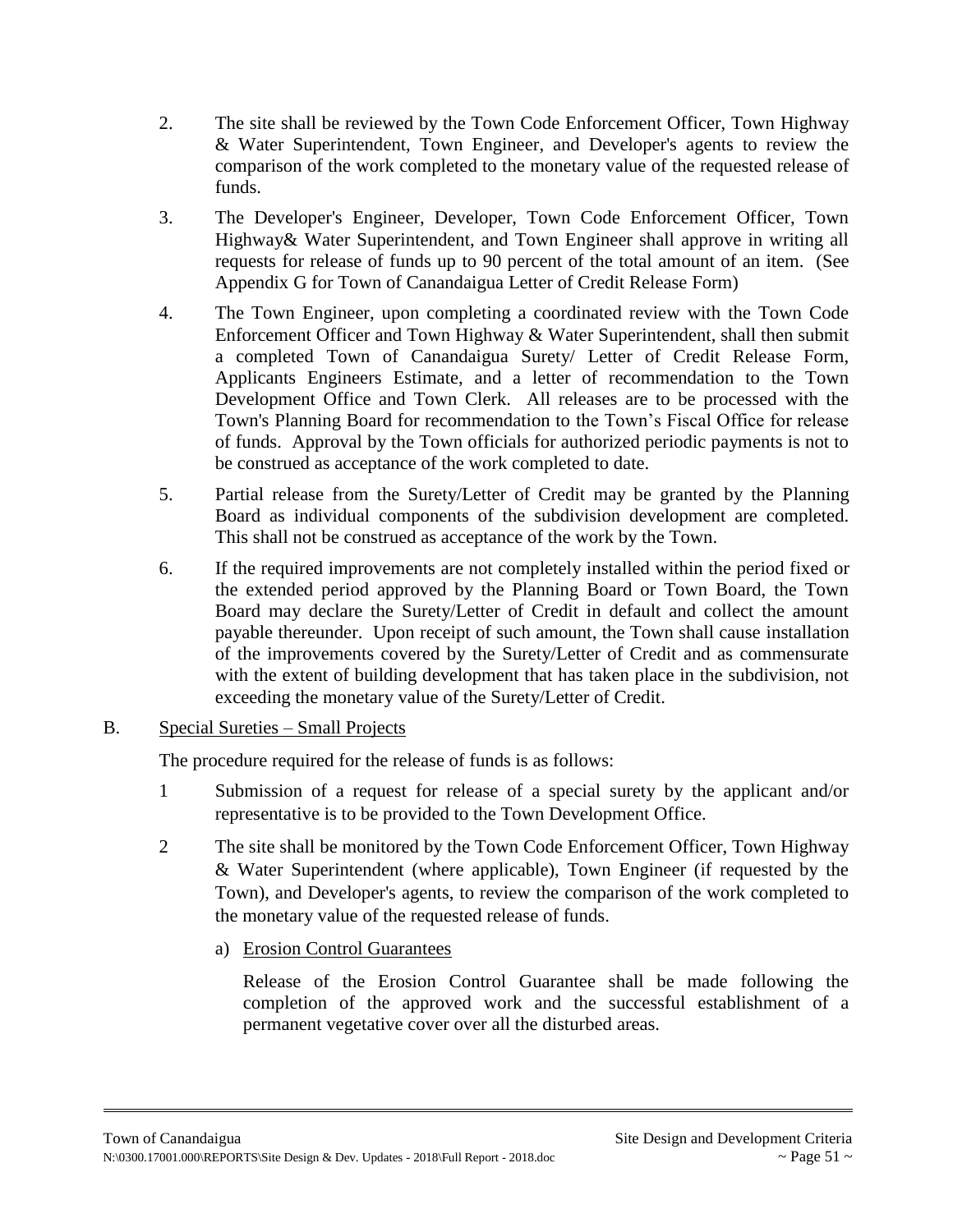## b) Landscaping Guarantee

Release of the Landscaping Guarantee shall be made one year after verification of the successful planting and survival of the proposed elements.

- 3 Once the requested release is authorized by the Town Code Enforcement Officer:
	- a) If the requested surety amount is less than \$20,000
		- The Town Code Enforcement Officer will
			- o Prepare a letter of recommendation regarding the approved dollar amount to be released.
			- o Sign the Town of Canandaigua Surety Release Form for Special Sureties.
			- o Forward the letter of recommendation and signed surety release form to the Town Clerk.
		- The Town Clerk will forward to the Planning Board for review and authorization.
		- Once authorized by the Planning Board and returned to the Town Clerk, the release request will be processed in accordance with Local Law 19 of 2017 Amending Chapter 174, Section 174-32(F) [including the most recent amendments].
	- b) If the requested surety amount is greater than \$20,000
		- The Town Code Enforcement Officer will forward his approval of the release to the Town Engineer.
		- The Town Engineer will review the requested release amount with the approved estimate and prepare a letter of recommendation regarding the approved dollar amount to be released.
		- The Town Engineer will forward the letter of recommendation and Town of Canandaigua surety release form to the Town Clerk.
		- The Town Clerk will forward to the Planning Board for review and authorization.
		- Once authorized by the Planning Board and returned to the Town Clerk, the release request will be processed in accordance with Local Law 19 of 2017 Amending Chapter 174, Section 174-32(F) [including the most recent amendments].
- 4 For Final Releases please refer to Article IIX Requirements for Dedication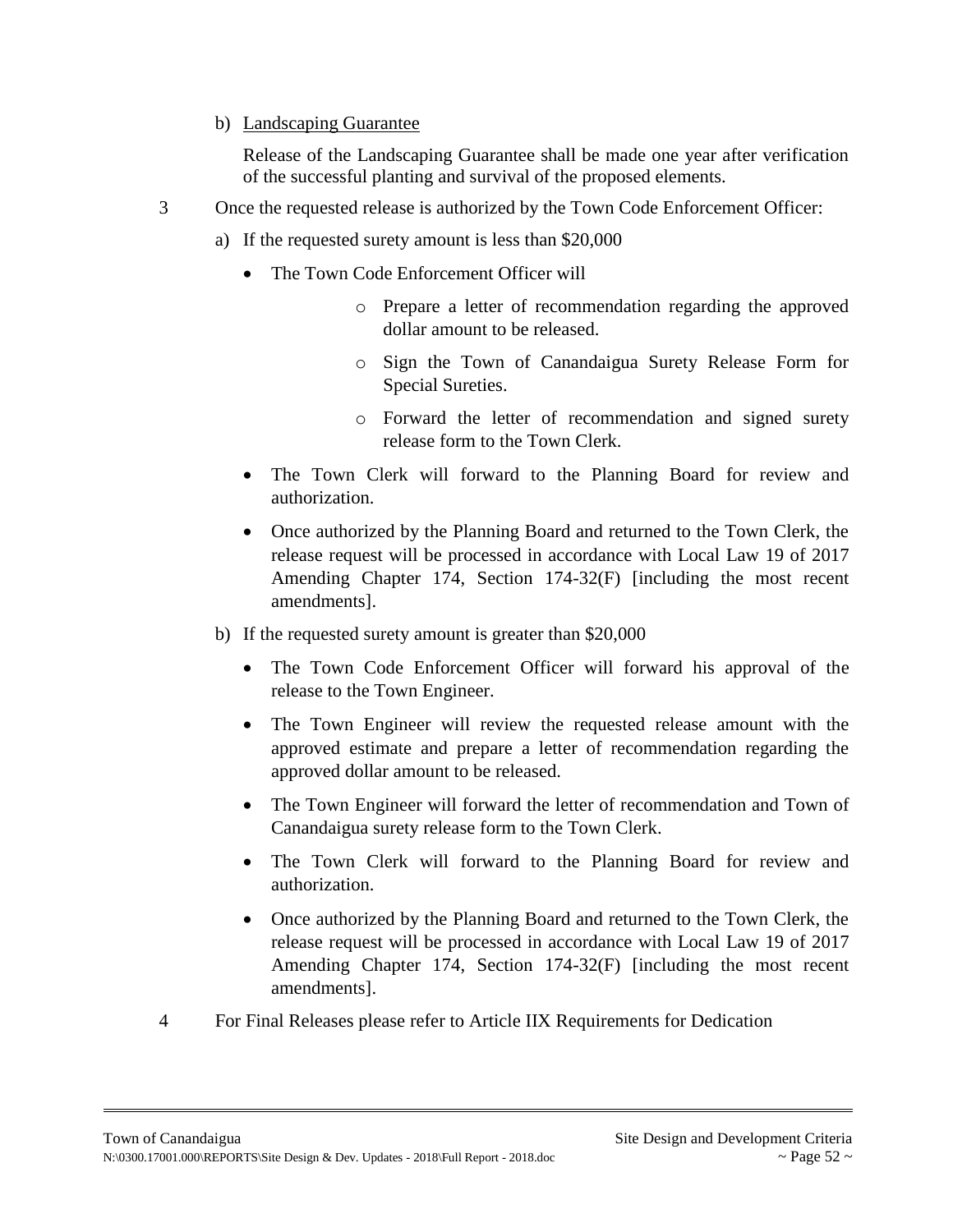# **8.2 FORMATION OF DISTRICTS**

- A. Between the interval of preliminary and final approvals of the land subdivision plat, the Developer shall:
	- 1. Petition the Town Board for the creation of districts or extensions of districts as necessary for a given development. Those districts or extensions may include water, sewer, drainage, sidewalks, lighting and/or any particular district created for a specific purpose.
	- 2. Coordinate with Canandaigua Lake County Sewer District and/or the Town of Farmington Sewer Department, which manage sewage facilities within the Town of Canandaigua as the Town of Canandaigua does not operate and maintain sanitary sewer systems.
	- 3. In order to preserve the continuity and format of the application of the districts to the various governing authorities, the Town Attorney and Town Engineer are required to review the necessary documents and maps and the Town Clerk will be responsible for publication and filing requirements. All costs for the formation of these districts shall be paid by the Developer to the Town of Canandaigua within 30 calendar days of its receipt of a bill therefore.
	- 4. Required improvement districts must be extended or created by the Town Board before the signature of the Planning Board Chairperson may be affixed to the approved subdivision plan.

# **8.3 FORMATION OF EASEMENTS**

- A. If easements are required on a project, the following procedure will be followed:
	- 1. The developer will have his NYS Professional Engineer and/or NYS Licensed Professional Surveyor prepare easement maps and legal descriptions of all of the easements associated with the development.
	- 2. The easements and legal descriptions are forwarded to the Town Engineer for technical review.
	- 3. After technical review by the Town Engineer, the easement maps and legal descriptions are sent to the Planning Board Attorney to assure that the appropriate legal language is incorporated into the documents.
	- 4. The Planning Board Attorney will then contact the developer's attorney to work out any concerns associated with the easement descriptions.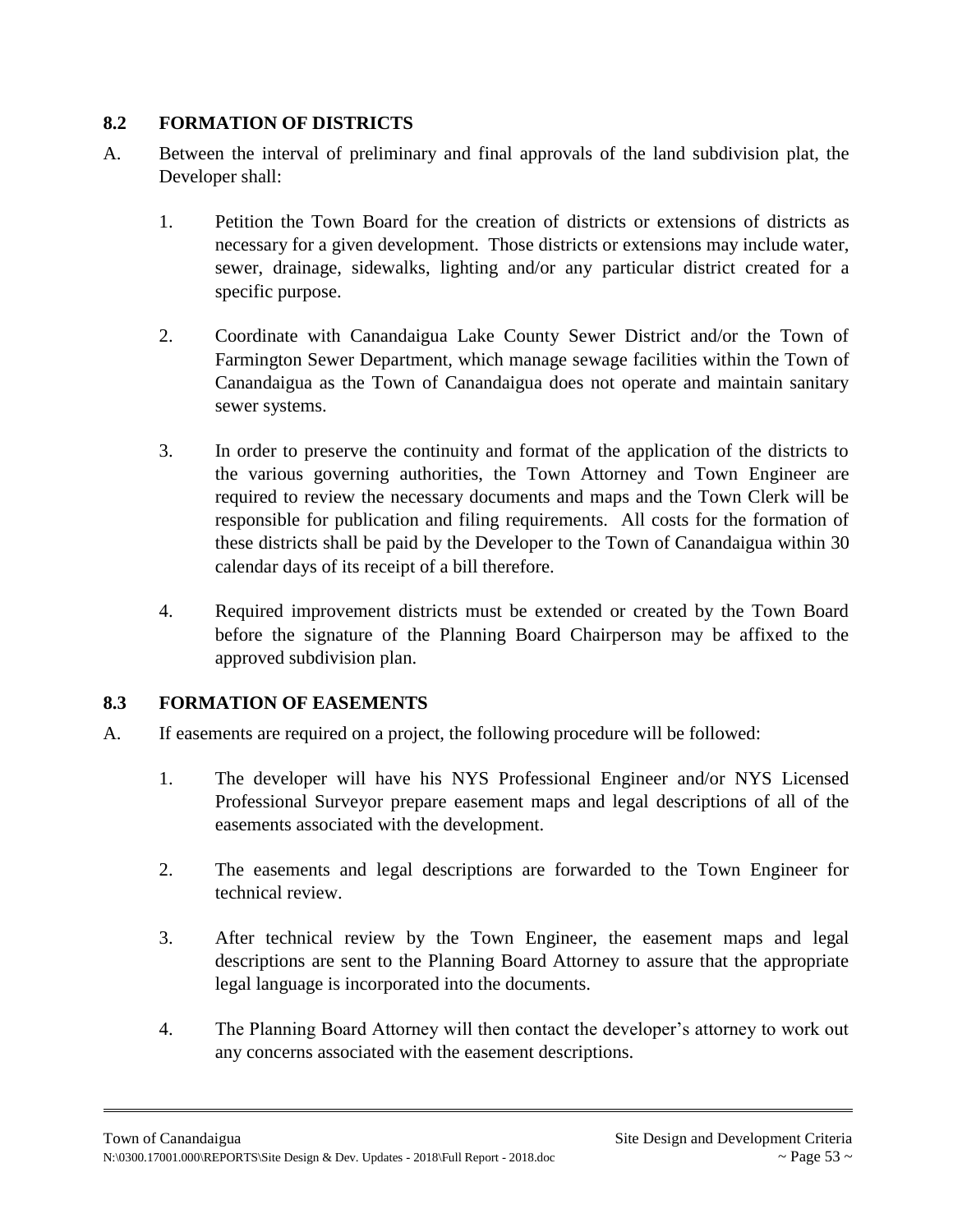- 5. If any revisions to the easements are needed they are made by the developer's engineer or surveyor then resubmitted to the Planning Board Attorney for re-review. The Planning Board Attorney shall provide approved easements to the Town Board for review and acceptance.
- 6. Either the Planning Board Attorney or the Town Clerk will duly file the final easements and the charge of such will be borne by the developer.

## **8.4 CONSTRUCTION OBSERVATION**

Before any construction begins on a subdivision or facilities to be dedicated to the Town, a pre-construction meeting in conformance with Section 9.0 must be held to address the Plans and intended improvements. The installation of improvements and development of any land shall be subject to construction observation at all stages by representatives of the Town. For such purposes free access shall be accorded and requested information shall be promptly submitted. All costs of construction observation, including testing of materials, shall be paid for solely by the Developer. The Developer in either the Surety/Letter of Credit or Check shall provide a sufficient sum for the project observation costs.

## **8.5 HARDSHIPS**

Where the Planning Board finds that because of unusual circumstances of a proposed development extraordinary hardship may result from the strict compliance with these regulations. The applicant should refer to the Code of the Town of Canandaigua for procedure regarding this issue.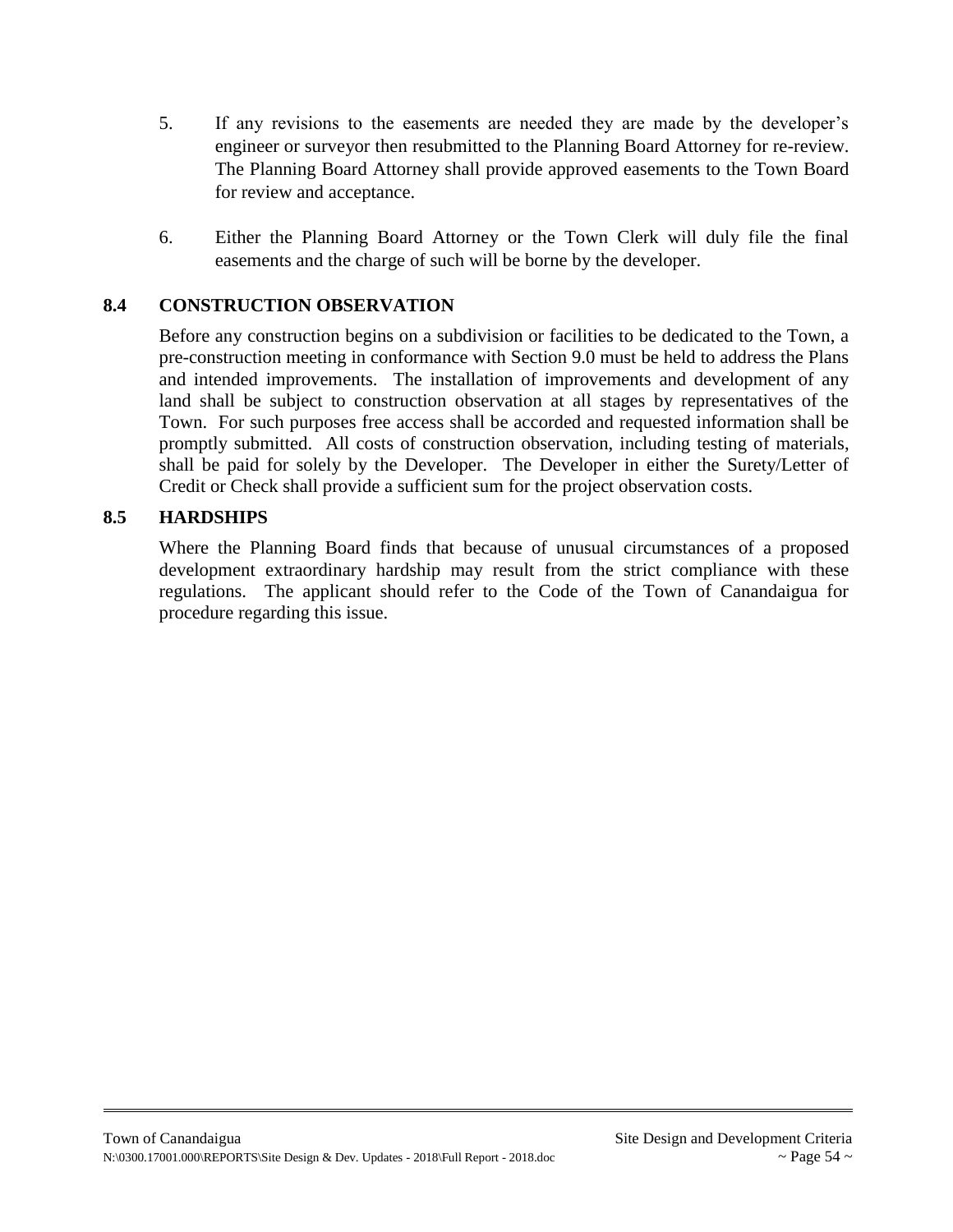## **ARTICLE IX - REQUIREMENTS FOR DEDICATION**

## **9.0 GENERAL**

- A. Prior to the closing out of a project, the expiration of a surety, authorizing final release of a surety, and dedication to the Town, a final inspection is to be completed by the Town Highway & Water Superintendent, Code Enforcement Officer, and Town Engineer (upon request). The Town of Canandaigua Final Inspection Form (Appendix G) is to be completed and provided to the Town of Canandaigua Development Office, Town Clerk, and the Town Engineer for processing.
- B. In addition, prior to dedication taking place, the Town Attorney shall notify the Town in writing that all legal aspects of the project have been satisfied.

## **9.1 MONUMENTS**

Monuments shall have been set in their required locations and certified by the applicants NYS licensed Professional Land Surveyor.

## **9.2 GRADING**

Final grading and hydroseeding and mulching to achieve full stabilization shall be completed within the right-of-way and all spoil removed from the site.

## **9.3 LANDSCAPING**

All landscaping is to be completed as per the approved plans and inspected by the Town of Water and Highway Superintendent, Code Enforcement Officer, and Town Engineer when applicable.

## **9.4 STREET SIGNS**

Permanent street signs, of the same specifications as those of the Town Highway Department, shall be erected at each intersection by the Highway Department and paid for by the developer.

## **9.5 EASEMENTS & AGREEMENTS**

All easement and right-of-way descriptions, maps, deed(s), and stormwater maintenance agreements are to be provided to the Town Development Office, reviewed and approved by the Town Engineer and Town Attorney and accepted by the Town Board prior to authorizing final release of a surety, the expiration of a surety, and dedication to the Town.

## **9.6 RECORD DRAWINGS**

A. Four (4) prints of the record drawings and one (1) CD digital copy of the information in compliance with the list of requirements below shall be submitted to the Development Office for processing. The Record Drawings are to be provided to the Highway & Water Superintendent, Code Enforcement Officer, and Town Engineer for review and approval.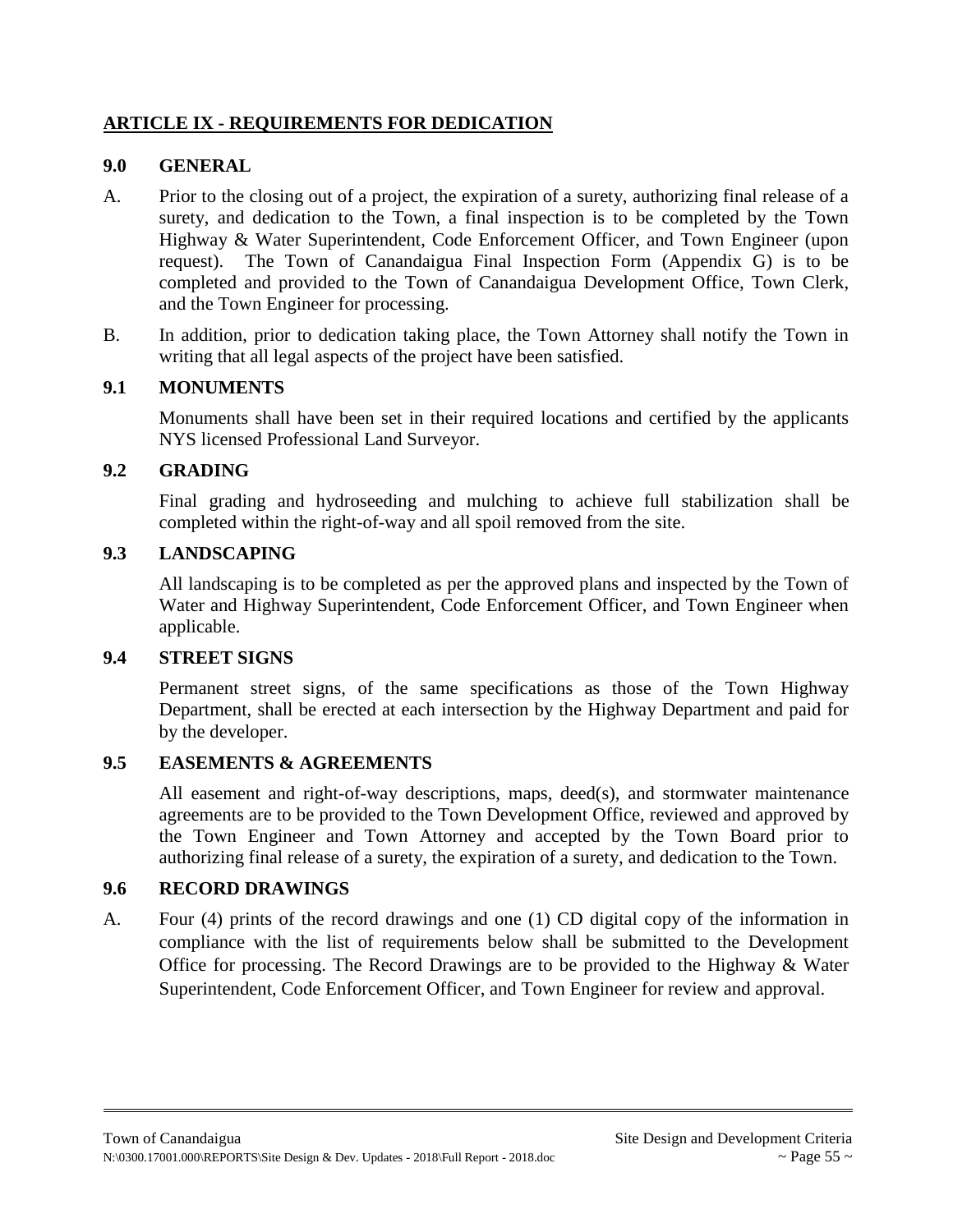- B. Once approved, four (4) copies of the record drawings and two (2) CD's containing the digital information is to be provided to the Town of Canandaigua Development Office for distribution (Development Office, Town Clerk, Town Engineer, and Highway & Water Superintendent).
- C. The following requirements are to be provided to insure consistency with the Town of Canandaigua GIS program and to facilitate addition to the Town of Canandaigua's GIS Online Website:
	- 1. All survey data to be in NAD 83 coordinates. NY Central projection units US Feet.
	- 2. All elevations to be based on NAVD 88 Othometric Heights.
	- 3. A minimum of one site benchmark will be established.
	- 4. All infrastructure dedicated to the Town of Canandaigua is to include but not limited to: monuments and pins delineating dedicated Town of Canandaigua properties, fire hydrants, storm & sanitary manholes, catch basins, water valves, curb stops, sewer cleanouts, light poles and stormwater management facilities.
	- 5. Delivered to the Town of Canandaigua in a .dwg format that include the following attributes with each structure:
		- Northing
		- Easting
		- Ortho Height
		- Point Code
		- Point I.D.
		- Material
		- Manufacturer
	- 6. All required points and attributes are to be included in separate files in either .csv or ascii format so that they can be processed and uploaded onto the Town of Canandaigua's GIS Program.
	- 7. Water line record information to be delivered in a .dwg format with attribute data to include length of line, material and size.
	- 8. Sanitary sewer line record information to be delivered in .dwg format with attribute data to include length of line, material, size, inlet line, outlet line, slope line, and flow direction arrows.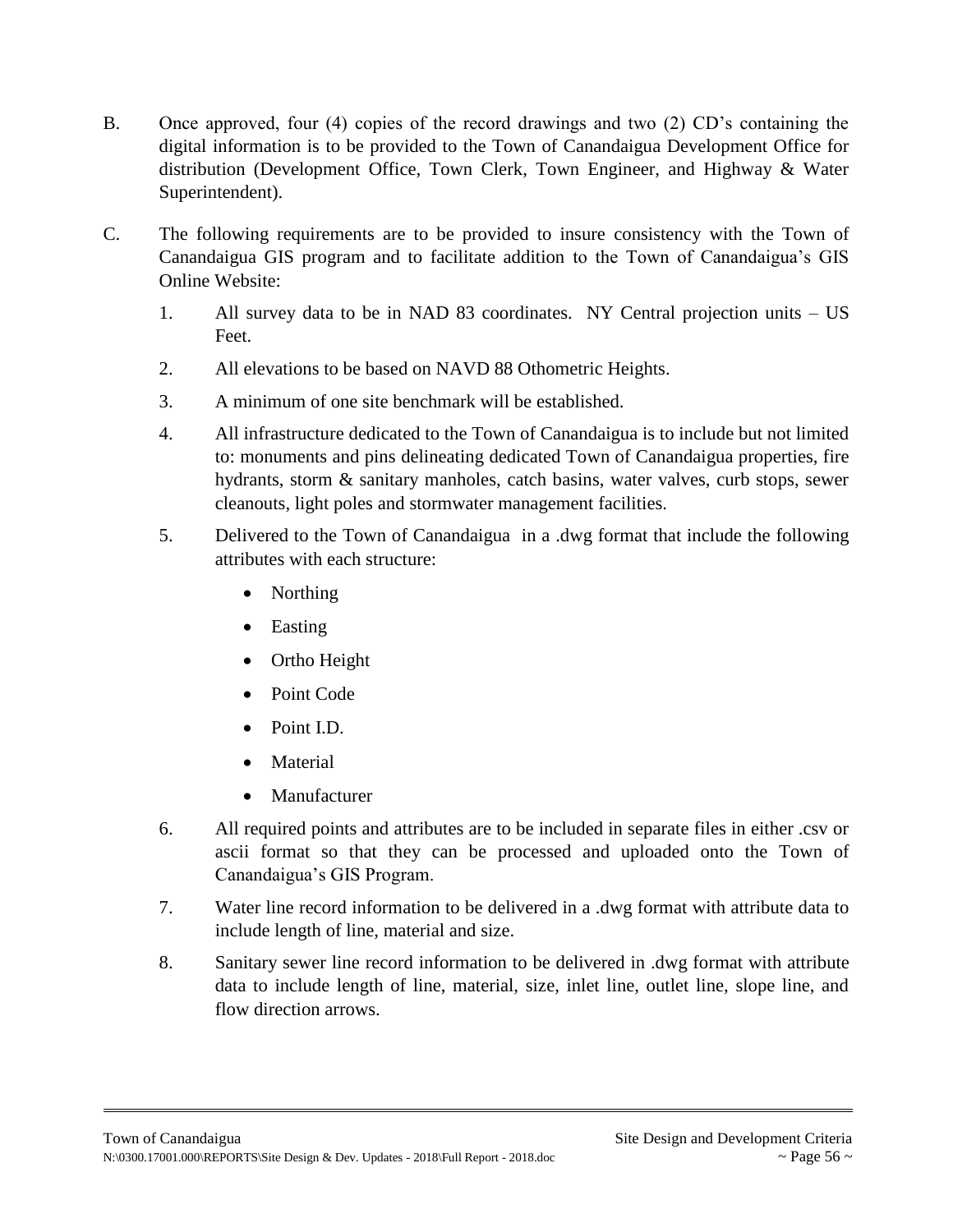- 9. Storm sewer line record information to be delivered in .dwg format with attribute data to include length of line, material, size, inlet line, outlet line, slope line, and flow direction arrows.
- 10. All data is to be delivered to the Town of Canandaigua on a CD/DVD and a .dwg format digital file.
- D. The following Record Drawing information shall be provided as described:
	- 1. Locations and Elevations of all sanitary/storm manholes, catch basins, culvers, this includes invert and top elevations of *sanitary sewers*, watermain, storm sewers, slopes, size and lengths.
	- 2. Locations and Elevations of all water system valves, curb boxes, fire hydrants, *sanitary sewer lateral and main connection at wyes, sanitary sewer clean-outs,* storm lateral, water service line and curb box, street signs.
	- 3. Finished Elevations and slopes of road surfaces and gutters, including road name and curve table.
	- 4. Locations and finished elevations of all dedicated stormwater management facilities and outfall structures.
	- 5. Locations of all light poles and sidewalks.
	- 6. Liber/page number of any easements or right-of-way and including floodplain numbers.
	- 7. Any other significant details affecting the operation or maintenance of any system by the town or districts.
	- 8. All record data and test results shall be supplied to the Town/Districts and are subjected to review and approval at least 15 days prior to any dedication procedure.

If the developer cannot provide the record information as detailed above the Town may elect to complete the record information at the Developer/owners expense.

# **9.7 MAINTENANCE GUARANTEE**

A. The submission and acceptance of a two (2) year Maintenance Surety *or the use of 10 percent of the value of the dedicated items in the established Letter of Credit (LOC)* for the project, for all improvements to be offered to the Town for dedication. Maintenance sureties shall be written by a surety licensed to do business in New York State and they shall be in the amount of 10 percent of the dedicated items. [The Maintenance surety shall be approved as to form and content by the Town Attorney prior to any dedication procedure and final release of funds.]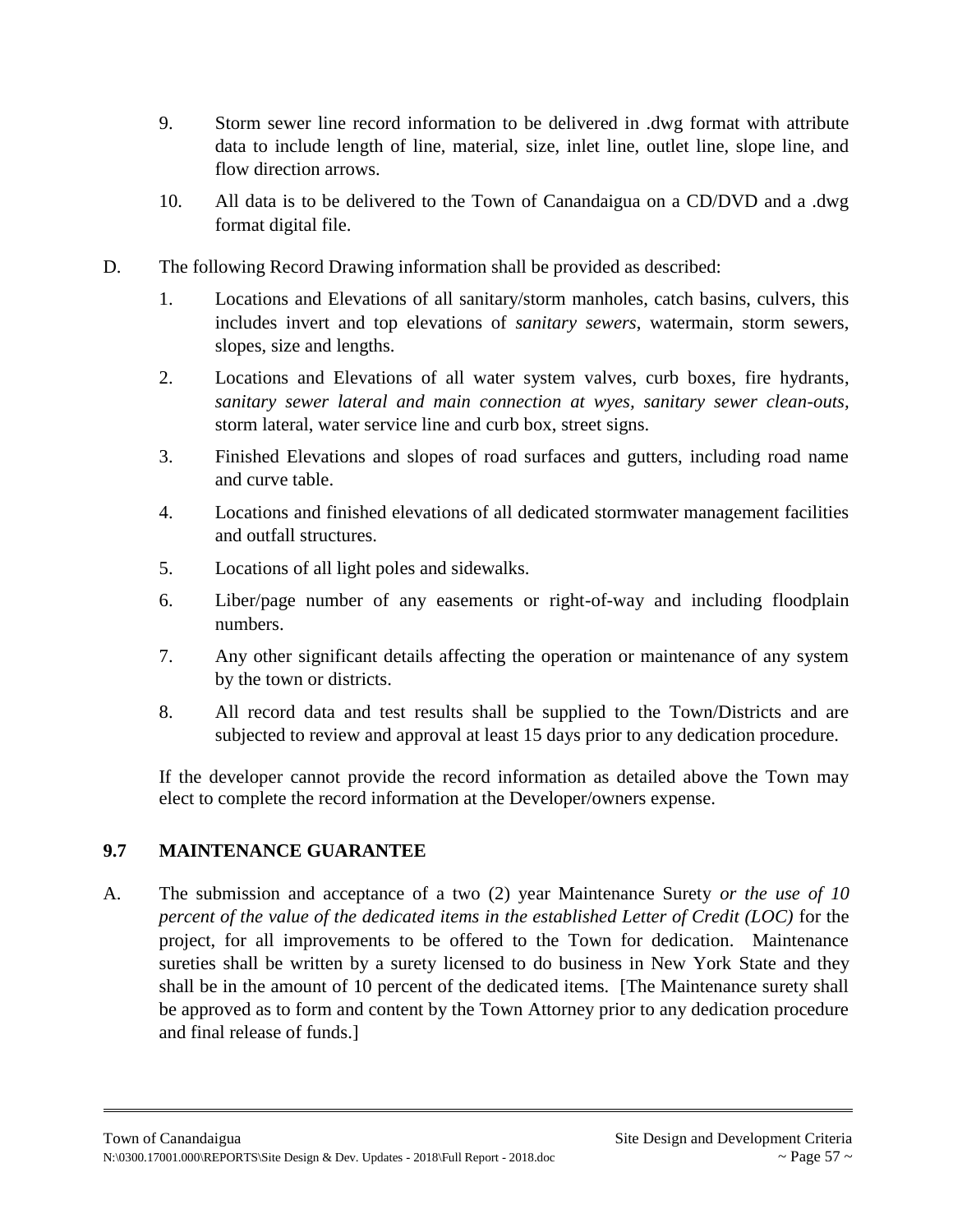## **9.8 DEDICATION PROCESS**

- A. Prior to the Town Board taking dedication, the following items are to be completed:
	- 1. A final inspection and completion of the Final Inspection Form (Appendix G) is to be performed by the Town of Canandaigua including Highway & Water Superintendent, Code Enforcement Officer, and Town Engineer (upon request from the Town), to confirm all proposed dedicated items have been completed and constructed per the approved plans and Town requirements.
	- 2. The submission and acceptance of a two (2) year Maintenance Guarantee for all improvements to be offered to the Town for dedication. Maintenance sureties shall be written by a surety licensed to do business in New York State and they shall be in the amount of 10 percent of the dedicated items.
	- 3. The submission of all testing results to the Town Development Office and Highway & Water Superintendent.
	- 4. Acceptance of project Record Drawings and GIS information meeting the Town of Canandaigua requirements.
	- 5. All R.O.W. descriptions, easement(s) and deed(s), bills of sale, maps, and agreements reviewed and approved by the Town Attorney and provided to the Town Board.

## **9.9 FINAL RELEASE OF SURETY**

- A. Prior to final release from the Surety, the following items are required to be completed as described above:
	- 1. A final site inspection and completion of the Town of Canandaigua Final Inspection Form (Appendix G).
	- 2. A two (2) year Maintenance Guarantee & Acceptance by Town Board
	- 3. Easements and Agreements Approved and filed
	- 4. Certified Record Drawings & GIS Information
	- 5. Acceptance of Dedication by Town Board
	- 6. Payment of all outstanding fees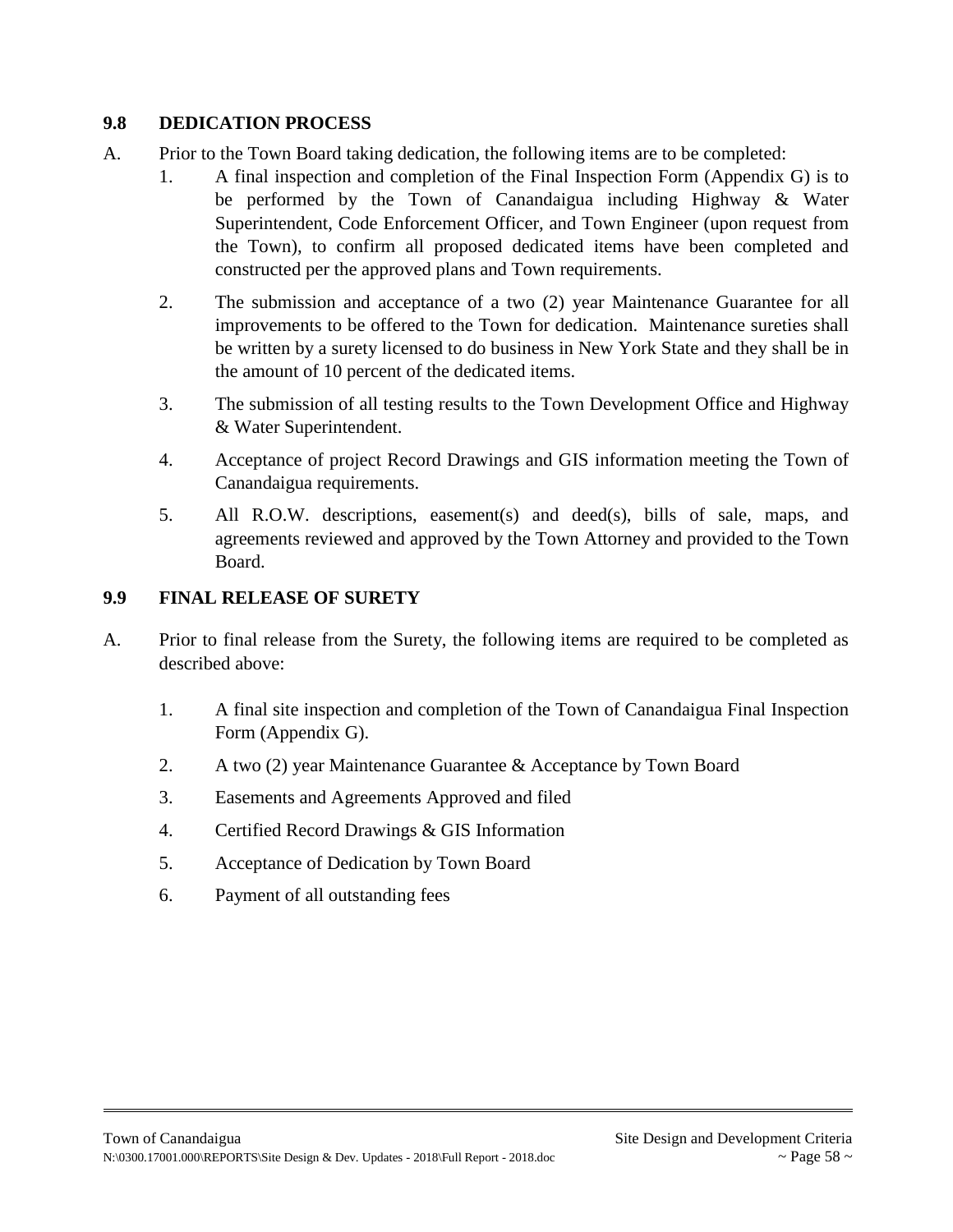B. If the required improvements are not completely installed within the period fixed, or the extended timeframe approved by the Town Board, or the submitted Final Inspection Form identifies deficiencies, the Town Board may declare the Surety or Maintenance Guarantee in default and collect the amount payable thereunder. Upon receipt of such amount, the Town shall install such improvements as were covered by the Surety or Maintenance Guarantee and are commensurate with the extent of building development, which has taken place in the subdivision, not exceeding in cost, however, the amount collected upon the Surety or Maintenance Guarantee.